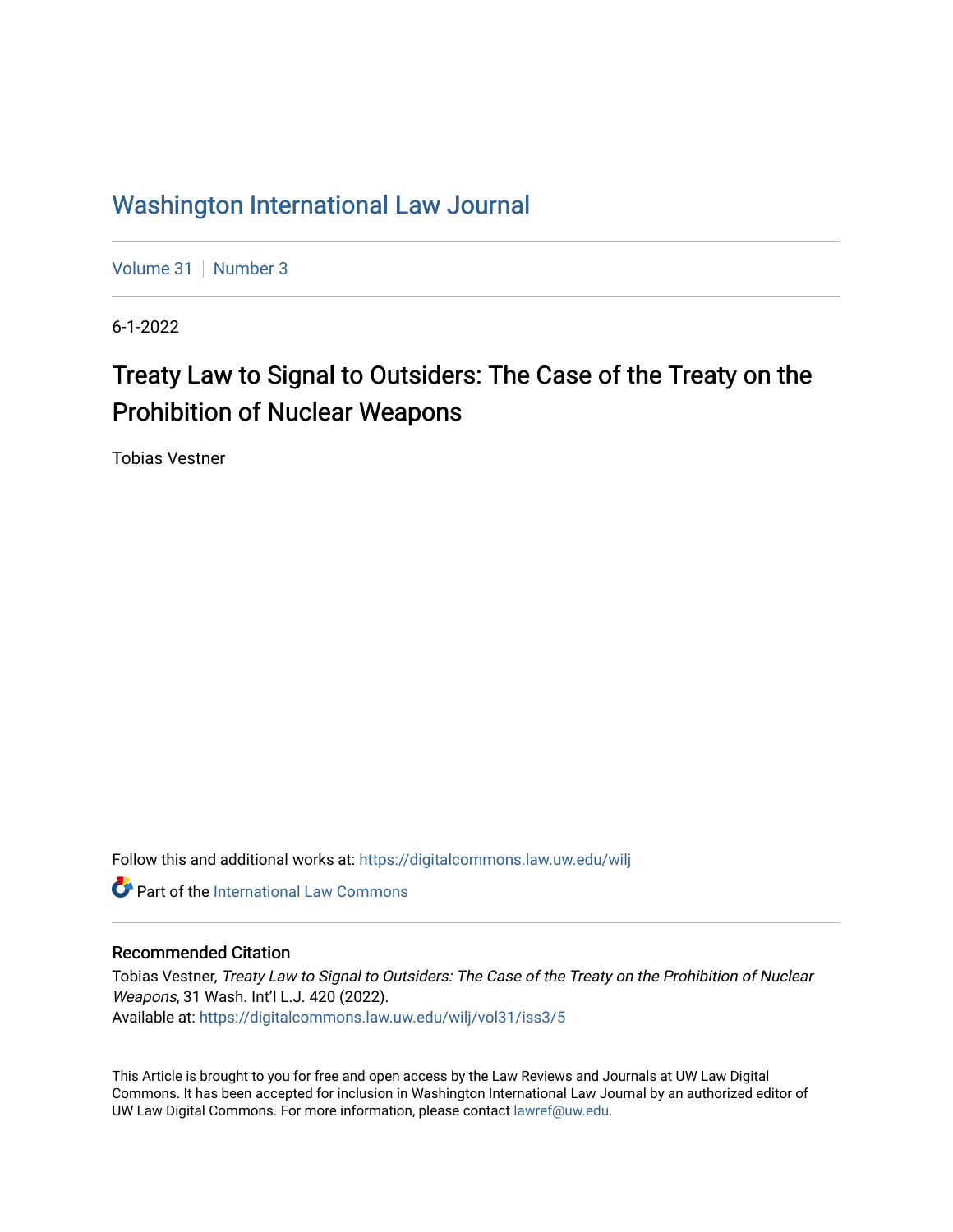# Treaty Law to Signal to Outsiders: The Case of the Treaty on the Prohibition of Nuclear Weapons

#### Cover Page Footnote

Tobias Vestner is Head of the Research and Policy Advice Department at the Geneva Centre for Security Policy (GCSP), Honorary Senior Research Fellow at the University of Exeter, Non-Resident Fellow at the United Nations Institute for Disarmament Research (UNIDIR), and Fellow at Supreme Headquarters Allied Powers Europe (SHAPE). This article is based on a contribution to the Conference "Left of Launch: Communications and Threat Escalation in a Nuclear Age," organized by the Center for Ethics and the Rule of Law (CERL) at the University of Pennsylvania in April 2021 and was presented at the British International Studies Association (BISA) Global Nuclear Order Working Group Annual Conference on "Reassessing Key Debates in the Nuclear Field" at King's College, London in December 2021. The author thanks Christopher A. Ford, David A. Koplow, Keith Krause, Jeffrey W. Taliaferro, Stuart Casey-Maslen, and Marc Finaud for their comments on a previous draft as well as Juliette François-Blouin for research assistance and the Washington International Law Journal editors for their support.

This article is available in Washington International Law Journal: [https://digitalcommons.law.uw.edu/wilj/vol31/iss3/](https://digitalcommons.law.uw.edu/wilj/vol31/iss3/5) [5](https://digitalcommons.law.uw.edu/wilj/vol31/iss3/5)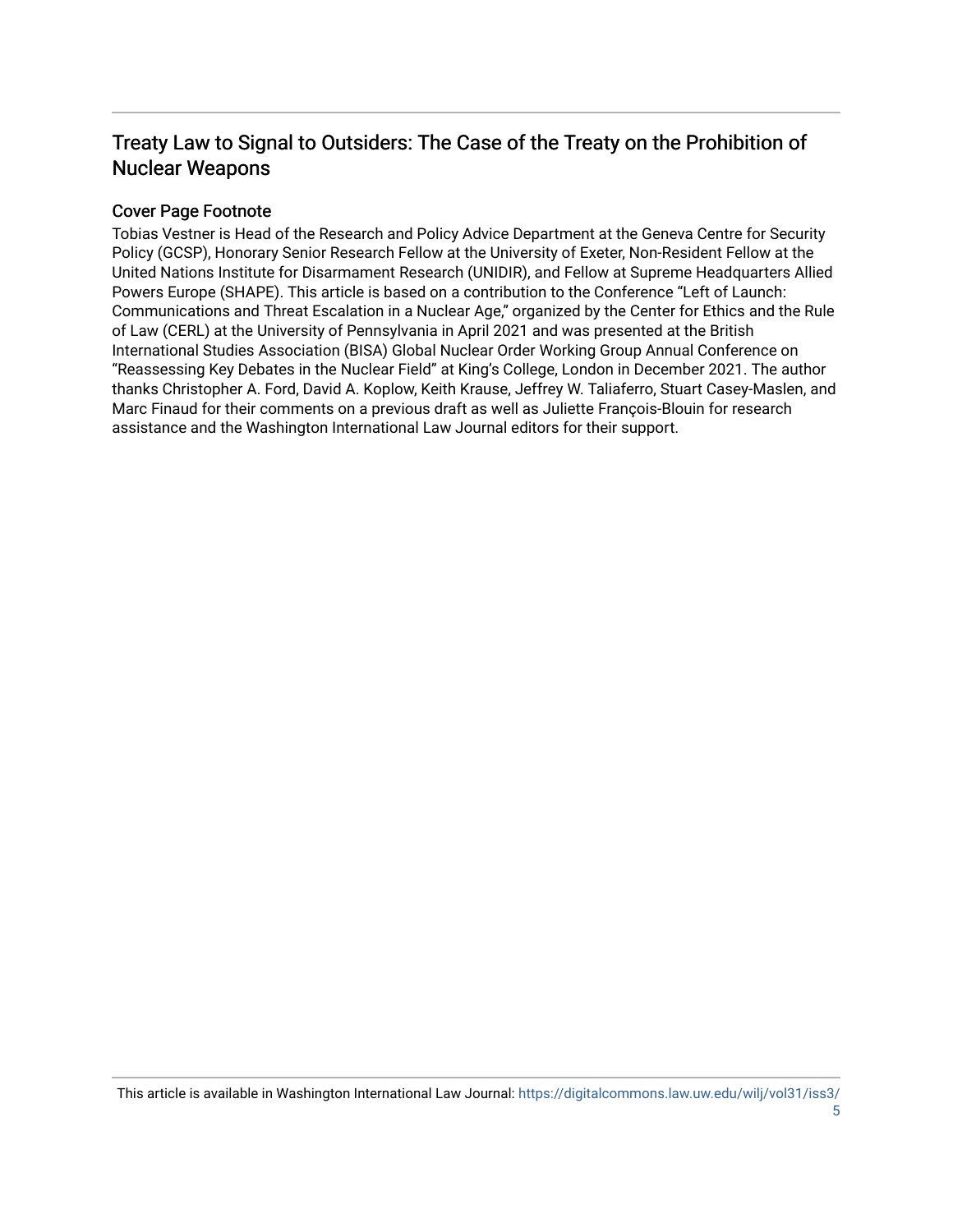# **TREATY LAW TO SIGNAL TO OUTSIDERS: THE CASE OF THE TREATY ON THE PROHIBITION OF NUCLEAR WEAPONS**

Tobias Vestner \*

*Abstract*: The Treaty on the Prohibition of Nuclear Weapons (TPNW) comprehensively and unequivocally prohibits nuclear weapons. The treaty was created to foster and diffuse norms against nuclear weapons, thereby stigmatizing and delegitimizing nuclear weapons and deterrence. The TPNW's nature as formal treaty under international law suggests, however, that the TPNW primarily serves signaling to states which have not adhered to the treaty, in particular nuclear weapon states. This article develops how treaty law enables signaling to outsiders. Treaty law notably offers visibility, screens between "insiders" and "outsiders," communicates substance, and provides credibility to the signal. In line with treaty law's finality to establish and maintain international cooperation, this tempers political confrontation and, by sending information and reducing uncertainty, creates a basis for extra-regime cooperation. The article then demonstrates how and what the TPNW signals, namely that nuclear weapons are illegal, immoral, and dangerous and that nuclear disarmament should advance. The article contends that the TPNW most effectively signals that its States parties want nothing to do with nuclear weapons. Thereby, the TPNW resembles treaties establishing nuclear weapons free zones (NWFZ) and provides a basis for negative security assurances (NSA), which would represent a form of contracting between TPNW States parties and nuclear weapon states. The article concludes that assessments of political effects of international treaties need to consider their formality and legal consequences to a greater extent.

Tobias Vestner is Head of the Research and Policy Advice Department at the Geneva Centre for Security Policy (GCSP), Honorary Senior Research Fellow at the University of Exeter, Non-Resident Fellow at the United Nations Institute for Disarmament Research (UNIDIR), and Fellow at Supreme Headquarters Allied Powers Europe (SHAPE). This article is based on a contribution to the Conference "Left of Launch: Communications and Threat Escalation in a Nuclear Age," organized by the Center for Ethics and the Rule of Law (CERL) at the University of Pennsylvania in April 2021 and was presented at the British International Studies Association (BISA) Global Nuclear Order Working Group Annual Conference on "Reassessing Key Debates in the Nuclear Field" at King's College, London in December 2021. The author thanks Christopher A. Ford, David A. Koplow, Keith Krause, Jeffrey W. Taliaferro, Stuart Casey-Maslen, and Marc Finaud for their comments on a previous draft as well as Juliette François-Blouin for research assistance and the *Washington International Law Journal* editors for their support.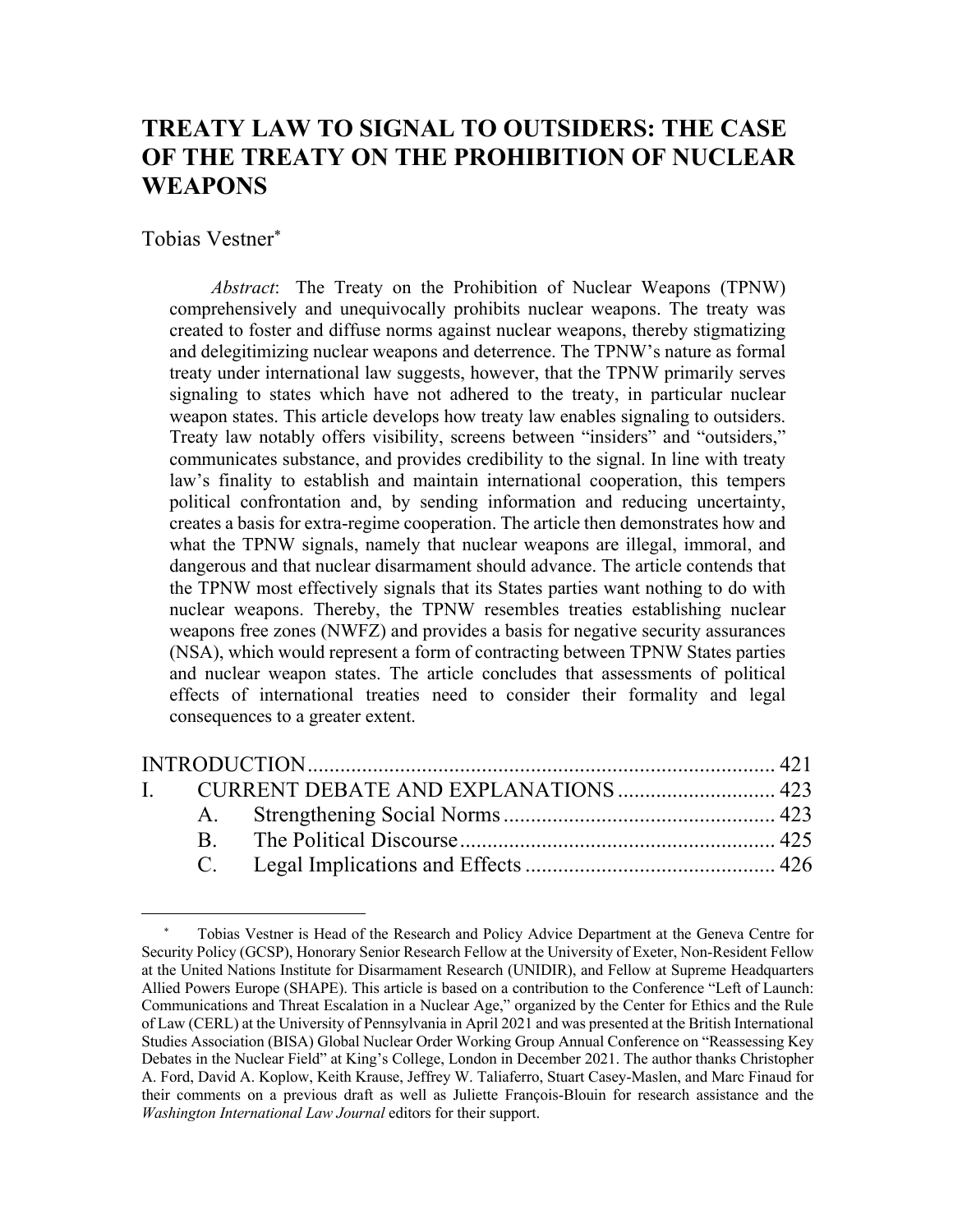| II.  |           | TREATY AS DEVICE TO SIGNAL TO OUTSIDERS 429 |  |
|------|-----------|---------------------------------------------|--|
|      | A.        |                                             |  |
|      | <b>B.</b> |                                             |  |
|      |           |                                             |  |
|      | D.        |                                             |  |
| III. |           |                                             |  |
|      |           |                                             |  |
|      |           |                                             |  |
|      |           |                                             |  |
|      | D.        |                                             |  |
|      |           |                                             |  |
|      |           |                                             |  |

### INTRODUCTION

The international legal landscape regarding the legality of nuclear weapons has significantly changed since the entry into force of the Treaty on the Prohibition of Nuclear Weapons  $(TPNW)^1$  on January 22, 2021. The TPNW prohibits several activities related to nuclear weapons, including their possession, threats of use, and actual use. The TPNW originated out of a frustration that nuclear weapon states (NWS)—China, France, Russia, the United Kingdom, and the United States—as well as other states possessing nuclear weapons did not engage in negotiations on nuclear disarmament according to Article VI of the Treaty on the Non-Proliferation of Nuclear Weapons (NPT).<sup>2</sup> Its creation primarily aims to foster existing norms against nuclear weapons, commonly referred to as the "nuclear taboo,"3 which arise from the ethical wrong of killing and injuring thousands, if not millions, of

<sup>1</sup> Treaty on the Prohibition of Nuclear Weapons, July 7, 2017, 729 U.N.T.S. 161 [hereinafter TPNW]. As of May 1, 2022, sixty States have ratified or accessed to the treaty, and twenty-nine additional States are signatories. *Treaty on the Prohibition of Nuclear Weapons*, UNITED NATIONS OFF. FOR DISARMAMENT AFFS., https://treaties.unoda.org/t/tpnw (last visited May 23, 2022) [hereinafter TPNW Status].

<sup>2</sup> Shannon N. Kile, *Treaty on the Prohibition of Nuclear Weapons*, *in* STOCKHOLM INT'L PEACE RSCH. INST., SIPRI YEARBOOK 2018: ARMAMENTS, DISARMAMENT AND INTERNATIONAL SECURITY 307, 307–318 (2018); Treaty on the Non-Proliferation of Nuclear Weapons, July 1, 1968, 21 U.S.T. 483, 729 U.N.T.S. 161 [hereinafter NPT].

<sup>3</sup> The "nuclear taboo" describes the social norms that prevent political decisionmakers from even considering using nuclear weapons because this would not be appropriate. Daryl G. Press, Scott D. Sagan & Benjamin A. Valentino, *Atomic Aversion: Experimental Evidence on Taboos, Traditions, and the Non-Use of Nuclear Weapons*, 107 AM. POL. SCI. REV. 188, 188–206 (2013); Nina Tannenwald, *Nuclear Taboo: The United States and Normative Basis of Nuclear Non-Use*, 29 INT'L ORG. 433, 433–468 (1999).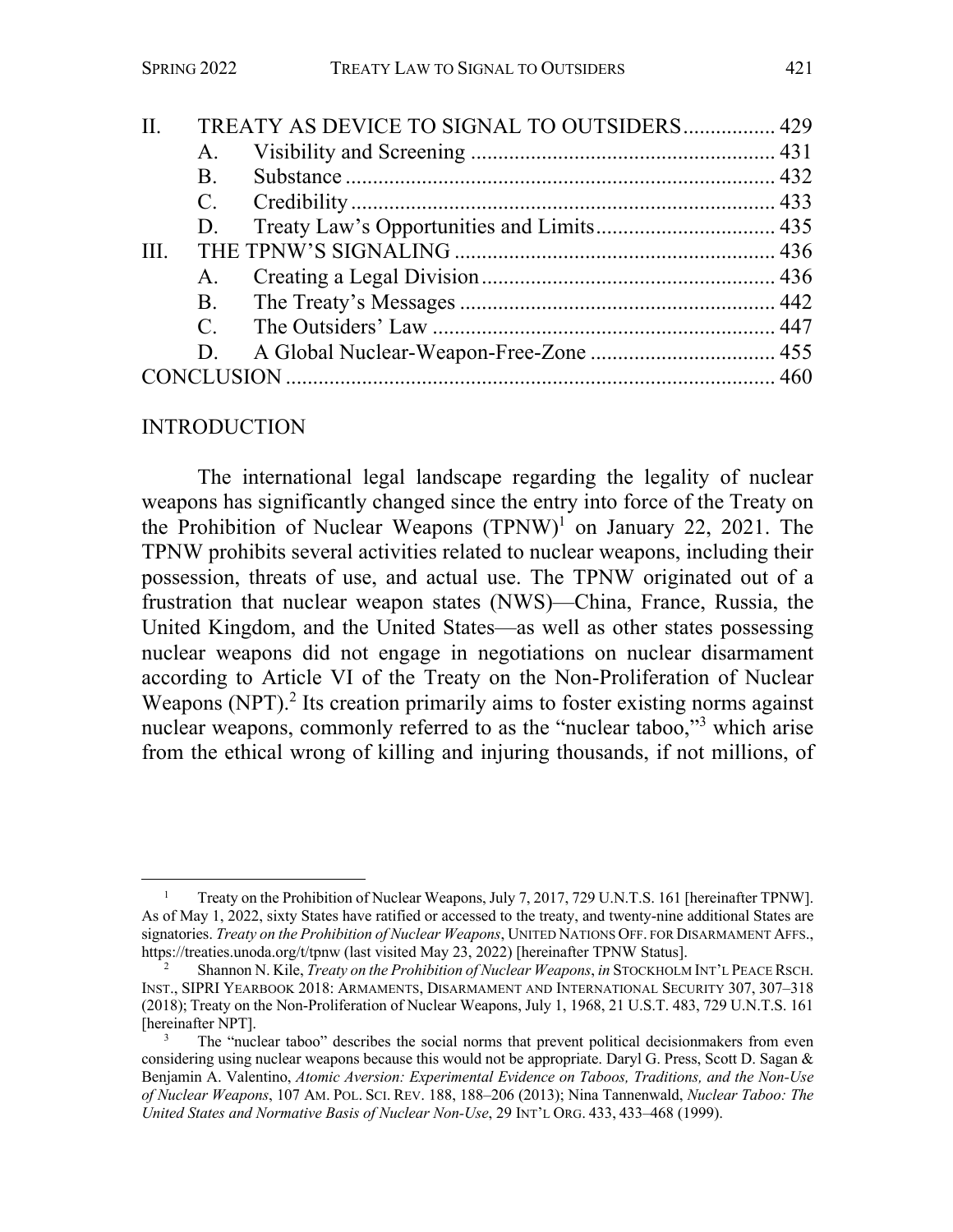civilians by a nuclear strike. As such, the TPNW is the most recent creation of the humanitarian disarmament paradigm.<sup>4</sup>

While the TPNW has been widely debated and analyzed, the role of international law on the TPNW's political effects remains largely unexplored and underdeveloped. This article argues that, based on treaty law's formalism and legal effects, the TPNW first and foremost serves as signaling device for States parties to send information to outsiders, namely States that have not joined the treaty. In Part I, this article assesses the debate on the TPNW and its political effects and indicates weaknesses of existing analyses to locate the theoretical proposition and its application to the TPNW. In Part II, this article develops how treaty law enables signaling to outsiders. In particular, treaty law offers visibility, screens between "insiders" and "outsiders," communicates substance, and provides credibility to the treaty's signal. In line with treaty law's finality to establish and maintain international cooperation, the signaling by treaty tempers political confrontation and, by sending information and reducing uncertainty, creates a basis for extra-regime cooperation.

In Part III, this article demonstrates how and what the TPNW signals, namely that nuclear weapons are illegal, immoral, and dangerous, and that nuclear disarmament should advance. The article finds that while the TPNW's principal message is that "the states parties want nothing to do with nuclear weapons, nor should the outsiders have anything to do with nuclear weapons," as per treaty law's functioning, the TPNW more effectively signals "the states parties want nothing to do with nuclear weapons." The TPNW thus does more than provide "emptily divisive virtue-signaling," as argued by Christopher Ashley Ford at the Wilton Park conference in 2018, then Assistant Secretary at the Bureau of International Security and Nonproliferation of the United States.<sup>5</sup> An implication of the TPNW's signaling is that the TPNW resembles treaties establishing nuclear weapons free zones (NWFZ). Thereby, the treaty provides a basis for negative security assurances (NSA),<sup>6</sup> which would represent a form of contracting between TPNW States parties and NWS. This article concludes that assessments of political effects of international

<sup>4</sup> *See generally* MARC FINAUD, "HUMANITARIAN DISARMAMENT": POWERFUL NEW PARADIGM OR NAIVE UTOPIA? (2017); Denise Garcia, *Humanitarian Security Regimes*, 91 INT'L AFFS. 55 (2015); UNITED NATIONS INST. FOR DISARMAMENT RSCH., VIEWING NUCLEAR WEAPONS THROUGH A HUMANITARIAN LENS (Jon Borrie & Tim Caughley eds., 2013).

<sup>5</sup> Christopher A. Ford, *The P5 Process and Approaches to Nuclear Disarmament: A New Structured Dialogue*, NEW PARADIGMS FORUM (Dec. 10, 2018), https://www.newparadigmsforum.com/p2312.<br><sup>6</sup> NSA are declarations, policies, or agreements by which NWS assure to not use or threaten the use

of nuclear weapons against non-nuclear-weapon States.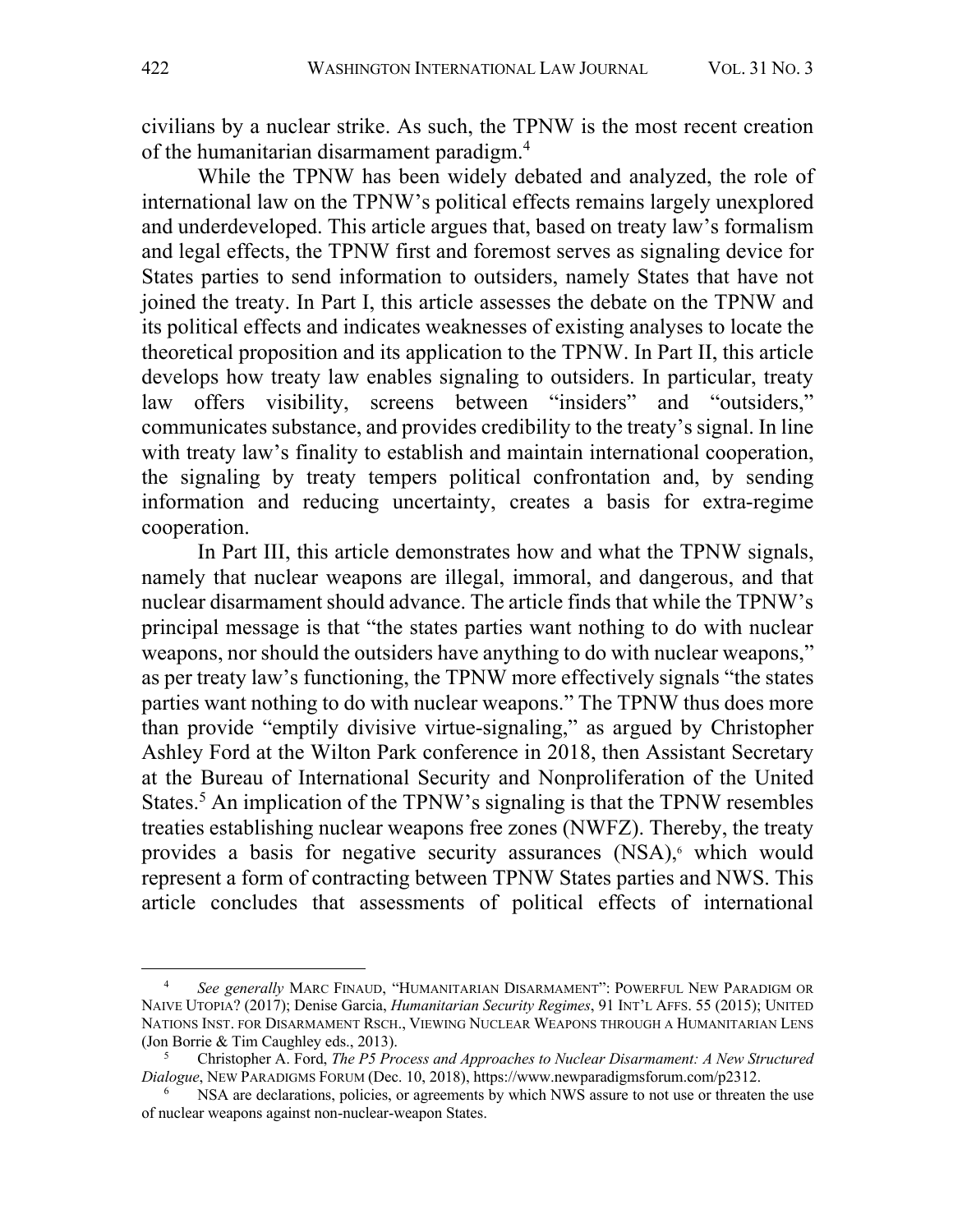agreements needs to consider treaties' formality and legal effects to a greater extent.

### I. CURRENT DEBATE AND EXPLANATIONS

### *A. Strengthening Social Norms*

Both diplomatic discourse and academic writing describes the TPNW's effect on international politics as fostering and shifting existing social norms against the possession and use of nuclear weapons. While the TPNW has been described by proponents and observers as "an interim step, a means to an end" to achieve complete abolition of nuclear weapons, <sup>7</sup> Beatrice Fihn, Executive Director of the International Campaign to Abolish Nuclear Weapons (ICAN), proclaimed that the TPNW would contribute to strengthening the view that nuclear weapons are "unacceptable" and "illegal," both in national contexts and within the international community.8

With an increased concern regarding the use of nuclear weapons and the adherence to the idea of a ban, countries that are not parties to the TPNW may feel that "the stigma against their use (and even their deployment) is so strong that behavior is changed . . . ."<sup>9</sup> The TPNW could "lessen [nuclear weapons'] attractiveness and change the incentive structures for states that possess them and others that rely on extended nuclear deterrence."10 The TPNW could further stigmatize the possession and possible use of nuclear weapons by making them "incompatible with the principles of human rights and humanitarian law, becoming increasingly unattractive to governments that wish to be viewed in good standing in the international community."11 As such, the TPNW would be central to the moral delegitimization of the weapon of mass destruction (WMD).<sup>12</sup> Ultimately, a new norm whereby not

<sup>7</sup> Rebecca Davis Gibbons, *The Humanitarian Turn in Nuclear Disarmament and the Treaty on the Prohibition of Nuclear Weapons*, 25 NONPROLIFERATION REV. 11, 35 (2018).

<sup>8</sup> Marjolijn Van Deelen, et al., Remarks at the Carnegie International Nuclear Policy Conference 22 (Mar. 21, 2017) (transcript on file with the Carnegie Endowment for International Peace).

PAX CHRISTI INTERNATIONAL, THE HUMANITARIAN CONSEQUENCES OF NUCLEAR WEAPONS 9-10  $(2013).$ 

<sup>10</sup> Ramesh Thakur, *The Nuclear Ban Treaty: Recasting a Normative Framework for Disarmament*, 40 WASH. Q. 71, 71–95 (2017).<br> $\frac{11}{P_{\text{AV}}}\frac{1}{A}$  CHESON  $R_{\text{V}}$ 

RAY ACHESON & BEATRICE FIHN, PREVENTING COLLAPSE: THE NPT AND A BAN ON NUCLEAR WEAPONS 3 (2013).

<sup>12</sup> Michael Hamel-Green, *The Nuclear Ban Treaty and 2018 Disarmament Forums: An Initial Impact Assessment*, 1 J. PEACE & NUCLEAR DISARMAMENT 2, 440 (2018) [hereinafter Hamel-Green, *Nuclear Ban Treaty*]; Nick Ritchie & Kjølv Egeland, *The Diplomacy of Resistance: Power, Hegemony and Nuclear Disarmament*, 30 J. GLOB. CHANGE, PEACE & SEC. 121, 121–42 (2018); Nick Ritchie, *Legitimizing and*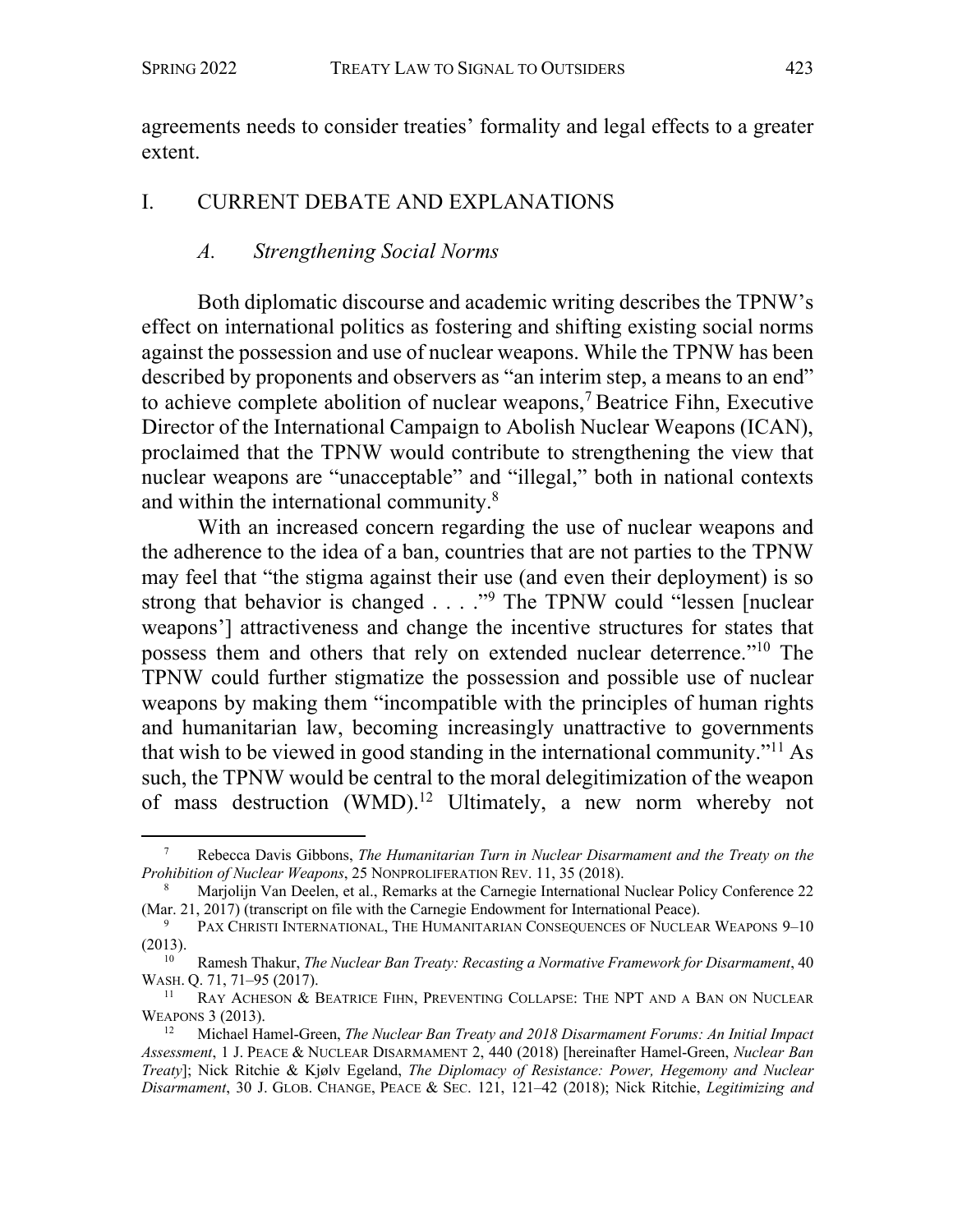possessing nuclear weapons is "normal" could stigmatize NWS to reduce, and eventually eliminate, their arsenal.<sup>13</sup>

Most proponents of this strategy acknowledge that such stigmatization is a lengthy process,  $14$  and others doubt its achievement. Some noted that NWS could react to stigmatization in a refractory, negative way.15 Others contend that stigmatization and "normative pressure" is impracticable because public opinion would not be universally opposed to nuclear weapons, and the domestic political structures of certain countries would not be equally receptive to public pressure.<sup>16</sup> Similarly, others critique that the TPNW's norm lifecycle would get stuck in the norm's emergence phase, failing to reach subsequent norm cascade and internalization. Moreover, even if the TPNW could lead to some level of stigmatization and delegitimization of nuclear weapons, it would not lead to their elimination.17 Others argue that the TPNW would fracture the existing nuclear non-proliferation system, including removing resources and attention.<sup>18</sup>

Hence, most analyses of the TPNW explain its creation and function based on its ability to foster and diffuse norms, <sup>19</sup> mostly in line with norm

*Delegitimizing Nuclear Weapons*, *in* VIEWING NUCLEAR WEAPONS THROUGH A HUMANITARIAN LENS 44, 44–75 (Jon Borrie & Tim Caugley eds., 2013).

<sup>13</sup> Tom Sauer & Mathias Reveraert, *The Potential Stigmatizing Effect of the Treaty on the Prohibition of Nuclear Weapons*, 25 THE NONPROLIFERATION REV. 437, 437–55, 448–47 (2018). For further discussion on stigmatization, see JONATHAN L. BLACK-BRANCH, THE TREATY ON THE PROHIBITION OF NUCLEAR WEAPONS: LEGAL CHALLENGES FOR MILITARY DOCTRINES AND DETERRENCE POLICIES 284–305 (2021). 14 Sauer & Revaert, *supra* note 12, at 450; *see also* Marianne Hanson, *Normalizing Zero Nuclear* 

*Weapons: The Humanitarian Road to the Prohibition Treaty*, 39 CONTEMP. SEC. POL'Y 464, 477 (2018).

<sup>&</sup>lt;sup>15</sup> Sauer & Revaert, *supra* note 12, at 444.<br><sup>16</sup> Michael Onderco, *Why Nuclear Weapon Ban Treaty is Unlikely to Fulfil Its Promise*, 3 GLOB. AFFS. 391, 397 (2017).

<sup>17</sup> *See* Jean-Baptiste Jeangene Vilmer, *The Forever-Emerging Norm of Banning Nuclear Weapons*, J. STRATEGIC STUD. 1, 1–27 (2020).

<sup>18</sup> Hamel-Green, *Nuclear Ban Treaty*, *supra* note 1212, at 449; Kjølv Egeland et al., *The Nuclear Weapons Ban Treaty and the Non-Proliferation Regime*, 34 MEDICINE, CONFLICT & SURVIVAL 74, 84 (2018); Statement by H.E. Ambassador Michael Biontino, Permanent Representative of Germany, to the Conference on Disarmament, Open Ended Working Group on Nuclear Disarmament (Feb. 24, 2016).

<sup>19</sup> *See also* Moritz Kütt & Jens Steffek, *Comprehensive Prohibition of Nuclear Weapons: An Emerging International Norm*, 22 NONPROLIFERATION REV. 401, 401–420 (2015). In the reverse, for a discussion of how norm emergence theories fit, do not fit, and should adapt to reflect the process of the TPNW see John Borrie et al., *Obstacles to Understanding the Emergence and Significance of the Treaty on the Prohibition of Nuclear Weapons*, 30 GLOB. CHANGE, PEACE & SEC. 95, 95–119 (2018); John Borrie, *Humanitarian Reframing of Nuclear Weapons and the Logic of a Ban*, INT'L AFFS 625, 625–646 (2014).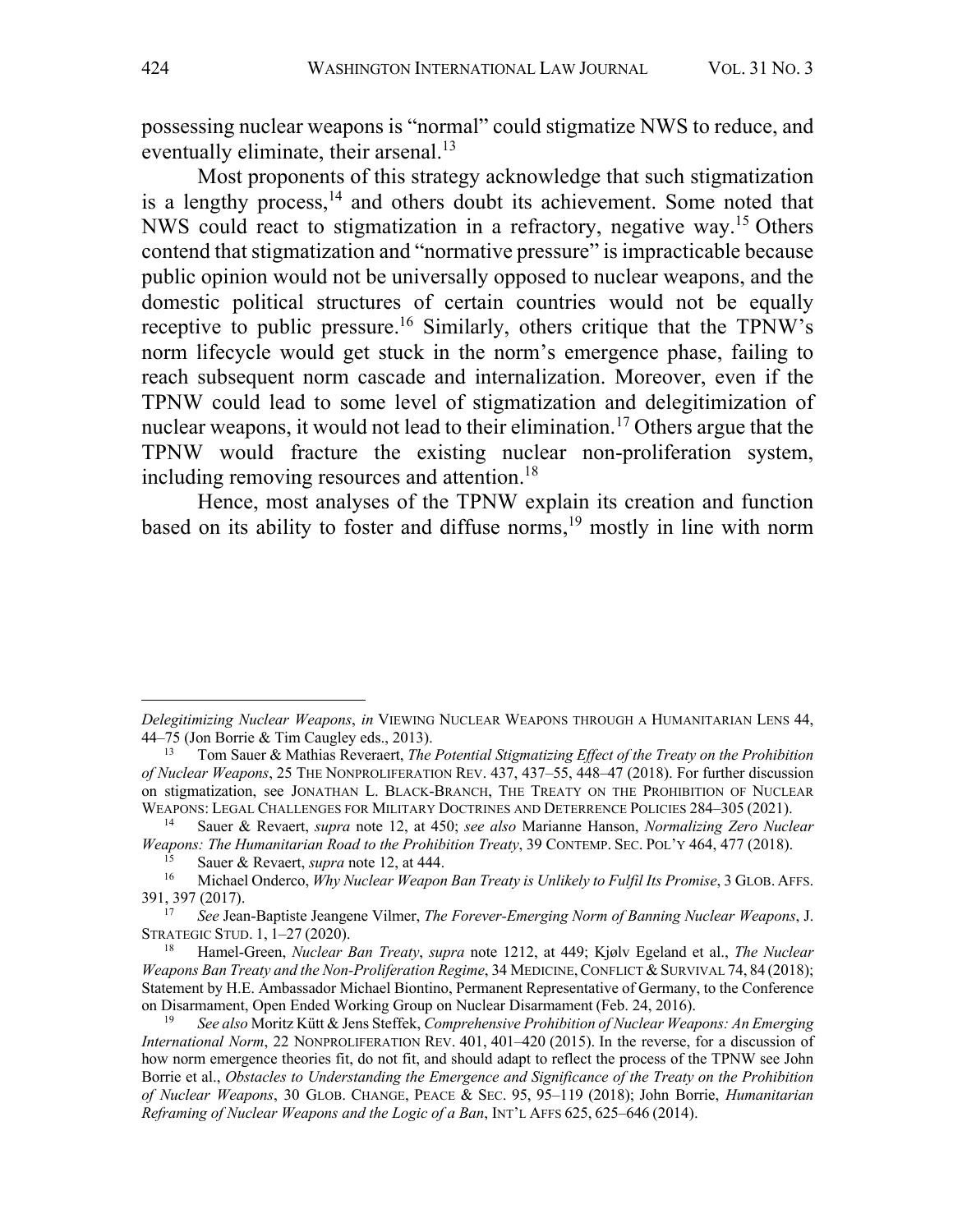evolution theory, <sup>20</sup> which has been used to explain the creation of other weapons ban treaties.<sup>21</sup>

#### *B. The Political Discourse*

The politics surrounding the TPNW resemble a battle of discourse and norms between TPNW proponents and opponents.<sup>22</sup> A global campaign of non-governmental organizations, the International Committee of the Red Cross (ICRC), non-nuclear-weapon states (NNWS), and individuals actively promotes the TPNW and shapes the relevant discourse, mobilizing international and domestic actors.<sup>23</sup> Among NNWS, Austria, Brazil, Ireland, Mexico, New Zealand, Nigeria, and the Philippines are particularly vocal.

NWS vehemently counter the benefits of the TPNW. They claim that the TPNW divides and polarizes the international community, ultimately impeding collaboration towards nuclear disarmament. The United States, the United Kingdom, and France challenge the TPNW, declaring it is "incompatible with the policy of nuclear deterrence, which has been essential

Norm evolution theory describes the conditions and tendencies regarding the creation, diffusion, internalization, and effects of social norms of behavior. *See* Judith Kelley, *Assessing the Complex Evolution of Norms: The Rise of International Election Monitoring*, 62 INT'L ORG. 221, 221–255 (2008); Martha Finnemore & Kathryn Sikkink, *International Norm Dynamics and Political Change*, 52 INT'L ORG. 887, 887–917 (1998); MARGARET E. KECK & KATHRYN SIKKINK, ACTIVISTS BEYOND BORDERS: ADVOACY NETWORKS IN INTERNATIONAL POLITICS (1998).

<sup>21</sup> Garcia, *supra* note 4, at 55–75; *see generally* Charli R. Carpenter, *Vetting the Advocacy Agenda: Network Centrality and the Paradox of Weapons Norms*, 65 INT'L ORG. 69 (2011); RICHARD PRICE, THE CHEMICAL WEAPONS TABOO (1997).

<sup>22</sup> For an in-depth analysis of the different states' views, see ALICIA SANDERS-ZAKRE, BREAKTHROUGH OR BREAKPOINT? EUROPEAN LEADERSHIP NETWORK, GLOBAL PERSPECTIVES ON THE NUCLEAR BAN TREATY (Shatabisha Shetty & Denitsa Raynova eds., 2017).

<sup>&</sup>lt;sup>23</sup> Beatrice Fihn, Executive Director, Int'l Campaign to Abolish Nuclear Weapons, Address to UN High-Level Ceremony on TPNW's Entry into Force (Jan. 22, 2021) [hereinafter Fihn Speech]; *The International Red Cross and Red Crescent Movement Celebrates the Entry into Force of the Treaty on the Prohibition of Nuclear Weapons*, INT'L COMM. OF THE RED CROSS (Jan. 21, 2021), https://www.icrc.org/en/document/international-red-cross-and-red-crescent-movement-entry-force-treatyprohibition-nuclear-weapons; *Former Leaders and Ministers of US Allies Urge States to Join the Nuclear Weapon Ban Treaty*, INT'L CAMPAIGN TO ABOLISH NUCLEAR WEAPONS (Sept. 21, 2020), https://www.icanw.org/56 former\_leaders; *Joint Interfaith on the Entry into Force of the Treaty on the Prohibition of Nuclear Weapons*, SOKKA GAKKAI INT'L OFF. FOR UNITED NATIONS AFFS. (Jan. 22, 2021), https://sgi-ouna.org/wp-content/uploads/2021/01/Interfaith-Statement-on-the-TPNW-EIF.pdf; *NATO HQ Steps Up Misinformation Campaign Against TPNW*, INT'L CAMPAIGN TO ABOLISH NUCLEAR WEAPONS (Dec. 17, 2020), https://www.icanw.org/nato\_hq\_steps\_up\_misinformation\_campaign\_against\_tpnw; Alicia Sanders-Zakre, *Nuclear Weapons Ban Treaty to Enter Into Force: What's Next?*, ARMS CONTROL TODAY (Nov. 2020), https://www.armscontrol.org/act/2020-11/features/nuclear-weapons-ban-treaty-enter-intoforce-whats-next#:~:text=24%2C%2084%20nations%20had%20signed,force%20on%20January%2022%2 C%202021.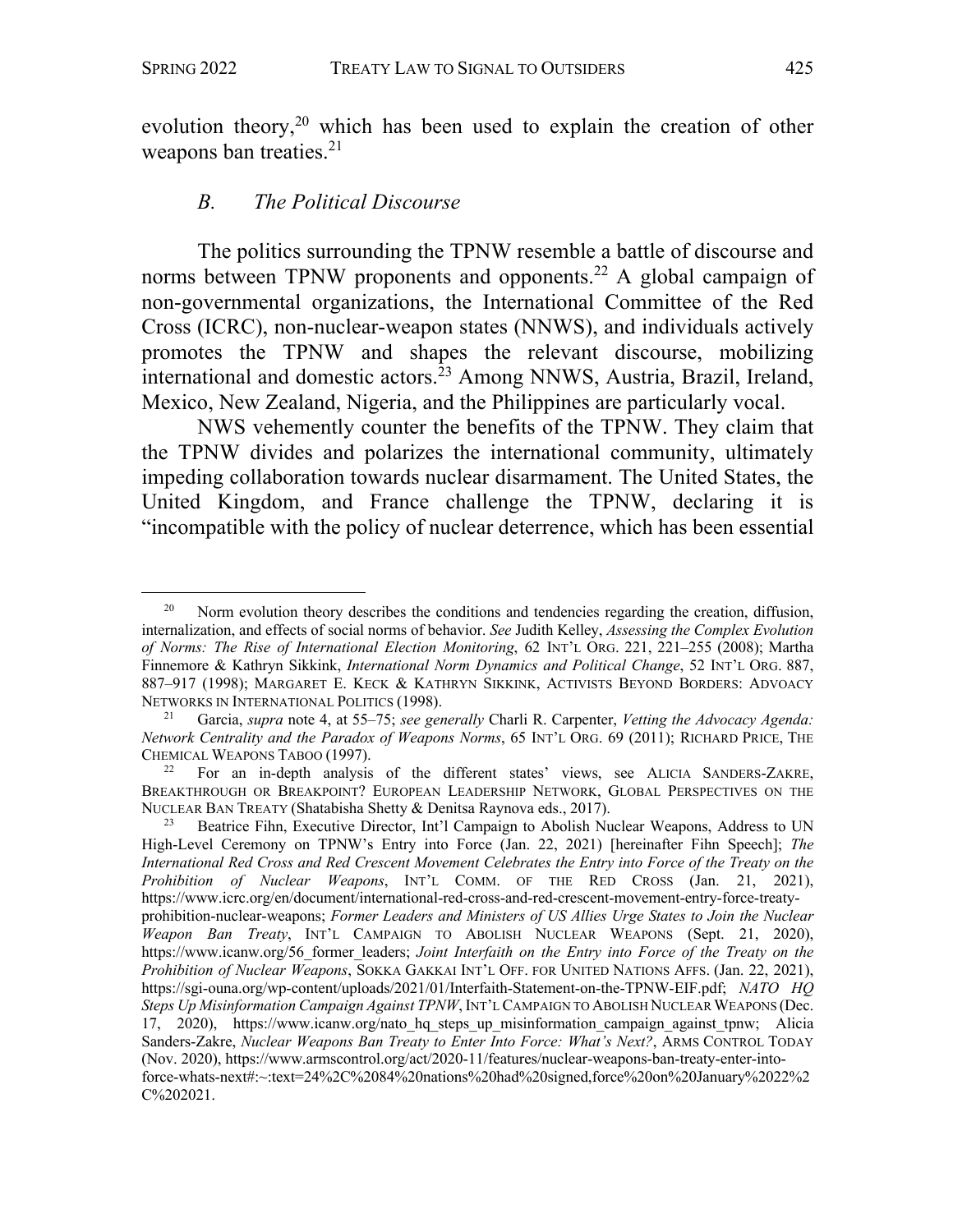to keeping the peace in Europe and North Asia for over 70 years."24 Russia also stated that the "repercussions [of a ban] for the viability and the comprehensive nature of the NPT would be catastrophic<sup> $25$ </sup> and that the intentions of TPNW advocates would be "dangerous and delusionary."26 A joint statement by the five permanent members (P5) of the United Nations Security Council also called the TPNW inappropriate.<sup>27</sup> In addition, an informal group of forty-two States and the North Atlantic Treaty Organization (NATO) have argued against the TPNW.28

The change in Administration in the United States in 2021 has not fundamentally altered the position of the United States. The Biden Administration does not openly counter the TPNW, yet it has also not officially revoked or nuanced the United States' position towards the TPNW, thereby indicating that the United States continues to not support the TPNW. Other States, notably France, avoid implicit endorsement of the TNPW by stressing their opposition to the TNPW, thereby aiming to prevent the emergence of related customary international law.

# *C. Legal Implications and Effects*

The TPNW's legal implications have received a fair amount of attention in both public discourse and academic writing. Proponents of the TPNW repeatedly argued that the treaty "fills a legal gap," making nuclear

<sup>&</sup>lt;sup>24</sup> Press Release, Joint Press Statement from the Permanent Representatives to the United Nations of the United States, United Kingdom, and France Following the Adoption of a Treaty Banning Nuclear Weapons, U.S. Mission to the United Nations(July 7, 2017) [hereinafter Joint Statement]; Christopher Ford, Senior Director, U.S. Nat'l Sec. Council, Briefing on Nuclear Ban Treaty at the Carnegie Endowment for International Peace (Aug. 22, 2017).

<sup>25</sup> Egeland et al., *supra* note 18, at 80, 89; U.N. GAOR, 71st Sess., 22nd mtg at 3, 21, 60, U.N. Doc. A/C.1/71/PV.22 (Oct. 27, 2016).

<sup>26</sup> *Russia Not to Join Nuclear Weapon Ban Treaty, Says Lavrov*, TASS (Nov. 8, 2019), https://tass.com/politics/1087735. 27 The P5 are China, France, Russia, the United Kingdom, and the United States of America. *P5 Joint* 

*Statement on the Treaty on the Non-Proliferation of Nuclear Weapons*, GOV.UK (Oct. 24, 2018), https://www.gov.uk/government/news/p5-joint-statement-on-the-treaty-on-the-non-proliferation-ofnuclear-weapons[hereinafter *P5 Joint Statement*].

<sup>28</sup> *The Status of the TPNW*, NUCLEAR WEAPONS BAN MONITOR, www.banmonitor.org/tpnw-status (last visited Apr. 15, 2021); *North Atlantic Council Statement on the Treaty on the Prohibition of Nuclear Weapons*, NORTH ATLANTIC TREATY ORG. (Sep. 20, 2017), https://www.nato.int/cps/en/natohq/news\_1469 54.htm; *see also* Steven Hill, *NATO and the Treaty on the Prohibition of Nuclear Weapons*, CHATHAM HOUSE (Jan. 29, 2021), https://www.chathamhouse.org/2021/01/nato-and-treaty-prohibition-nuclear-weapons; Paul Meyer, *Between a Rock and a Hard Place; NATO's Non-Nuclear Weapon States, the NPT and the TPNW*, TODA PEACE INST. (Nov. 26, 2020), https://toda.org/global-outlook/between-a-rock-and-a-hard-place-natosnon-nuclear-weapon-states-the-npt-and-the-tpnw.html; BLACK-BRANCH, *supra* note 13, at 115.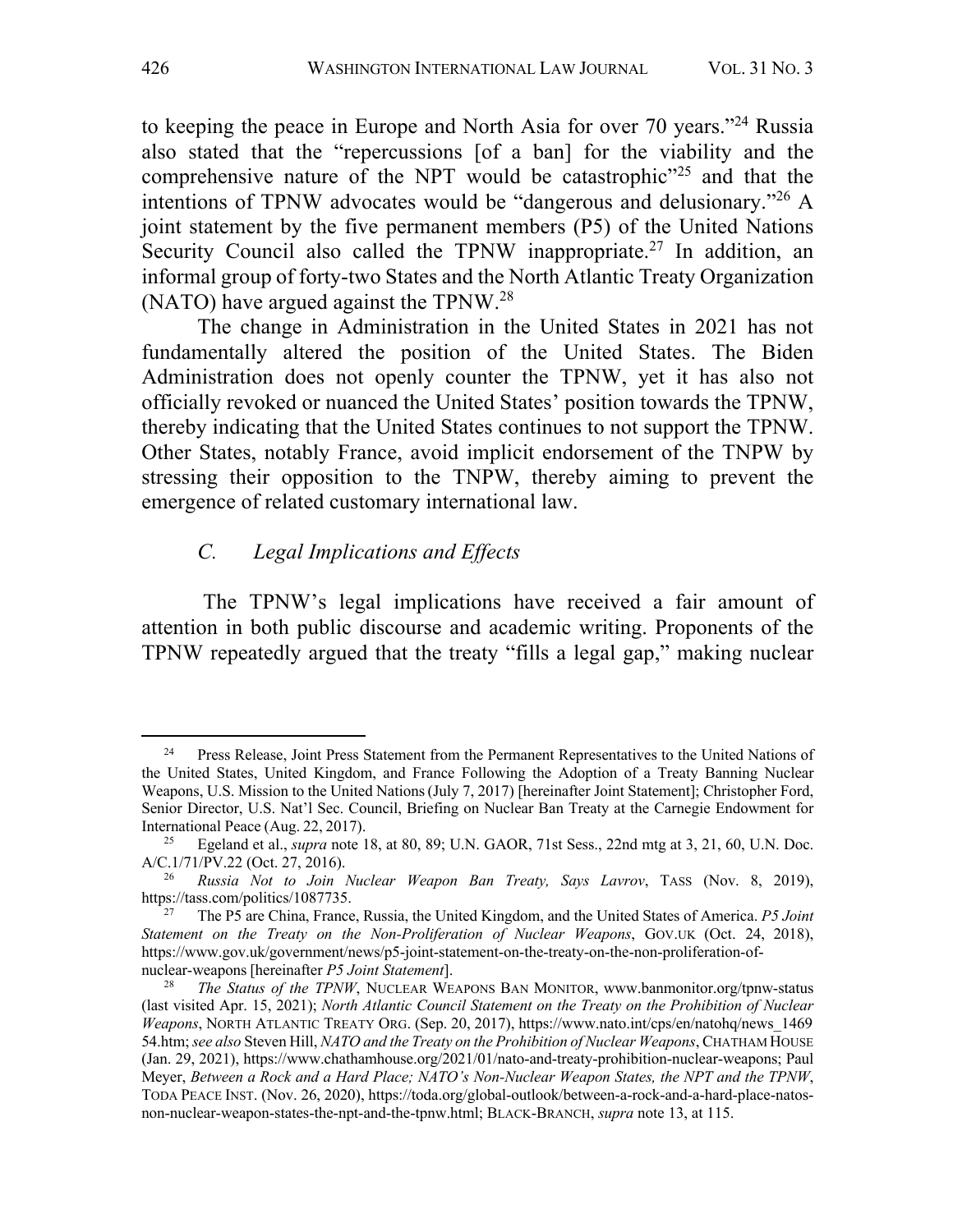weapons illegal under international law.<sup>29</sup> Such illegality would strengthen the view that nuclear weapons are illegitimate and not acceptable. On the other hand, the P5 declared that the "TPNW will not be binding on our countries, and we do not accept any claim that it contributes to the development of customary international law."30 The United States, the United Kingdom, and France also insist that "there will be no change in the legal obligations on our countries with respect to nuclear weapons."31 Several studies analyze the entire treaty or its provisions from a legal perspective.<sup>32</sup> A particular focus is on how the treaty fits into the existing legal framework, notably its relationship with the NPT and customary international law.<sup>33</sup>

Yet the role of international law in the political enterprise to foster and diffuse norms that stigmatize and delegitimize nuclear weapons remains

<sup>33</sup> For a discussion on this and the argument that the TPNW is compatible with the NPT regime, see Egeland et al., *supra* note 18, at 74–94. *See also* Edward M. Ifft & David A. Koplow, *Legal and Political Myths of the Treaty on the Prohibition of Nuclear Weapons*, 77 BULL. ATOMIC SCIENTISTS 134, 134–139 (2021).

 $29$  Already at the Vienna Conference on Humanitarian Impacts of Nuclear Weapons in 2014, Austria pledged to work with other states to "fill the legal gap." *See Humanitarian Pledge*, INT'L CAMPAIGN TO ABOLISH NUCLEAR WEAPONS, https://web.archive.org/web/20190623105035/http://www.icanw.org/pledge (last visited Apr. 15, 2021); *Here Are Five Examples of the Type of Activities that Will Be Illegal Under International Law on 22 January 2021*, INT'L CAMPAIGN ABOLISH NUCLEAR WEAPONS (Dec. 29, 2020), https://www.icanw.org/here are five examples of the type of activities that will be illegal under int ernational\_law\_on\_22\_january\_2021; Robert Mardini, *Op. Ed: Nuclear Weapons Are Finally Outlawed; Next Step is Disarmament*, INT'L COMM. RED CROSS (Jan. 22, 2021), https://www.icrc.org/en/document/ nuclear-weapons-are-finally-outlawed-next-step-disarmament; Ramesh Thakur, *Always Immoral, Now Illegal: The Nuclear Ban Treaty Becomes Law*, AUSTRALIAN INST. INT'L AFFS. (Jan. 22, 2021), https://www.internationalaffairs.org.au/australianoutlook/always-immoral-now-illegal-the-nuclear-bantreaty-becomes-law/; *Nuclear Weapons Are Illegal At Last*, GREENPEACE (Jan. 22, 2021), https://www.greenpeace.org/international/story/46233/nuclear-weapons-illegal-treaty/#:~:text=In%202010 %2C%20ICAN%20started%20working,(122)%20adopted%20the%20TPNW.&text=So%20today%2C%20 22%20January%202021%2C%20nuclear%20weapons%20become%20illegal!; Gro Nystuen & Kjølv Egeland, *A 'Legal Gap'? Nuclear Weapons Under International Law*, ARMS CONTROL TODAY (Mar. 2016), https://www.armscontrol.org/ACT/2016\_03/Features/A-Legal-Gap-Nuclear-Weapons-Under-International-Law.  $30$ 

<sup>30</sup> *P5 Joint Statement*, *supra* note 27.

<sup>&</sup>lt;sup>31</sup> Joint Statement, *supra* note 24.<br><sup>32</sup> Dieter Fleck *The Treaty on the* 

<sup>32</sup> Dieter Fleck, *The Treaty on the Prohibition of Nuclear Weapons: Challenges for International Law and Security*, *in* NUCLEAR NON-PROLIFERATION IN INTERNATIONAL LAW: VOLUME IV, HUMAN PERSPECTIVES ON THE DEVELOPMENT AND USE OF NUCLEAR ENERGY 395, 395–414 (Jonathan L. Black-Branch & Dieter Fleck eds., 2019); Nobuo Hayashi, *Is the Nuclear Weapons Ban Treaty Accessible to Umbrella States*, *in* NUCLEAR NON-PROLIFERATION IN INTERNATIONAL LAW 377, 378–394 (Jonathan L. Black-Branch & Dieter Fleck eds., 2019); Monika Subritzky, *An Analysis of the Treaty on the Prohibition of Nuclear Weapons in Light of its Form and Framework Agreement*, 9 GOETTINGEN J. INT'L L. 367, 367–384 (2019); Newell Highsmith & Mallory Stewart, *The Nuclear Ban Treaty: A Legal Analysis*, 60 SURVIVAL 129, 129–152 (2018); Daniel Rietiker, *New Hope for Nuclear Disarmament of "Much Ado About Nothing?": Legal Assessment of the New "Treaty on the Prohibition of Nuclear Weapons" and the Joint Statement by the USA, UK, and France Following its Adoption*, 59 HARVARD INT'L L.J. 22, 22–32 (2017); *see generally* STUART CASEY-MASLEN, THE TREATY ON THE PROHIBITION OF NUCLEAR WEAPONS: A COMMENTARY  $(2019).$ <sup>33</sup>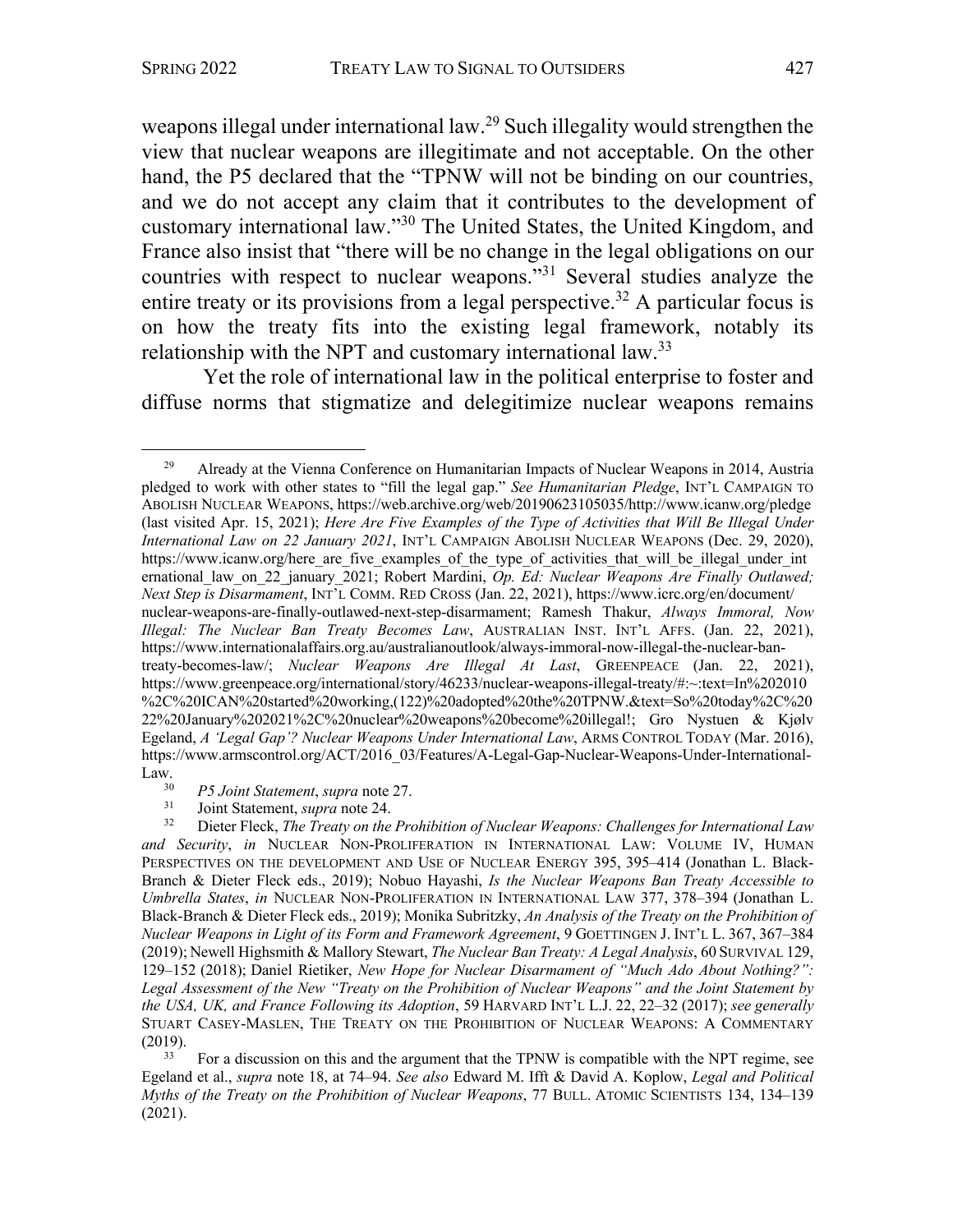largely unexplored. The predominant reasoning seems based on the assumption that the treaty would codify and diffuse norms that influence international affairs and State behavior even beyond its members. <sup>34</sup> Although such logic has been discussed,  $35$  it has not been systematically applied to the TPNW yet. Based on norm contestation as the framework of analysis, it has been argued that the existence of two legal frameworks regarding nuclear weapons, namely that of the NPT and the TPNW, would create a tension as to which framework takes precedence and is more legitimate. The discourse could shift from assessing the legitimacy of nuclear weapons to assessing the legitimacy of the TPNW itself.<sup>36</sup> Others identify that legal uncertainty could undermine existing norms.37

The common analysis of the TPNW's political influence largely neglects the formality and legal effects of treaty law. Yet the treaty's impact on international politics cannot be dissociated from its formality and legal effects because States—the principal subjects of international law—continue to pay particular attention to treaties' formality. This is reflected by legal positivism, the predominant legal theory in international law, which focuses on what the law is and what it is not as opposed to what the law represents or should be.38 In addition, international treaties' formalism is what distinguishes these agreements from politically binding instruments or so-called soft law.39 As a formal source of international law, treaties remain the primary tool to establish and maintain institutionalized cooperation.<sup>40</sup>

The question thus arises: how does the fact that the TPNW is a formal treaty under international law affect the politics of nuclear weapons? At the outset, the treaty establishes a legal divide between the States which have adhered to it and those which have not. Only States that have adhered to the TPNW are bound by the treaty's rules. This divide allows TPNW proponents to confront NWS. Hence, the formalism of treaty law suggests that an alternative mechanism besides norm diffusion is at play: The TPNW serves

<sup>&</sup>lt;sup>34</sup> For such a theory, see generally ADAM BOWER, NORMS WITHOUT THE GREAT POWERS: INTERNATIONAL LAW AND CHANGING SOCIETAL STANDARDS IN WORLD POLITICS (2017).

<sup>35</sup> Harald Müller & Carmen Wunderlich, *Nuclear Disarmament Without the Nuclear-Weapon States: The Nuclear Weapon Ban Treaty*, 149 DAEDALUS 171, 171–189 (2020).

<sup>36</sup> Laura Considine, *Contests of Legitimacy and Value: The Treaty on the Prohibition of Nuclear Weapons and the Logic of Prohibition*, 95 INT'L AFFS. 1075, 1076 (2019).

<sup>37</sup> Egeland et al., *supra* note 18, at 81; Fleck, *supra* note 32; Hayashi, *supra* note 32; Highsmith *supra* note 32, at 129–152.

<sup>38</sup> *See* Jorg Kammerhofer, *International Legal Positivism*, *in* OXFORD HANDBOOK OF INTERNATIONAL LAW 408–26 (Ann Orford & Florian Hoffman eds., 2015).

<sup>39</sup> Kenneth W. Abbott & Duncan Snidal, *Hard and Soft Law in International Governance*, 54 INT'L ORG. 421, 421–456 (2003).

<sup>&</sup>lt;sup>40</sup> HUGH THIRLWAY, THE SOURCES OF INTERNATIONAL LAW 37-59 (2d ed., 2019).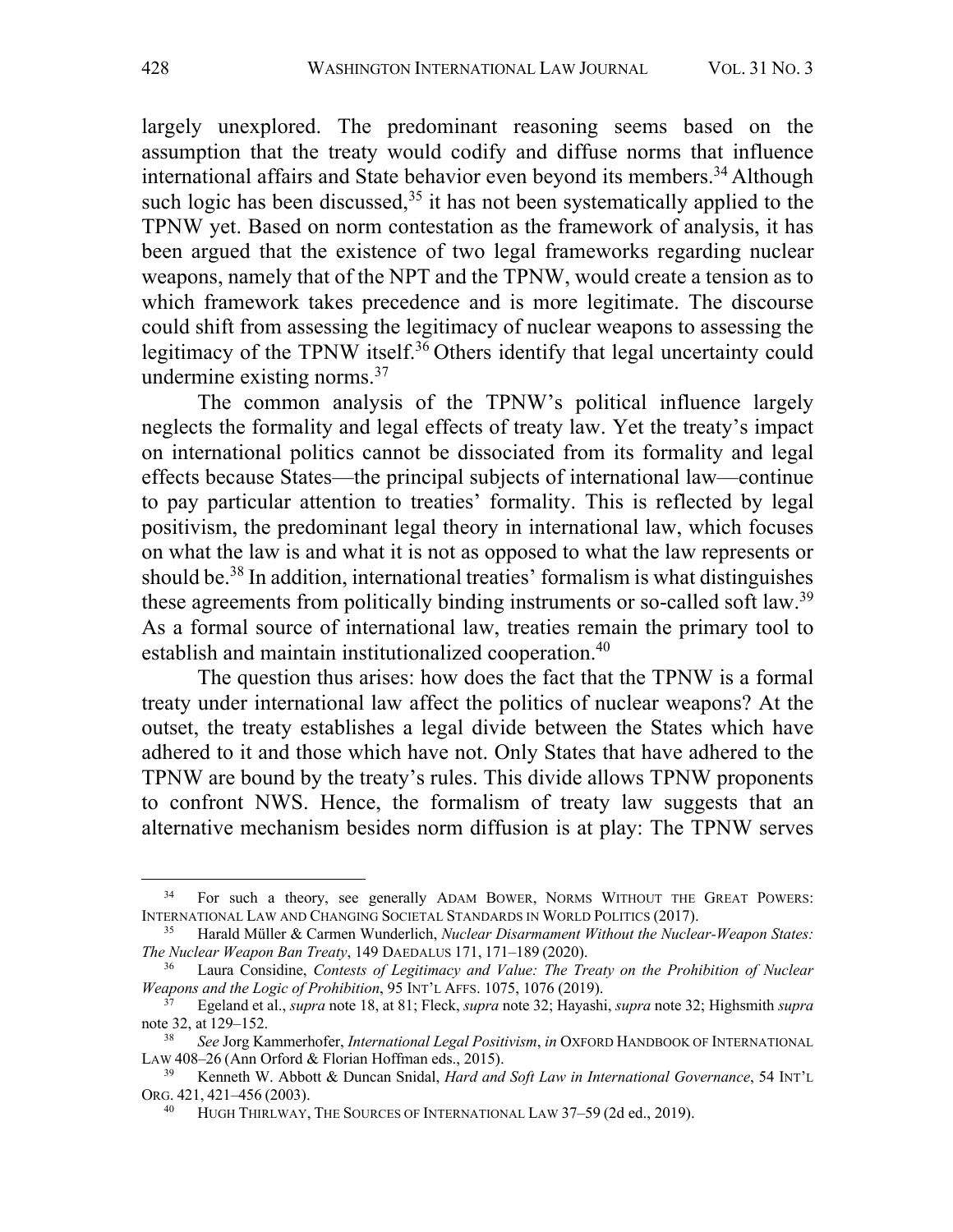States parties to signal to NWS and other States that remain outside the regime. The following section develops how treaty law enables participating States to signal to States that have not adhered to a given treaty.

# II. TREATY AS DEVICE TO SIGNAL TO OUTSIDERS

In a world of uncertainty, States signal to other States to share information. Signaling theory was developed in economics to describe situations whereby two parties possess different information, and each must figure out how to communicate said information to the other, as well as how to interpret the received information.<sup>41</sup> In other words, signaling is when an actor has information which could be relevant to another actor's decisionmaking and the actor chooses to signal this information,<sup>42</sup> serving as an act of communication that reduces uncertainty regarding how other States might behave.43 Signals provide information about their senders, such as values and their stance on a topic. Signals also help the receiver understand who the sender is and how they intend on behaving.<sup>44</sup> This helps the receiver make informed decisions about their own behavior.<sup>45</sup>

Signals need a means for communication,  $46$  and to be credible the means must be costly.47 Indeed, if sending a signal is cost-free, then anyone could send the signal, even without the intention to engage in the associated behavior, which makes the signal lose its meaning.<sup>48</sup> The most prominent types of costly signals are those based on "hand-tying" and "sunk costs."49 Hand-tying reflects *ex post* costs that arise when a government commits to an action yet does not follow through, generally via the negative reaction of domestic political stakeholders and the electorate, also termed audience

<sup>41</sup> Brian L. Connelly, Trevis Certo, R. Duane Ireland & Christoper R. Reutzel, *Signaling Theory: A Review Assessment*, 37 J.MGMT. 39, 39–67 (2011); *see also* DAVID M. KREPS, A COURSE IN MICROECONOMIC THEORY 629-50 (1990); A. MICHAEL SPENCE, MARKET SIGNALING: INFORMATION TRANSFER IN HIRING AND RELATED SCREENING PROCESSES (1974).

<sup>42</sup> James D. Morrow, *The Strategic Setting of Choices: Signaling, Commitment, and Negotiation in International Politics*, *in* STRATEGIC CHOICE AND INTERNATIONAL RELATIONS 77, 86 (David A. Lake & Robert Powell eds., 1999).

<sup>43</sup> Brian C Rathbun, *Uncertain About Uncertainty: Understanding the Multiple Meanings of a Crucial Concept in International Relations Theory*, 51 INT'L STUD. Q. 533, 535 (2007).

<sup>&</sup>lt;sup>44</sup> ERIC A. POSNER, LAW AND SOCIAL NORMS  $19-22$  (2000).

<sup>45</sup> Rathbun, *supra* note 43, at 543, 547.

<sup>&</sup>lt;sup>46</sup> THOMAS C. SCHELLING, THE STRATEGY OF CONFLICT 51 (1980).<br><sup>47</sup> Ignacy Forron, Signaling Equator, Policy Interacts: Tring Ha

<sup>47</sup> James Fearon, *Signaling Foreign Policy Interests: Tying Hands Versus Sinking Costs,* 41 J. CONFLICT RES. 68, 68–90 (1997); James Fearon, Threats to Use of Force: Costly Signals and Bargaining in International Crises (1992) (Ph.D. dissertation, University of California).

<sup>48</sup> David H. Moore, *A Signaling Theory of Human Rights Compliance*, 97 NW. U. L. REV. 858, 885 (2002).

<sup>49</sup> Fearon, *supra* note 47.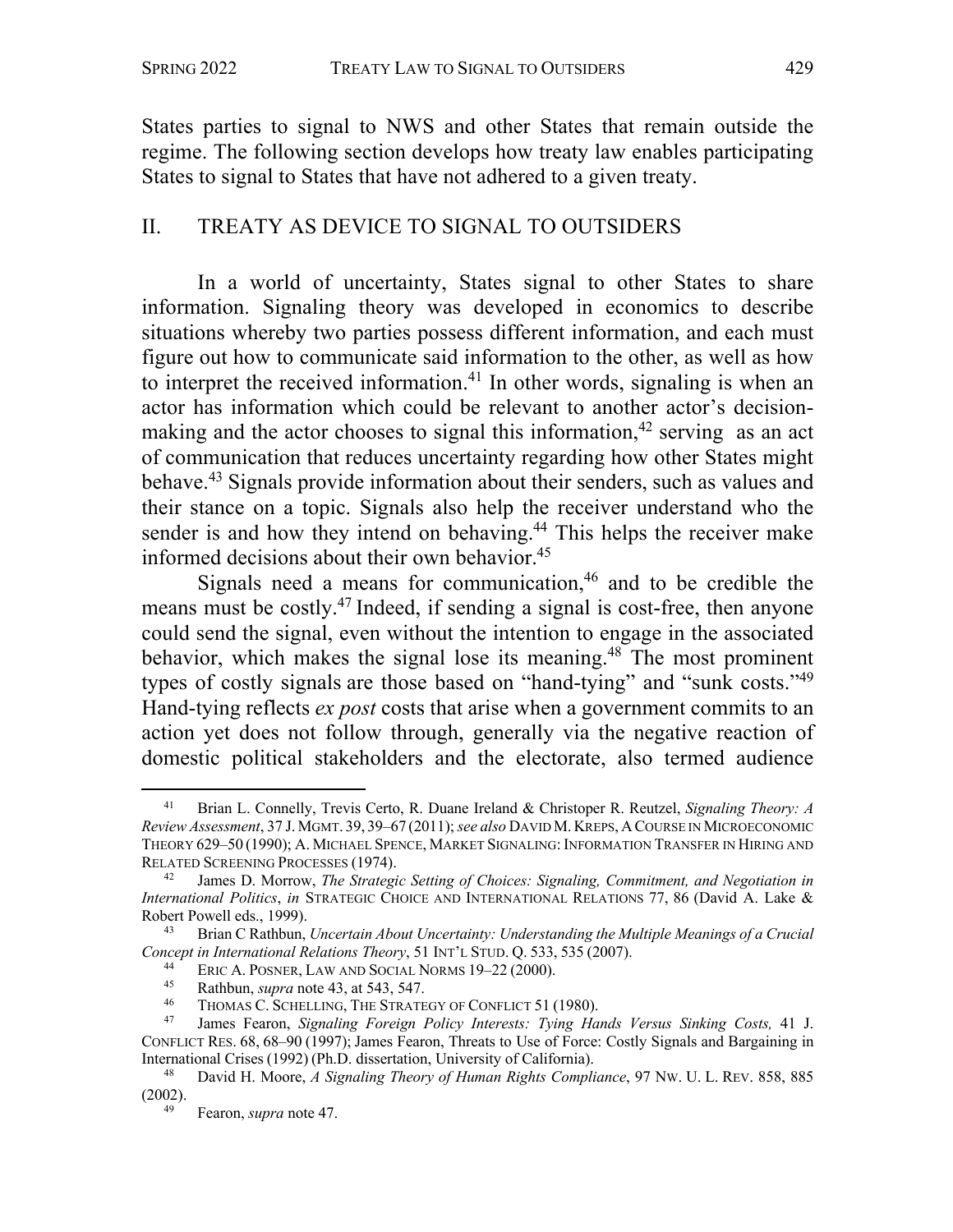costs. <sup>50</sup> Sunk costs refer to costs that arise prior to communicating the commitment, such as mobilizing troops, which generates costs from the moment they get mobilized. As signals provide information about future State behavior, they can facilitate cooperation.<sup>51</sup>

International treaties enable States to signal their intentions. The act of ratifying a treaty sends a signal to the international community that the State accepts the standard set by the treaty.<sup>52</sup> In this context, States with "lowdiscount rates" are States which signal the intention of a certain behavior and follow through, whereas States with "high-discount rates" are States that signal but will not engage in the respective behavior.<sup>53</sup> Costly signals show, convey, and convince that the State has low-discount rates. States with lowdiscount rates are thus more likely to cooperate. Treaty ratification can be a form of costly signaling as the ratification process involves *ex ante* costs for treaty ratification, <sup>54</sup> notably when policies need to be adapted to comply with the treaty, or when ratification generates *ex post* costs by being tied by the treaty,<sup>55</sup> as the treaty obligates certain behavior.

States signal via treaties in the context of nuclear weapons. The NPT and NWFZ treaties screen state behavior and offer information about their States parties' intentions.<sup>56</sup> Scholars have argued that adherence to the NPT would be a costly signal and would signal peaceful intentions, despite the risk of States cheating. <sup>57</sup> Formal defense pacts with NWS also allow nuclear

<sup>50</sup> Jack Snyder & Erica D. Borghard, *The Cost of Empty Threats: A Penny, Not a Pound*, 105 AM. POL. SCI. REV. 437, 437–456 (2011); Michael Tomz, *Domestic Audience Costs in International Relations: An Experimental Approach*, 61 INT'L ORG. 821, 821–840 (2007).

<sup>51</sup> Moore finds that signals play a larger role in the diplomatic and economic fields than the military domain. Moore, *supra* note 48, at 898; Richard H. McAdams, *Signaling Discount Rates: Law, Norms, and Economic Methodology*, 110 YALE L.J. 624–25, 664–66, 674–75 (2001).

JAMES D. MORROW, ORDER WITHIN ANARCHY: THE LAW OF WAR AS AN INTERNATIONAL INSTITUTION 55 (2014).

<sup>&</sup>lt;sup>53</sup> POSNER, *supra* note 44, at 18.<br><sup>54</sup> Lisa L. Martin *The President* 

<sup>54</sup> Lisa L. Martin, *The President and International Commitments: Treaties as Signaling Devices*, 35 PRES. STUD. Q. 440, 449 (2005); Jana von Stein, *Do Treaties Constrain or Screen? Selection Bias and Treaty Compliance*, 99 AM. POL. SCI. REV. 611, 611–622 (2005).

<sup>55</sup> Beth A. Simmons, *International Law and State Behavior: Commitment and Compliance in International Monetary Affairs*, 94 AM. POL. SCI. REV. 819, 819 (2000).<br><sup>56</sup> Matthew Fuhrmann & Yonathan Lupu, *Do Arms Control Treaties Work? Assessing the* 

*Effectiveness of the Nuclear Nonproliferation Treaty*, 60 INT'L STUD. Q. 530, 553 (2016); MATTHEW FUHRMANN & XIAOJUN LI, RETHINKING RATIFICATION: LEGALIZATION OF NUCLEAR WEAPON FREE ZONE TREATIES 12–14 (2009); Christopher Way & Karthika Sasikumar, *Leaders and Laggards: When and Why Do Countries Sign the NPT?* 32 (Research Grp. Int'l Sec. & Glob. and Nat'l Sec. State, Working Paper No. 16, 2004).

<sup>57</sup> Manseok Lee & Michael Nacht, *Challenges to the Nuclear Non-Proliferation Treaty*, 14 STRATEGIC STUD. Q. 95, 106 (2020);*see also* Etel Solingen, *The Political Economy of Nuclear Restraint*, 19 INT'L SEC. 126, 140 (1994).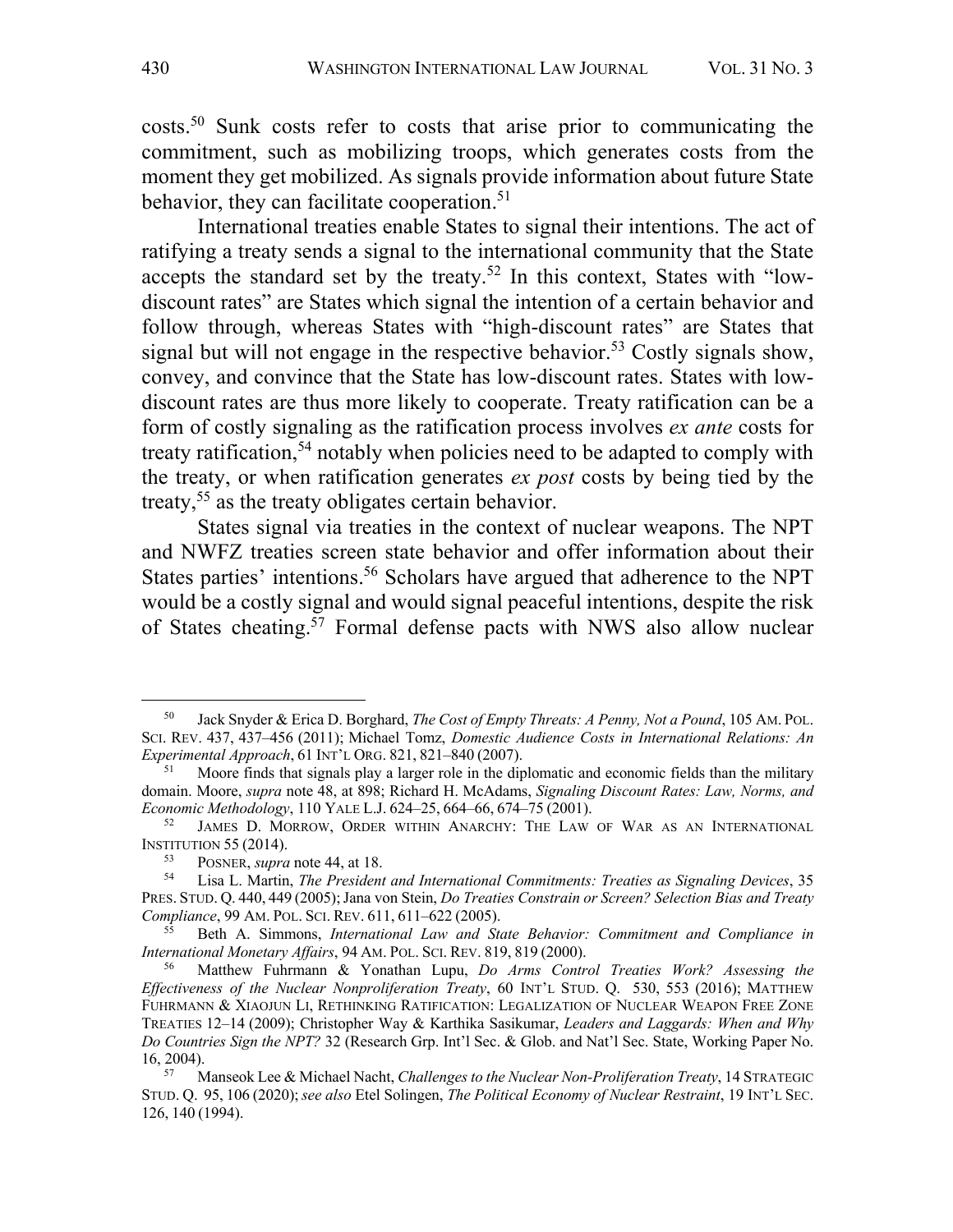alliances to serve as signals that enable extended nuclear deterrence.<sup>58</sup> Although no explanation has been offered on how the law enables such signaling, this finding is particularly relevant as alliance commitments are agreements that intend to signal to States other than to those party to the agreements.

The theoretical foundation of signaling, in conjunction with treaty law's formal functioning, leads to how multilateral treaties can serve as a means to signal political messages to outsiders, namely States that have not joined the treaty. Treaty law's nature and characteristics enable but also limit signaling. A treaty's procedural formalities offer visibility to the signal and screen between the senders of the signal and the receivers. A treaty's substance defines the specific content of the signal. A treaty's contractual nature gives credibility to the signal. The following develops these theoretical underpinnings in more detail.

# *A. Visibility and Screening*

A political message that goes unnoticed cannot reach and impact its intended audience. Unless conducted secretly, multilateral treaties' creation processes generally procure high levels of visibility among States. Invitations to or information about multilateral negotiations, notably at the United Nations, communicate to States that a new treaty is being envisioned, eventually forcing States to take position on the issue. The formal adoption of a treaty generates strong publicity, in particular when involving press statements and official celebrations. Heads of States, ministers, parliamentarians, and populations take notice that a new signal is emerging.

Treaty formalities further screen and inform regarding which States adhere to the message and which do not. A treaty depositary's repository, in the case of the United Nations, its treaty collection database, provides permanent and updated information on which States have signed and ratified the treaty, including potential reservations (where they are permissible). State adherence can be quantitatively and qualitatively identified through a treaty's depositary repository. As such, the procedural formalities screen States that are "in" and those that are "out." While negotiations allow States a certain ambivalence towards a treaty, a treaty's requirement of ratification leaves no doubt as to whether the State adheres to the signal or not, no matter how sympathetic a state, government, officials, or population may be towards the

<sup>58</sup> Matthew Fuhrmann & Todd S. Sechser, *Signaling Alliance Commitments: Hand-Tying and Sunk Costs in Extended Nuclear Deterrence*, 58 AM. J. POL. SCI. 919, 920 (2014).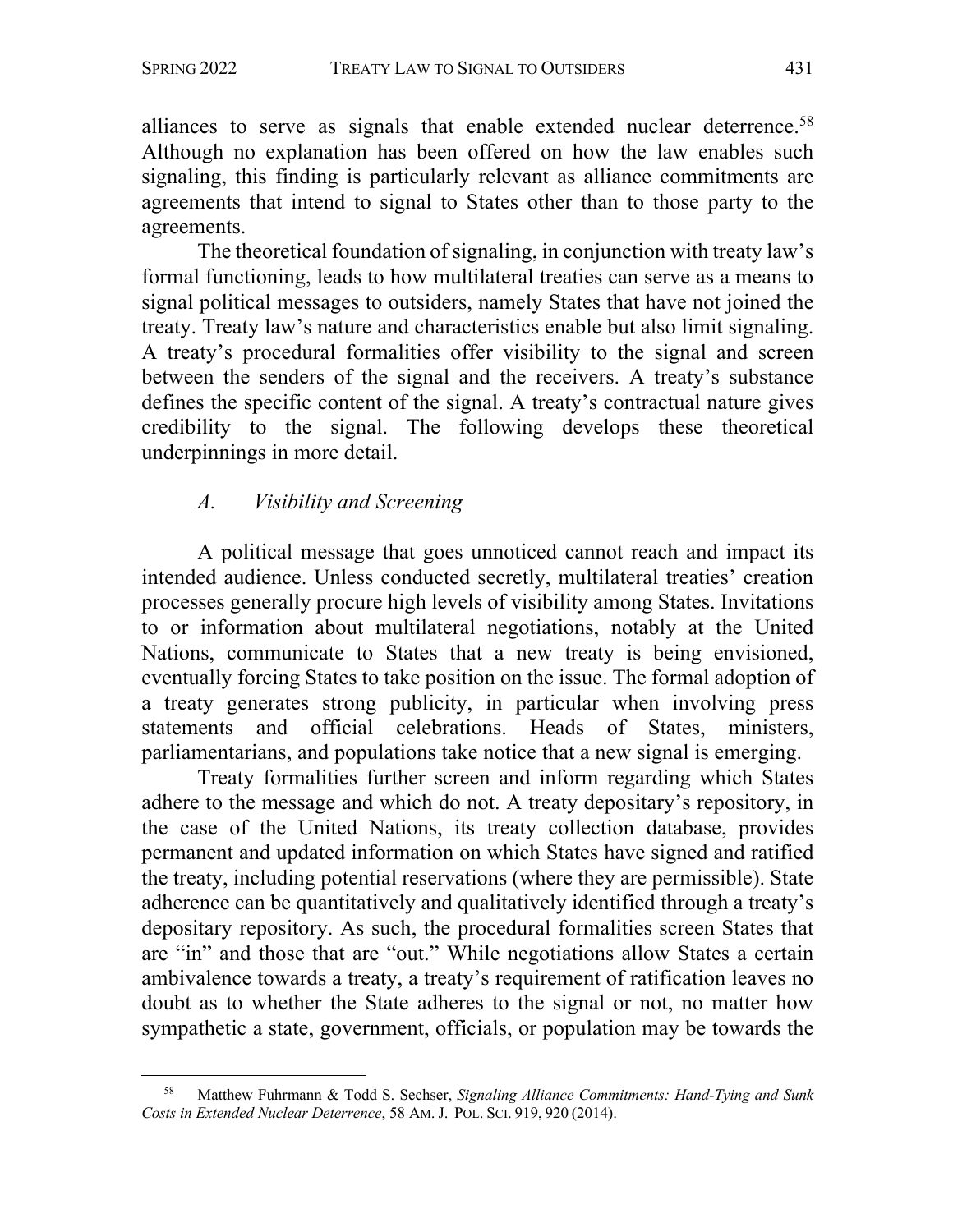cause. This also avoids gradual buy-in by States, although a State's signature may already be perceived as some sort of commitment. This formal and rigid screening ultimately enables the States parties to signal information to the outsiders through treaties.

This division brought by treaty law has a particular legal implication. As much as a State that adheres to a treaty becomes bound by it, a State that does not join a treaty remains bound by other international law applicable to the issue. Treaty law does not foresee a mechanism by which it influences the law applicable to non-states parties, also known as the relative effects of treaties.<sup>59</sup> As such, States that do not adhere to a treaty not only do not share its signal but also prefer other legal rules. Non-adherence can thus be interpreted as communicating other perceptions, values, and intentions, particularly if the decision not to join the treaty is deliberate. In addition, States may solidify the implied legal division by actively communicating their unaltered legal position through declarations, statements by alliances, or opposing agreements.

### *B. Substance*

Treaty law defines and enables clarification of a given signal's substance, which offers several advantages. Since a treaty is legally binding, States tend to be more carefully regarding treaty substance than regarding the substance of politically binding instruments.<sup>60</sup> Established "treaty language" further allows for precision and clarity, as well as deliberate indeterminacy. Treaty rules also tend to be relatively fixed, which ensures a certain constancy

<sup>&</sup>lt;sup>59</sup> Vienna Convention on the Law of Treaties art. 34, May 23, 1969, 1155 U.N.T.S. 331 [hereinafter VCLT] ("A treaty does not create either obligations or rights for a third State without its consent."). For commentary on art. 34, see Emmanuel Klimis, *Article 34: General rule regarding third organizations*, *in* THE VIENNA CONVENTIONS ON THE LAW OF TREATIES: A COMMENTARY 897 (Olivier Corten & Pierre Klein eds., 2011), which cites concurring jurisprudence including Continental Shelf (Libya v. Malta), Judgment, 1985 I.C.J. Rep. 13, ¶ 26 (June 3) and Frontier Dispute (Burk. Faso v. Mali), Judgment, 1986 I.C.J. Rep. 554, ¶¶ 44–50 (Dec. 22). For discussion on consent to be bound see Oliver Dörr, *Article 11: Means of Expressing Consent to be Bound by a Treaty*, *in* VIENNA CONVENTION ON THE LAW OF TREATIES 153–162 (Oliver Dörr & Kirsten Schmalenbach eds., 2012). In *Vienna Convention on the Law of Treaties*, Koskenniemi has suggested that treaty rules can be interpreted in light of their legal environment. *See infra* note 170; Int'l Law Comm'n, Rep. on the Work of Its Sixty-First Session, Supp. No. 10, ¶ 251, U.N. Doc. A/61/10 (2006). This is not a majority view, however. For such an argument in the context of nuclear weapons see DANIEL RIETIKER, HUMANIZATION OF ARMS CONTROL: PAVING THE WAY FOR A WORLD FREE OF NUCLEAR WEAPONS 141–253, 166 (2017).

<sup>60</sup> Abbott & Snidal, *supra* note 39, at 421; Daniel Bodansky, *Legally Binding Versus Non-Legally Binding Instruments*, *in* TOWARDS A WORKABLE AND EFFECTIVE CLIMATE REGIME 155, 160–61 (Scott Barrett et al. eds., 2015).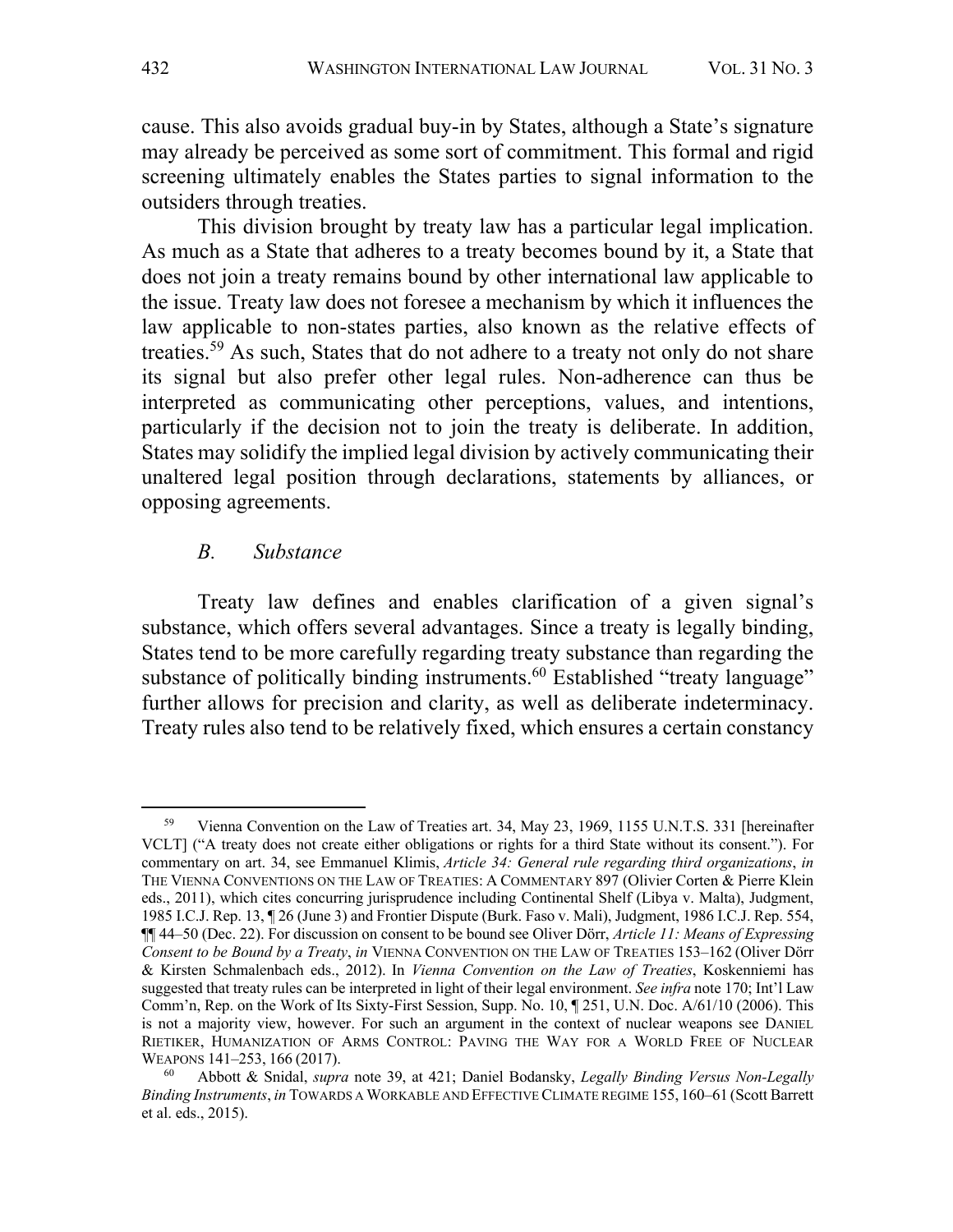and permanency of the signal.<sup>61</sup> Furthermore, treaty interpretation rules provide internationally shared methods for finding and understanding its meaning.<sup>62</sup> As both treaty insiders and outsiders use the same treaty interpretation rules, this facilitates coherent and mutual understanding by the signal's senders and receivers.

Although a treaty can contain any substance except rules in contradiction with *ius cogens*, <sup>63</sup> treaty law does not enable signaling all content equally well. A treaty's substance can be aspirational, reflect a moral cause, or simply define what States intend to do. As a contractual arrangement between States, however, the essence of a treaty is the rights and obligations it procures. This means that the most important aspect of a treaty refers to what States agree to do or refrain from doing, which is manifested in its operational provisions. A treaty's preamble, on the contrary, serves to communicate how the States parties view the world or how the world should be. According to treaty interpretation rules, the preamble serves to inform the meaning of the terms of the treaty as well as to clarify the treaty's object and purpose. 64

Yet, a preamble does not have any independent legal value, suggesting that the central message most authoritatively and effectively communicated is the one that is backed by the operational provisions, namely those that define the rights and obligations. Accordingly, signaling by treaty has an inherent focus on what States do, and less so on what they believe or want from others. This is not only due to a treaty's structure and content, but also because of its contractual nature.

# *C. Credibility*

A treaty provides credibility for its signal through its contractual nature. As contractual agreements, multilateral treaties create a high number of legal

<sup>61</sup> Evolutionary treaty interpretation might be justified in certain cases, however. *See* EIRIK BJORGE, THE EVOLUTIONARY INTERPRETATION OF TREATIES 56–141 (2014).

<sup>62</sup> RICHARD GARDINER, TREATY INTERPRETATION 496 (2015); *see* VCLT, *supra* note 59.

*Ius cogens* is "a peremptory norm of general international law [...] accepted and recognized by the international community of States as a whole as a norm from which no derogation is permitted and which can be modified only by a subsequent norm of general international law having the same character." VCLT, *supra* note 59, art. 53. For a discussion on peremptory norms of international law see Jochen A. Frowein, *Ius Cogens*, *in* MAX PLANCK ENCYCLOPEDIA OF PUBLIC INTERNATIONAL LAW (2013).

The preamble is part of the context. VCLT, *supra* note 59, art. 31(2). Further, the "preamble is generally very useful for the determination of the 'object' and 'purpose' of the instrument to be construed." Golder v. The United Kingdom, 18 Eur. Ct. H.R. (ser. A) at 1, 12, ¶ 34 (1975). *See also* JEAN-MARC SOREL, *Article 31 VCLT*, *in* THE VIENNA CONVENTIONS ON THE LAW OF TREATIES: A COMMENTARY 838 (Olivier Corten & Pierre Klein eds., 2011)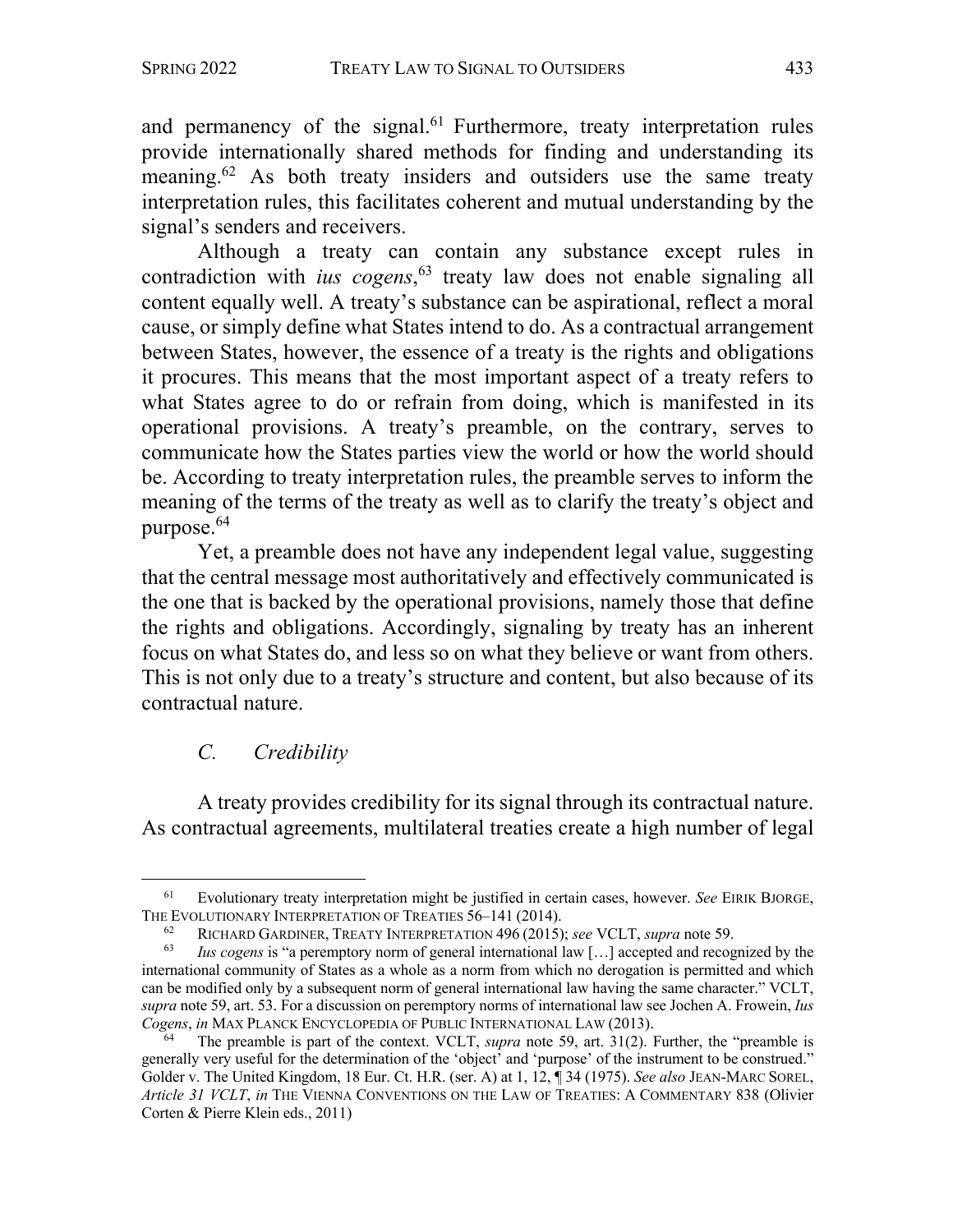commitments between States parties. In Roman law, the legal essence of an agreement was described as *do ut des*, namely "I give so that you may give," which implies an inherent sense of reciprocity that one party's performance satisfies the condition for the other party's performance.<sup>65</sup> Such legal commitments bind States to comply with the treaty's legal obligations, ultimately reducing States' freedom to maneuver as they forego potential policy options.66

The constraining of States' freedom is based on the premise that States honor their commitments. As a general principle of international law, *pacta sunt servanda* implies that States must respect their legal engagements.<sup>67</sup> Concretely, treaty law's mechanism for creating and maintaining international cooperation among States parties ties their "hands." Treaty law imposes constraints on actors which maximize individual and collective gains, <sup>68</sup> ultimately serving as a tool to express expectations of behavior. $69$  As such, international agreements enable States to minimize or eradicate cooperation problems including cheating, asymmetry, and uncertainty about the behavior and expectations of others.<sup>70</sup> While treaties can be perceived as social contracts among States, $71$  independently thereof, they promote structured interactions between States leading to cooperative behavior.<sup>72</sup> Moreover, reputational concerns,<sup>73</sup> reciprocity,<sup>74</sup> enforcement by other states,<sup>75</sup> and norm

<sup>65</sup> *Do ut des*, GUIDE TO LATIN IN INTERNATIONAL LAW (Aaron Xavier Fellmeth & Maurice Horwitz, eds., 2d ed. 2011).

ROBERT KEOHANE, AFTER HEGEMONY: COOPERATION AND DISCORD IN THE WORLD POLITICAL ECONOMY 97 (1984); *see also* Simmons, *supra* note 55, at 819.

<sup>67</sup> For discussion on *pacta sunt servanda*, see Jean Salmon, *Article 26 1969 VCLT*, *in* THE VIENNA CONVENTIONS ON THE LAW OF TREATIES: A COMMENTARY 897 (Olivier Corten & Pierre Klein eds., 2011).

<sup>68</sup> *See, e.g.*, Scott Barrett, *A Theory of Full International Cooperation*, *in* 11 J. THEORETICAL POL. 519, 521 (1999). In a similar fashion, Ikenberry argues that order in the international community is attributable to and maintained by rules and arrangements. Following this idea, what states gain via rules is order, hence the previsibility of behavior by other States. G. JOHN IKENBERRY, LIBERAL LEVIATHAN: THE ORIGINS, CRISIS AND TRANSFORMATION OF THE AMERICAN WORLD ORDER 12–13 (2011)

<sup>69</sup> LESLIE JOHNS, STRENGTHENING INTERNATIONAL COURTS: THE HIDDEN COSTS OF LEGALIZATION 13 (2015).

<sup>70</sup> *See* BARBARA KOREMENOS, THE CONTINENT OF INTERNATIONAL LAW: EXPLAINING AGREEMENT DESIGN 31–40 (2016).

<sup>71</sup> Roger D. Congleton, *The Institution of International Treaty Organizations as Evidence for Social Contract Theory*, 63 EUR. J. POL. ECON. 1, 2 (2020).

<sup>72</sup> *See generally* John J. Setear, *Law in the Service of Politics: Moving Neo-Liberal Institutionalism from Metaphor to Theory by Using the International Treaty Process to Define 'Iteration*,*'* 37 VA.J. INT'L L. 641 (1997).

Reputation is a concept developed in chapter three of the following, as part of Guzman's theory on international law. ANDREW GUZMAN, HOW INTERNATIONAL LAW WORKS: A RATIONAL CHOICE THEORY 71– 117 (2010).

 $^{74}$  MORROW, *supra* note 52, at 124, 179–350.<br><sup>75</sup> Eor background on enforcement theory see

For background on enforcement theory, see generally MARY ELLEN O'CONNELL, THE POWER AND PURPOSE OF INTERNATIONAL LAW: INSIGHTS FROM THE THEORY AND PRACTICE OF ENFORCEMENT (2008).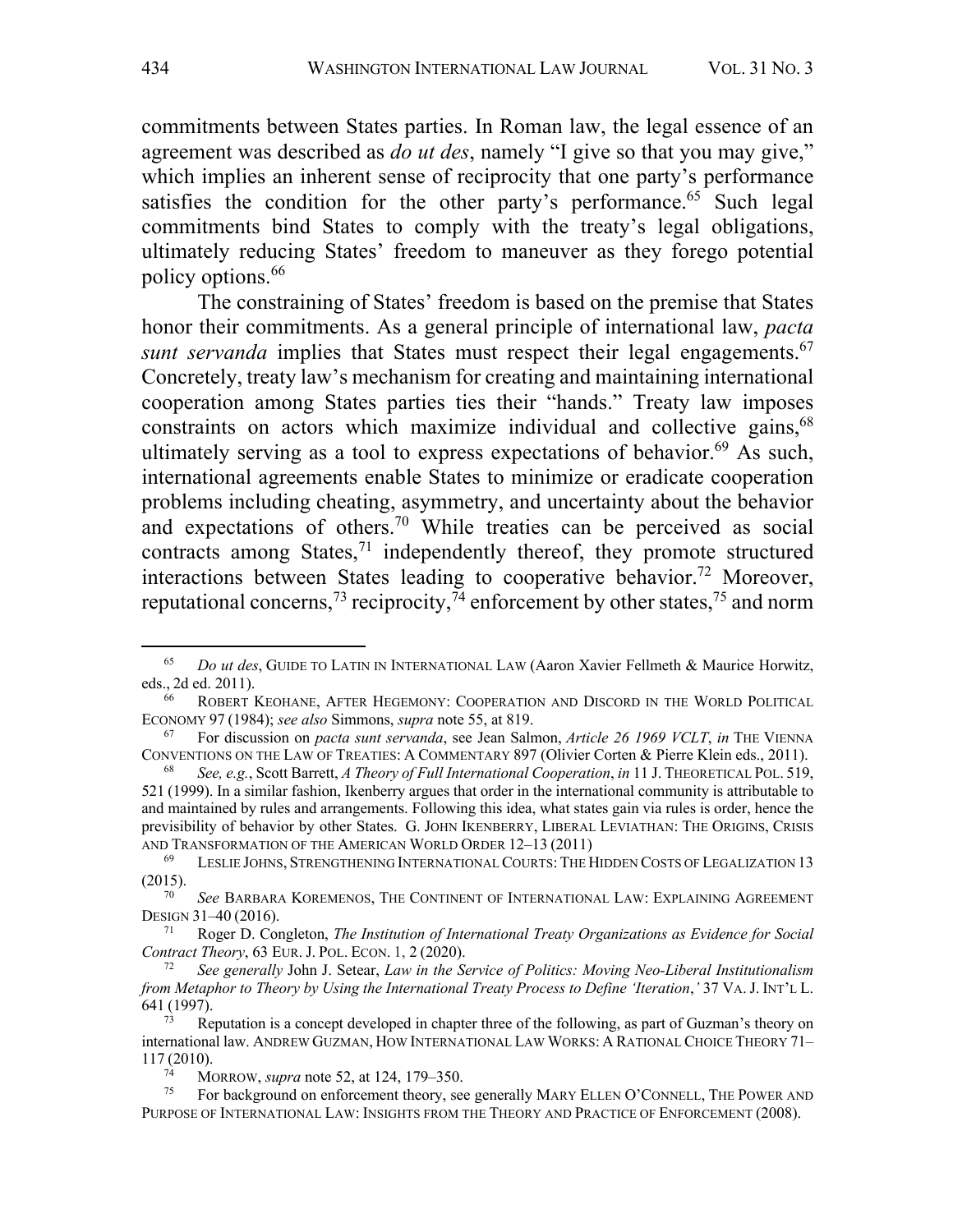internalization<sup>76</sup> make States respect their legal obligations and ultimately reduce the likelihood of defection.

The associated constraints are costly. Costs tend to arise prior to adherence when a State must change its policies or laws to comply with the treaty obligations.<sup>77</sup> Costs may also result from the domestic ratification procedure, which may involve bureaucratic efforts.78 Once ratified, treaty ratification cannot be easily reversed. For States parties already in compliance with a treaty's obligations prior to adherence, these costs are minimal. But costs arise nonetheless if a State were to change its behavior in the future because the commitment limits future policy options. Overall, if any such costs are too high for certain states, thereby dissuading them from adhering, this strengthens a treaty's ability to credibly signal as it excludes states that are not willing to commit to its content.

# *D. Treaty Law's Opportunities and Limits*

Treaty law's functioning as a formal, contractual arrangement for establishing and maintaining international cooperation allows signaling to states that have not adhered to the given treaty. A treaty's precise and effective signaling is enabled by its visibility, its screening regarding which states are "in" and which "out", its substance and methods for interpretation, as well as its credibility arising from its contractual nature. As such, intra-regime collaboration serves extra-regime communication.

Yet, formal functioning, rigidity, and reliance of treaty law on State consent also leads to limits. As treaties establish a legal divide between its States parties and outsiders, this has an exclusionary result. It is not possible to transpose legal effects from the treaty regime to the other applicable law. The legal division implies that those States that have not adhered to the treaty are clearly bound by other international rules. These states are thereby not only shielded from legal effects, but their non-adherence also indicates that they do not share the treaty's message. Moreover, by their formality and rigidity, treaties undermine easier ways to signal similar concerns, as their credibility lessens that of alternative, less formal means for signaling, such as unilateral policies or politically binding agreements. The potentially high

<sup>76</sup> On international norm internalization, see generally THOMAS RISSE, STEPHEN C. ROPP & KATHRYN SIKKINK, THE POWER OF HUMAN RIGHTS: INTERNATIONAL NORMS AND DOMESTIC CHANGE (1999); Harlan Grant Cohen, *Finding International Law: Rethinking the Doctrine of Sources*, 93 IOWA L. REV. 65 (2007). For a discussion on how states interests are integrated into international law, see IAN HURD, HOW TO DO THINGS WITH INTERNATIONAL LAW 97–100 (2017).

<sup>77</sup> von Stein, *supra* note 54.

Martin, *supra* note 54, at 449.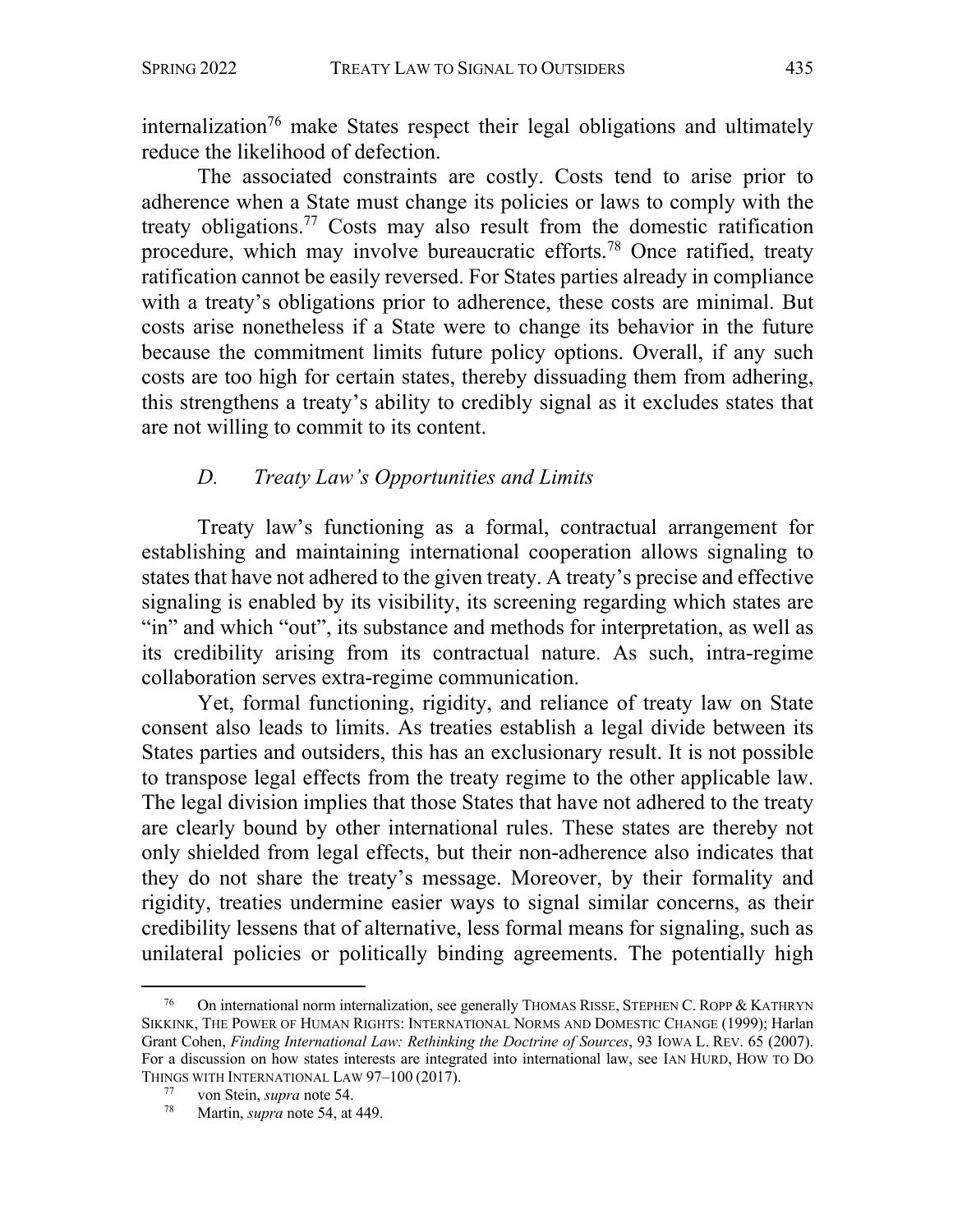costs for treaty adherence also impede States' easy transition from one camp to another, ultimately hampering change.

As a result, signaling by treaty may influence outsiders by communicating intentions, values, and expectations from States parties so that the outsiders can make informed policy decisions, thereby reducing uncertainty. Yet political messages signaled by treaty cannot directly influence or alter their audience' political or legal positions. The targeted States keep full autonomy over their actions. As a consequence, even when States cooperate by treaty to confront outsiders with signals, treaty law's functioning tempers this confrontation. Rather, as a treaty's signaling provides information on its States parties' intentions, this can provide a basis for cooperation between the treaty's membership and outsiders. Intra-regime cooperation for signaling thus means signaling for potential extra-regime cooperation. As such, even if States use treaties for exclusionary and confrontational purposes, treaty law remains biased towards cooperation as per its fundamental design, functioning, and finality.

### III. THE TPNW'S SIGNALING

The following demonstrates how and what the TPNW signals to outsiders. It does so by retracing the treaty's negotiations history and assessing its current status, by analyzing the treaty's substance, and by contrasting the treaty's signaling with the international law to which the outsiders remain bound. The section then identifies and discusses the findings' implications on the TPNW and related politics.

# *A. Creating a Legal Division*

The intellectual history of the TPNW process dates back to the invention of nuclear weapons since their ban had been attempted shortly thereafter. The United Nations General Assembly's very first resolution of January 24, 1946 addressed nuclear weapons and established a commission to make specific proposals, *inter alia*, "for the elimination from national armaments of atomic weapons and all other major weapons adaptable to mass destruction."79 In 1948, the Assembly adopted a resolution with "prohibition of the atomic weapon" in its title.<sup>80</sup> One year later, Robert Oppenheimer urged

G.A. Res. 1(I),  $\P$  5(c), Establishment of a Commission to Deal with the Problems Raised by the Discovery of Atomic Energy (Jan. 24, 1946).

G.A. Res. 192(III), Prohibition of the atomic weapon and reduction by one-third of the armaments and armed forces of the permanent members of the Security Council (Nov. 19, 1948).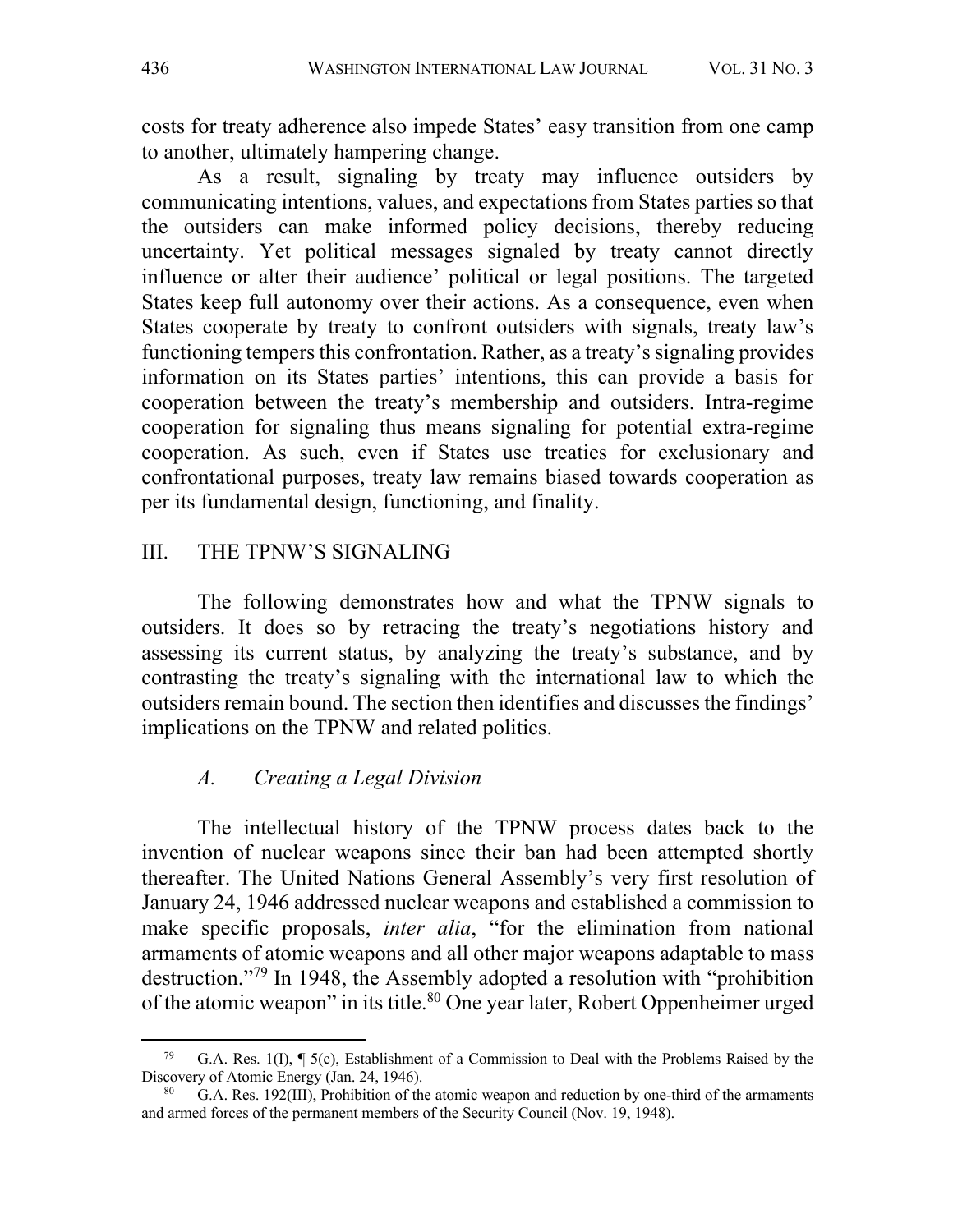the United States Atomic Energy Commission not to produce the thermonuclear bomb (hydrogen bomb, H-bomb), which he qualified as a "'weapon of genocide' and 'beyond any military objectives."<sup>81</sup> Nevertheless, nuclear weapons became the cornerstone of deterrence strategies during the Cold War. Besides multilateral agreements against nuclear testing and establishing certain exclusionary zones,<sup>82</sup> only bilateral arms control agreements were established regarding nuclear weapons.

A disarmament clause (Article VI) was included in the NPT in 1967, yet little progress was made thereafter. Proponents of a nuclear-weapon-free world became disillusioned and started to ponder new solutions on how to achieve this goal. In 1997, Costa Rica submitted a "Model Nuclear Weapons Convention" to the United Nations as a discussion document, which had originally been drafted by a group of disarmament experts, lawyers, scientists, and others.<sup>83</sup> In the same vein, a plan entitled "13 Practical Steps related to Non-Proliferation and Disarmament" was submitted at the end of the NTP Review Conference in 2000. The plan recommended States take concrete disarmament steps. Yet, it failed to achieve any results; one year after the conference, the United States withdrew its support.<sup>84</sup>

As a consequence, in 2006, the International Physicians for the Prevention of Nuclear War (IPPNW), a non-governmental organization raising awareness about the dangers of nuclear war, founded the International Campaign to Abolish Nuclear Weapons Campaign (ICAN). <sup>85</sup> ICAN became an umbrella organization encompassing various groups advocating for nuclear disarmament. It launched its first denuclearization campaign at the 2007 NPT Review Conference where it presented an updated version of the "Model Nuclear Weapons Convention."86 Despite renewed enthusiasm for nuclear

<sup>81</sup> Tom Sauer & Joelien Pretorius, *Nuclear Weapons and the Humanitarian Approach*, 26 GLOB. CHANGE, PEACE & SEC. 233, 238 (2014).

<sup>82</sup> For an outline of relevant instruments, see *infra* pp. 20–39.<br><sup>83</sup> Proposed Nuclear Weapons Conventions (NWC) THE N

<sup>83</sup> *Proposed Nuclear Weapons Conventions (NWC)*, THE NUCLEAR THREAT INITIATIVE (Jan. 29, 2021), https://www.nti.org/learn/treaties-and-regimes/proposed-nuclear-weapons-convention-nwc/; Deputy Permanent Rep. of the Permanent Mission of Costa Rica to the U.N., Letter dated Oct. 31, 1997, from the Chargé d'affaires a.i. of the Permanent Mission of Costa Rica to the United Nations addressed to the Secretary General, U.N. Doc. A/C.1/52/7 (Nov. 17, 1997).

CENTRE FOR NONPROLIFERATION STUDIES, 2000 REVIEW CONFERENCE OF THE PARTIES TO THE THREAT ON THE NON-PROLIFERATION OF NUCLEAR WEAPONS 375–76 (2000), www.nti.org/media/pdfs/npt 2kfd.pdf?=1316544426; Gibbons, *supra* note 7, at 13.

<sup>85</sup> *The Campaign*, INT'L CAMPAIGN TO ABOLISH NUCLEAR WEAPONS, https://www.icanw.org/the\_ campaign (last visited Apr. 15, 2021).

<sup>86</sup> It was also presented to the U.N. General Assembly in 2007. *See* Permanent Reps. of Costa Rica and Malaysia to the U.N., Updated Model Nuclear Weapons Convention, in letter dated Dec. 17, 2007, from the Permanent Reps. of Costa Rica and Malaysia to the United Nations addressed to the Secretary-General, U.N. Doc. A/62/650 (Jan. 18, 2008).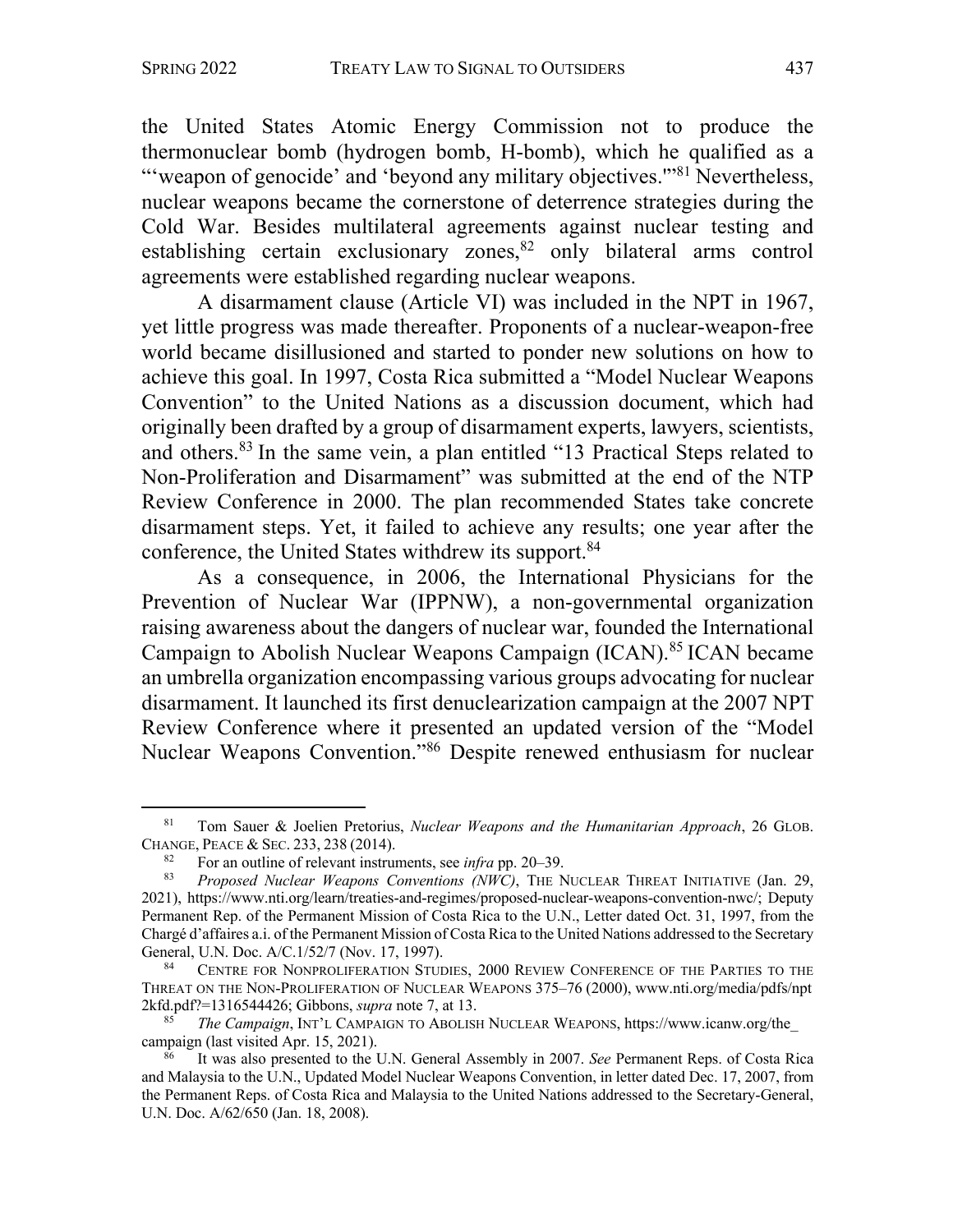disarmament with the beginning of Barack Obama's presidency in the United States, the initiative was left without much response.

At the NPT Review Conference in 2010, the ICRC President, Jakob Kellenberger, gave a prominent speech that addressed the aftermath of Hiroshima, significantly contributing to framing the issue of nuclear weapons as one of humanitarian concern.<sup>87</sup> For the first time since the drafting of the NPT, language reflecting a humanitarian lens was included in the final document of the NPT Review Conference. Furthermore, the ICRC publicly called for the start of a negotiation process to ban nuclear weapons, encouraging international organizations and NGOs to publish reports outlining the humanitarian consequences of nuclear weapons. This gave new momentum and magnified the humanitarian discourse's reach.<sup>88</sup> Thereafter, ICAN started advocating for a complete ban on nuclear weapons, convinced that this was the only way to eliminate the risk of destructive humanitarian consequences caused by nuclear explosions.<sup>89</sup> The campaign gained traction among civil society organizations and States alike.

This led to the first "Conference on the Humanitarian Impact of Nuclear Weapons" in March 2013. Hosted by the Norwegian Ministry of Foreign Affairs,<sup>90</sup> all States were invited to participate: 127 did so.<sup>91</sup> The conference included a series of presentations on the effects of nuclear weapon explosions on various aspects of life and managed to adopt an overarching humanitarian lens to discuss the issue. While the Oslo Conference was deemed a success, the NWS made the conscious, concerted decision not to attend.

<sup>87</sup> Jakob Kellenberger, *Bringing the Era of Nuclear Weapons to an End: Statement by Jakob Kellenberg, President of the ICRC, to the Geneva Diplomatic Corps, Geneva*, INT'L COMM.RED CROSS (Apr. 24, 2010), https://www.icrc.org/en/doc/resources/documents/statement/nuclear-weapons-statement-200410. htm; ALEXANDER KMENTT, THE TREATY PROHIBITING OF NUCLEAR WEAPONS: HOW IT WAS ACHIEVED AND WHY IT MATTERS 19 (2021); Alexander Kmentt, *The Development of the International Initiative on the Humanitarian Impact of Nuclear Weapons and its Effect on the Nuclear Weapons Debate*, 97 INT'L REV. RED CROSS 681, 683 (2015) [hereinafter Kmentt, *Development of International Initiative*].

<sup>88</sup> Bonnie Docherty, *A 'Light for All Humanity': The Treaty on the Prohibition of Nuclear Weapons and the Progress of Humanitarian Disarmament*, 30 GLOB.CHANGE, PEACE & SEC. 163, 172 (2018); *see also* RAY ACHESON ET. AL., UNSPEAKABLE SUFFERING: THE HUMANITARIAN IMPACT OF NUCLEAR WEAPONS (2013).

EUROPEAN PARLIAMENTARY RESEARCH SERVICE, TREATY ON THE PROHIBITION OF NUCLEAR WEAPONS—THE 'BAN TREATY' 4 (Jan. 20, 2021), https://www.europarl.europa.eu/RegData/etudes/BRIE/ 2018/614664/EPRS\_BRI(2018)614664\_EN.pdf.

It should be noted that while Norway held the conference and funded research into the humanitarian impacts of nuclear weapons, it never made a statement at the Conference in relation to a potential treaty or political process, probably due to its NATO membership.<br><sup>91</sup> REACHING CRITICAL WILL, CONFERENCE REPORT: HUMANITARIAN IMPACT OF NUCLEAR WEAPONS

<sup>(2013).</sup>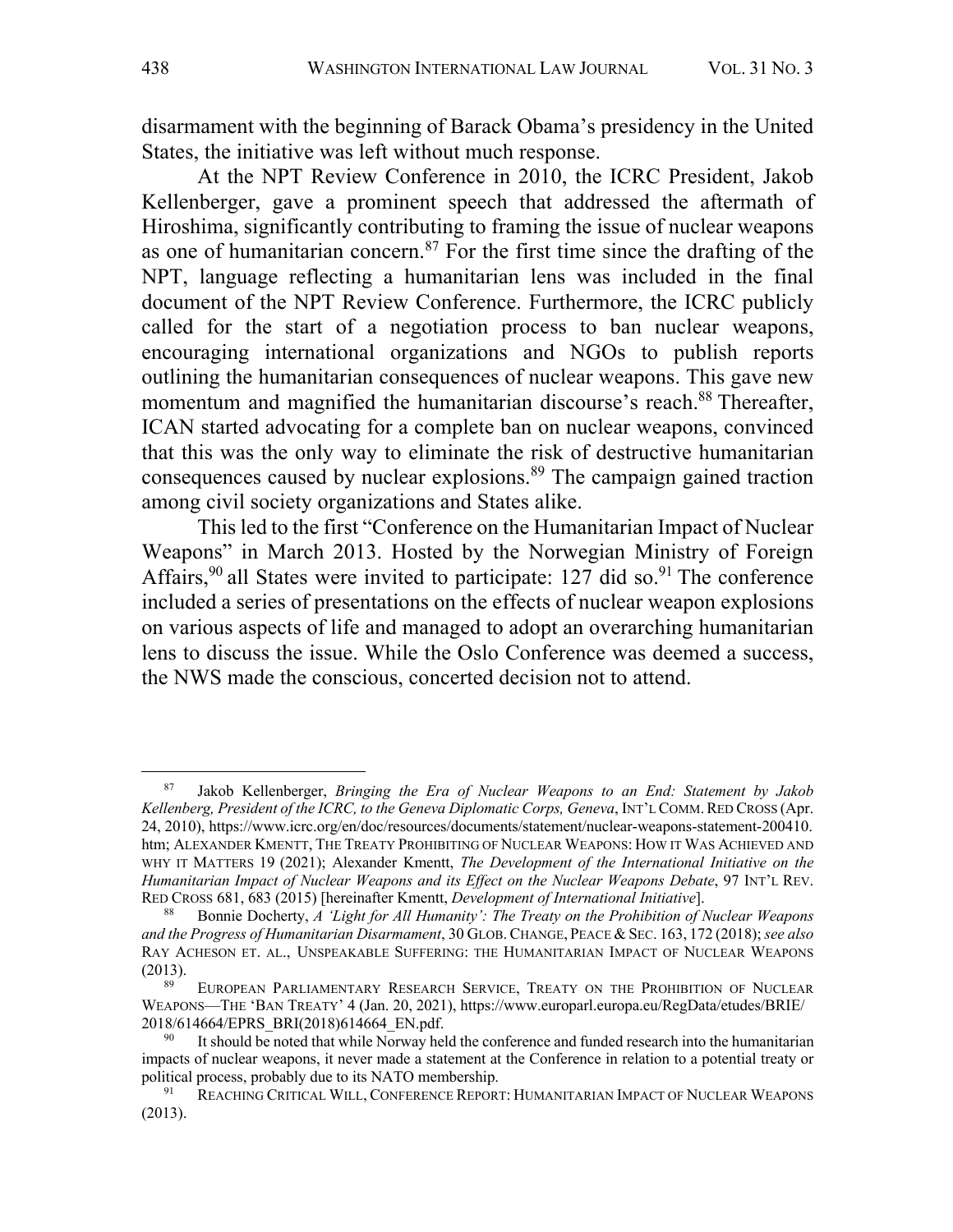The second conference, held in Mexico in February 2014, cumulated an attendance of  $146$  States,  $92$  a quantitative improvement of participation which testified to the growing visibility of the issue. Juan Manuel Gómez Robledo, the Vice Minister for Multilateral Affairs and Human Rights of Mexico, officially called for the start of a diplomatic negotiation process to create a legally binding instrument that would ban nuclear weapons.<sup>93</sup> While this statement received applause from some participants, many States, notably those that benefit from NWS' nuclear postures (so-called nuclear umbrella States), did not support such a drastic proposition. Germany and Australia, for example, communicated skepticism and reiterated their support for the NPT regime.

The third and last conference was held by Austria in December 2014, with an increased 158 States participating.<sup>94</sup> While this included the United States, United Kingdom, India, and Pakistan, other NWS continued to boycott the conference.<sup>95</sup> By the end of the conference, 127 countries signed the "Humanitarian Pledge," which called for filling the legal gap regarding the prohibition of nuclear weapons and working to "stigmatize, prohibit and eliminate" nuclear weapons.<sup>96</sup> While the United States had reiterated ideas of progressive disarmament, this did not convince a large swath of the audience.97

This momentum reverberated into other fora. South Africa's statement on the humanitarian impact of the use of nuclear weapons gained 159 signatures by 2015.<sup>98</sup> The United Nations General Assembly further

<sup>&</sup>lt;sup>92</sup> RAY ACHESON, BEATRICE FIHN, & KATHERINE HARRISON, REPORT FROM THE NAYARIT CONFERENCE: MOMENTUM FOR A BAN 4 (2014).

<sup>93</sup> Chair's Summary to the Second Conference on the Humanitarian Impact of Nuclear Weapons, Ambassador Juan Manuel Gómez Robledo, Vice Minister of Multilateral Affairs & Hum. Rts., Ministry of Foreign Affs. (Feb. 14, 2014) (on file with Reaching Critical Will).

REACHING CRITICAL WILL, FILLING THE GAP: REPORT ON THE THIRD CONFERENCE ON THE HUMANITARIAN IMPACT OF NUCLEAR WEAPONS 6 (2014);

<sup>&</sup>lt;sup>95</sup> China sent a diplomat but only in an observer capacity. For the conference's list of participants, see *id.* at 6; Kukil Bora, *China Sends Official posing As 'Academic' to Attend Vienna Nuclear Conference: Report*, INT'L BUS. TIMES (Sept. 12, 2014) https://www.ibtimes.com/china-sends-official-posing-academicattend-vienna-nuclear-conference-report-1744914. 96 The Humanitarian Pledge was first proposed by Austria and known as the "Austrian Pledge." It was

renamed at the 2015 NPT Review Conference due to the large number of adhesions. *See* Michael Linhart, Deputy Foreign Minister of Austria, Pledge Presented at the Vienna Conference on the Humanitarian Impact of Nuclear Weapons (Dec. 9, 2014). For discussion of the legal gap, *see* Nystuen & Egeland, *supra* note 29.

<sup>97</sup> Gibbons, *supra* note 7, at 11–36; Kmentt, *Development of International Initiative*, *supra* note 87, at  $681.98$ 

Ambassador Abdul Samad Minty, Permanent Representative of S. Afr. to the U.N. in Geneva, Joint Statement on the Humanitarian Impact of Nuclear Weapons(Apr. 24, 2013), *in* REPUBLIC OF S. AFR. DEP'T: INT'L REL. & COOP. The pledge was endorsed by 159 states. *See* Sebastian Kurz, Fed. Minister for Eur., Integration and Foreign Affs. of Austria, Statement to Conference on Disarmament (Mar. 3, 2015); Kmentt, *Development of International Initiative*, *supra* note 87, at 687.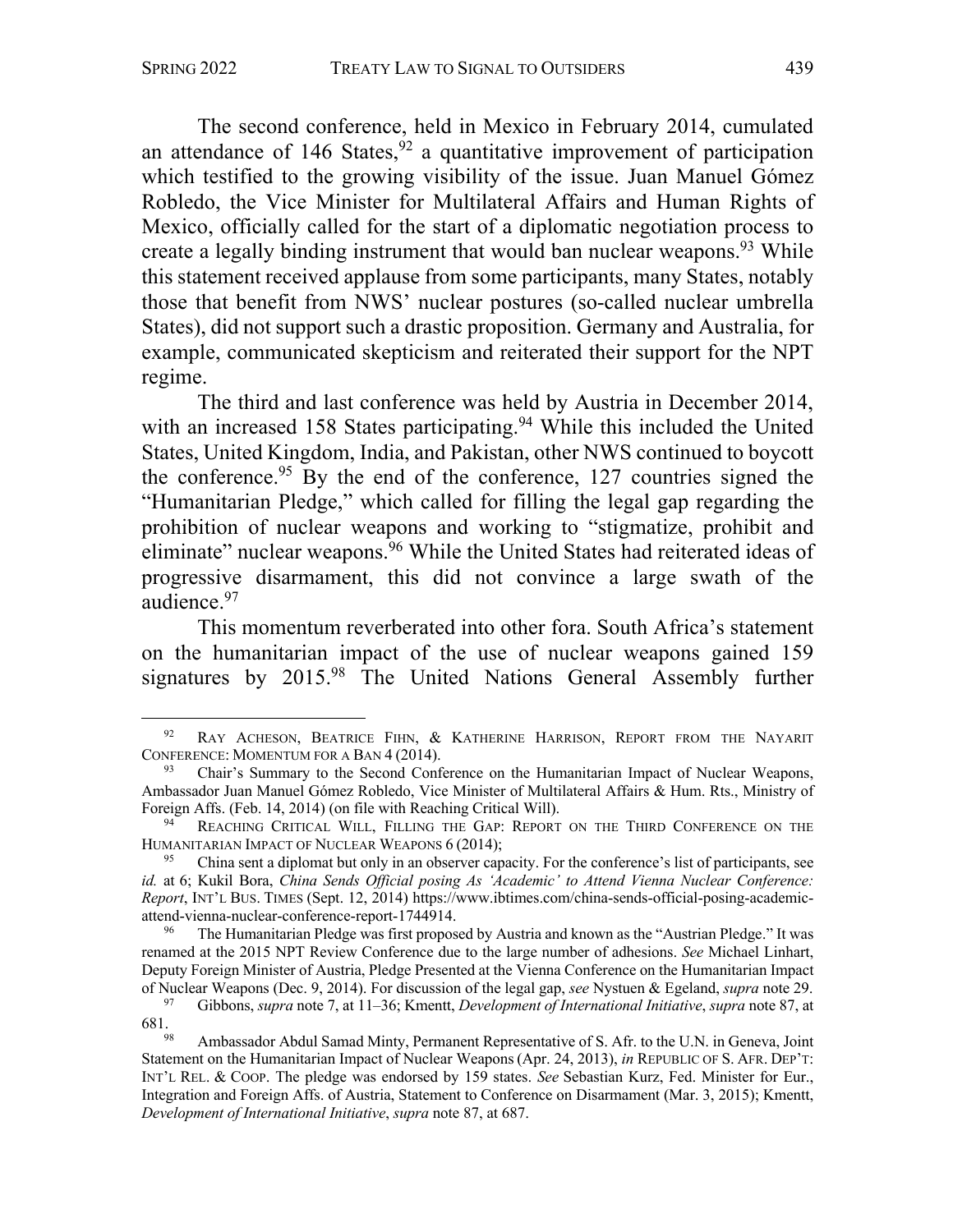established an open-ended working group which produced a report stating that a majority of States were in favor of starting negotiations for a treaty banning nuclear weapons.<sup>99</sup> Despite strong opposition by the United States and France, in December 2016 the General Assembly adopted Resolution 71/258, "Taking Forward Multilateral Nuclear Disarmament Negotiations," to formally elaborate the TPNW as a binding treaty.<sup>100</sup>

Negotiations started in March of 2017 with 130 participating States. While NWS and their allies boycotted the negotiations conference, ICAN actively contributed through lobbying activities. The final version of the TPNW was adopted by the United Nations Conference to Negotiate a Legally Binding Instrument to Prohibit Nuclear Weapons on July 7, 2017 by a majority of 122 states, with one abstention and one vote against.<sup>101</sup> Its adoption was met with significant worldwide reporting and celebrations.<sup>102</sup> The same year, ICAN was awarded the Nobel Peace Prize for its "groundbreaking efforts to achieve a treaty-based prohibition of such weapons," which offered worldwide coverage.<sup>103</sup> The TPNW entered into force on January 22, 2021, ninety days after Honduras became the fiftieth state to ratify it.<sup>104</sup> Proponents of the TPNW used this event to further raise awareness and disseminate the treaty's messages, including by organizing a high-level event at the United Nations, <sup>105</sup> which was widely covered in daily news around the world.106

<sup>99</sup> U.N. Secretary General, *Report of the Open-Ended Working Group Taking Forward Multilateral Nuclear Disarmament Negotiations*, ¶ 34 U.N. Doc. A/71/371 (Sept. 1, 2016).

<sup>&</sup>lt;sup>100</sup> G.A. Res. 71/258, Taking Forward Multilateral Nuclear Disarmament Negotiations (Dec. 23, 2016).<br><sup>101</sup> U.N. Conference to Negotiate a Legally Binding Instrument to Prohibit Nuclear Weapons, Leading

<sup>101</sup> U.N. Conference to Negotiate a Legally Binding Instrument to Prohibit Nuclear Weapons, Leading Towards Their Total Elimination, *Treaty on the Prohibition of Nuclear Weapons*, ¶ 13, U.N. Doc. A/72/206 (July 24, 2017); *see* TPNW, *supra* note 1. NWS and umbrella states (with the exception of the Netherlands) did not partake in the vote. For a detailed record of the vote see U.N. GAOR, 71st Sess., 68th plen. mtg. at 17–18 U.N. Doc. A/71/PV.68 (Dec. 23, 2016).

<sup>102</sup> *See, e.g.*, *Treaty Banning Nuclear Weapons Opens for Signature at UN*, U.N. NEWS (Sept. 20, 2017), https://news.un.org/en/story/2017/09/565582-treaty-banning-nuclear-weapons-opens-signature-un; Nina Tannenwald, *The U.N. Just Passed a Treaty Outlawing Nuclear Weapons. That Actually Matters*., WASH. POST (July 17, 2017), https://www.washingtonpost.com/news/monkey-cage/wp/2017/07/17/the-u-n-justpassed-a-treaty-outlawing-nuclear-weapons-that-actually-matters/; Rick Gladstone, *A Treaty Is Reached To Ban Nuclear Arms. Now Comes The Hard Part.*, THE N.Y. TIMES (July 7, 2017), https://www.nytimes.com/2017/07/07/world/americas/united-nations-nuclear-weapons-prohibitiondestruction-global-treaty.html.

<sup>103</sup> *International Campaign to Abolish Nuclear Weapons: History*, THE NOBEL PRIZE, https://www.nobelprize.org/prizes/peace/2017/ican/history (last visited Apr. 15, 2021).

<sup>104</sup> *See* TPNW, *supra* note 1.

<sup>105</sup> *See* Fihn Speech, *supra* note 23; *Guterres Hails Entry Into Force of Treaty Banning Nuclear Weapons*, U.N. NEWS (Jan. 22, 2021), https://news.un.org/en/story/2021/01/1082702.

<sup>106</sup> *See, e.g.*, Dan Sabbagh, *Global Nuclear Weapons Ban Begins—Without the World's Nuclear Powers*, THE GUARDIAN (Jan. 21, 2021), https://www.theguardian.com/world/2021/jan/21/global-nuclearweapons-ban-begins-without-the-worlds-nuclear-powers; Gladstone, *supra* note 102; *Landmark Anti-*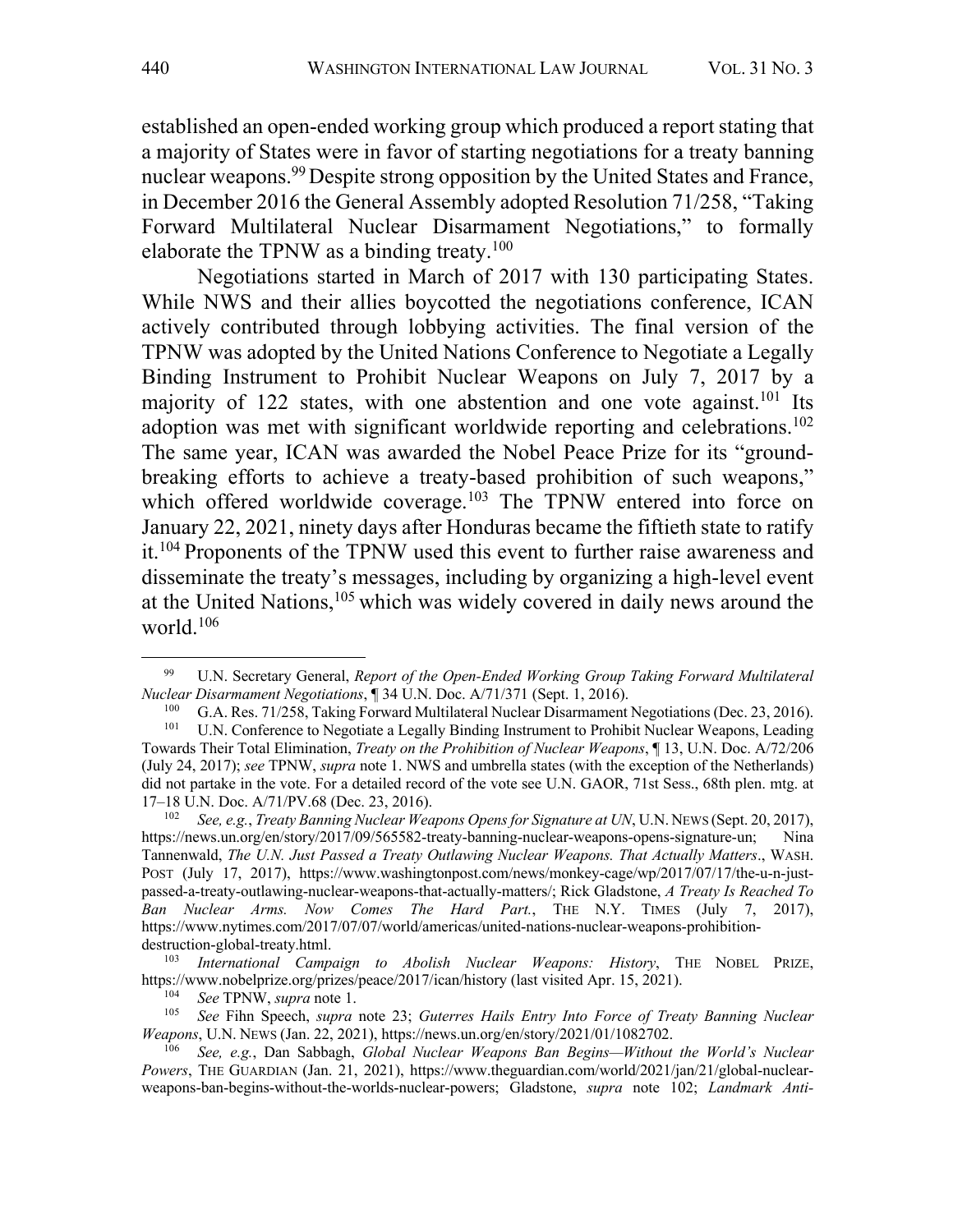The formalities surrounding the TPNW inform regarding which States have adhered to the treaty via ratification or intend to join as indicated by their signature. As of May 1, 2022, sixty States have ratified or accessed to the treaty<sup>107</sup> and twenty-nine additional States are signatories.<sup>108</sup> A closer look at the division between the TPNW States parties and those States that have not committed to the TPNW reveals strong patterns. No declared or *de facto* NWS109 has ratified, nor signed the treaty. The same is true for umbrella States.<sup>110</sup> Nor has Iran, which is allegedly working on the acquisition of nuclear weapons, committed to the TPNW. Because only the States with no connection to nuclear weapons have signed and adhered to the TPNW, this suggests that the TPNW has not brought substantial change to the policy or behavior among the States that have committed to it so far. Rather, the treaty screens between States that complied with the agreement's obligations before ratification from those that did not—and did not intend to. Thus, the States parties' *ex ante* costs for adherence were rather low. They do incur *ex post*  costs, however, as they are legally committed to comply with the treaty's obligations, foregoing future policy options regarding nuclear weapons. These facts provide credibility to the TPNW's signaling.

Accordingly, the creation process of the TPNW has procured a high level of visibility for the treaty to the extent that no State could ignore or deny its signal. Creating the signaling device did not incur lengthy or complicated negotiations, because only like-minded States were involved.<sup>111</sup> As such, the negotiations served to unite States interested in sending the TPNW's signal, yet also served as an exclusionary process that established a legal divide

*Nuclear Treaty Enters into Force*, AL-JAZEERA (Jan. 22, 2021), https://www.aljazeera.com/news/2021/1/22 /landmark-anti-nuclear-treaty-enters-into-force; Eric Johnston, *As U.N. Nuclear Treaty Comes into Force, Japan Sees Different Path to Nonproliferation*, THE JAPAN TIMES (Jan. 20, 2021), https://www.japantimes.co.jp/news/2021/01/20/national/japan-un-nuclear-treaty-nonproliferation/; Sanders-Zakre, *supra* note 22.<br><sup>107</sup> TPNW Statu

<sup>&</sup>lt;sup>107</sup> TPNW Status, *supra* note 1.<br><sup>108</sup> Algeria Angola Brazil Bri

<sup>108</sup> Algeria, Angola, Brazil, Brunei Darussalam, Cabo Verde, Central African Republic, Colombia, Congo, Democratic Republic of the Congo, Dominican Republic, Ghana, Grenada, Guatemala, Indonesia, Libya, Liechtenstein, Madagascar, Malawi, Mozambique, Myanmar, Nepal, Niger, Sao Tome and Principe, Sudan, Timor-Leste, Togo, United Republic of Tanzania, Zambia, Zimbabwe.

States besides the NWS that are generally believed to possess nuclear weapons are the Democratic People's Republic of Korea (DPRK), India, Israel, and Pakistan.

<sup>&</sup>lt;sup>110</sup> It should be noted that in many umbrella states, there is a divide between the State's policy on nuclear weapons and the general population's opinion which is often in favor of the ban. *See* BLACK-BRANCH, *supra* note 13, at 309, 332–33. For a comprehensive overview of the behavior and response of NWS and umbrella states during the treaty negotiation process, see KMENTT, *supra* note 87, ch. 7.

<sup>&</sup>lt;sup>111</sup> Many states involved in the TPNW discussions were not interested in, and even opposed to, the inclusion of NWS in the negotiations, as doing so could have shifted or slowed the conversation in order to "cater" to their needs. *See* Heather Williams, *A Nuclear Babel: Narratives Around the Treaty on the Prohibition of Nuclear Weapons*, 25 NONPROLIFERATION REV. 51, 51–63 (2018).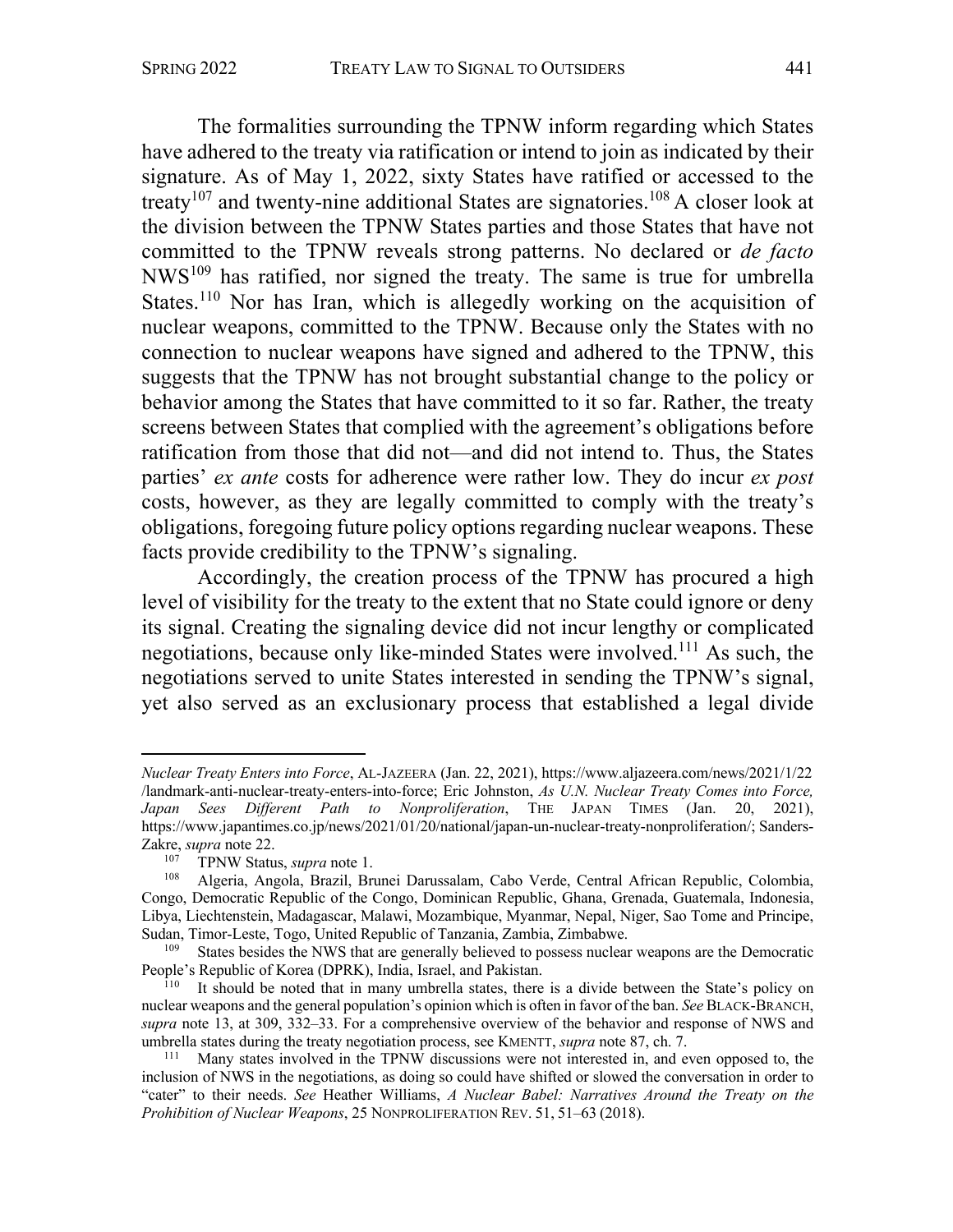between the States that would ratify and those that would not. This screening allowed States parties to signal the TPNW's content to outsiders.

Importantly, while the approval rates for the idea of a nuclear ban treaty rose during its creation and was still relatively high at the TPNW's adoption, the numbers of ratifications and signatures are significantly lower. The latter numbers also stand in contrast to higher approval rates for the United Nations General Assembly Resolution on "Treaty on the Prohibition of Nuclear Weapons"  $(A/RES/75/40)^{112}$  and other resolutions adopted in 2020 that welcome the adoption of the TPNW.<sup>113</sup> While many States are willing to support the TPNW's cause, few are ready to formally adhere to the legal regime. This suggests that treaty adherence is more costly and thus credible than political statements and resolutions. NWS' and NATO's efforts to keep allies, umbrella States, and others from joining the TPNW aim to further increase their costs for adhering, thereby dissuading allies and other States from joining and cementing the divide.

# *B. The Treaty's Messages*

The TPNW's content defines its signal's substance. In an attempt to unambiguously prohibit, delegitimize, and stigmatize nuclear weapons and related activities and policies, the TPNW is a purist treaty with clear-cut provisions. This allows strong and coherent signaling of values, expectations, and intentions. The TPNW sends four messages: that nuclear weapons are illegal, immoral, and dangerous, and that nuclear disarmament should advance. These messages are written into the treaty's preamble and operational provisions.

The TPNW's first message is that nuclear weapons and related activities are illegal. The illegality of nuclear weapons is the legal contribution and baseline of the weapons ban treaty. While the preamble hints at this and describes why a legal ban is necessary, namely because it "constitutes an important contribution towards the achievement and maintenance of a world free of nuclear weapons,"114 the TPNW's operational provisions comprehensively and undoubtedly prohibit activities related to nuclear

<sup>112</sup> G.A. Res. 75/40 (Dec. 7, 2020) (approving the TPNW with 130 votes in favor, 42 against, and 14 abstaining). For voting record, see Press Release, United Nations, General Assembly, Adopting 66 First Committee Texts, Calls on States to Revitalize Stalled Disarmament Machinery, Tackle Chronic, Emerging Security Threats (Dec. 7, 2020), https://www.un.org/press/en/2020/ga12296.doc.htm.

<sup>&</sup>lt;sup>113</sup> Press Release, United Nations, First Committee Approves 22 Drafts, Most by Recorded Votes, Reflecting Growing Divergence on How to Create Nuclear-Weapon-Free World (Nov. 3, 2020), https://www.un.org/press/en/2020/gadis3656.doc.htm.

<sup>&</sup>lt;sup>114</sup> *See* TPNW, *supra* note 1, pmbl.  $\P$ [2, 15.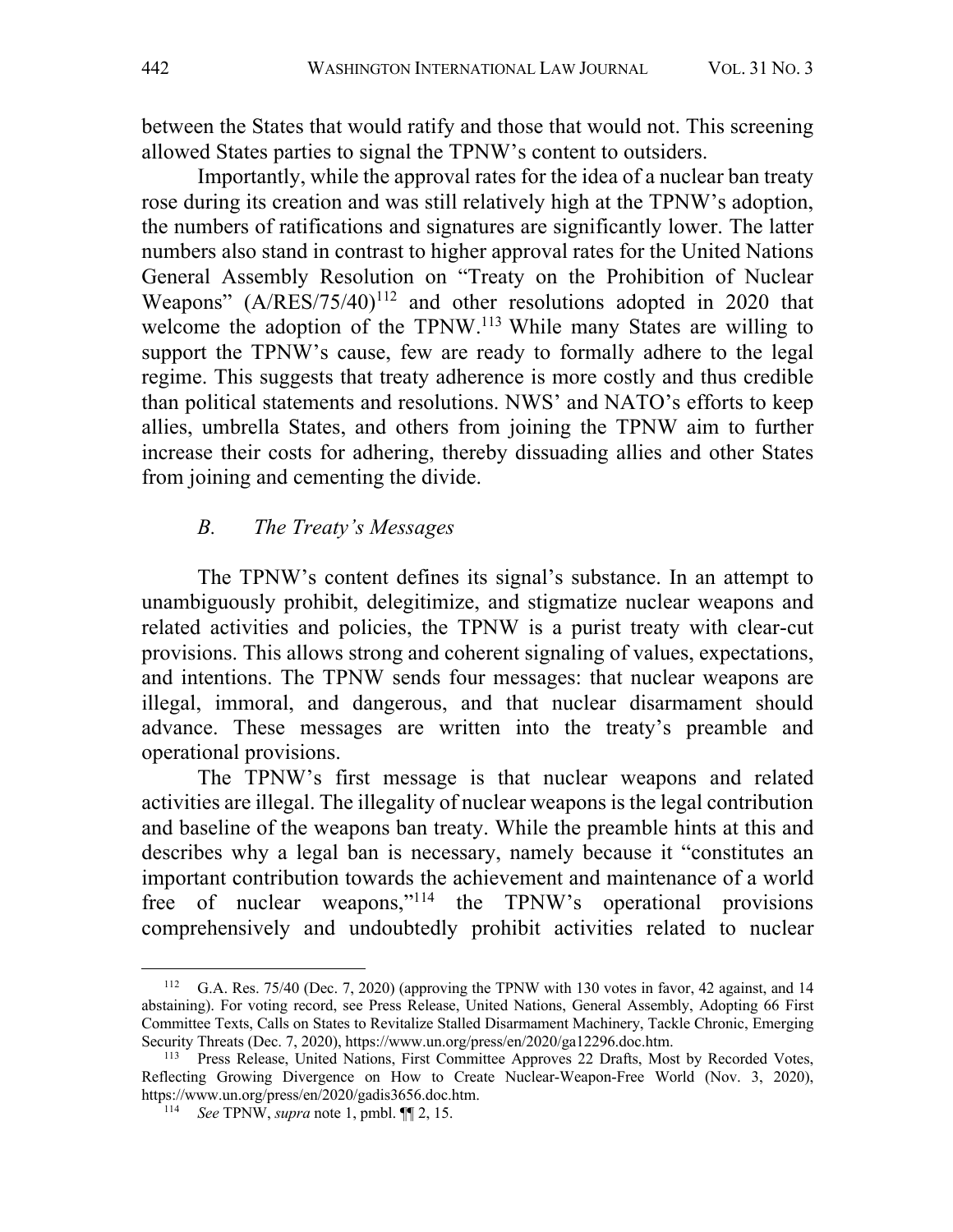weapons. Article 1 of the TPNW notably forbids States to "develop, test, produce, manufacture, otherwise acquire, possess, or stockpile nuclear weapons or other nuclear explosive devices," threaten or use nuclear weapons, and receive their transfer.  $115$ 

States parties also commit not to assist or benefit from those with nuclear weapons. This includes the prohibition to transfer nuclear weapons, assist or encourage activities prohibited by the treaty, seek or receive any assistance from anyone to engage in any activity prohibited, or allow "any stationing, installation, or deployment of any nuclear weapons or other nuclear explosive devices in its territory or at any place under its jurisdiction or control."116 Such obligation excludes adherence of nuclear umbrella States that benefit from extended deterrence (unless they engage in immediate and complete disarmament as per Article 4 of the TPNW).

The TPNW further obliges States parties to submit declarations regarding their past or present ownership, possession, or control of nuclear weapons or their toleration within their jurisdiction.<sup>117</sup> It also obliges States parties to conclude comprehensive safeguards agreements.<sup>118</sup> In addition to a program for disarmament, it binds States parties to implement their obligations and foresees victim assistance and environmental remediation, as well as international cooperation and assistance.<sup>119</sup> This is complemented by formal provisions, $120$  including the obligation to organize meetings of States parties. As such, the treaty's obligations and prohibitions establish the complete illegality of nuclear weapons, as well as joint cooperation in this regard.

In addition, the TPNW's preambular paragraph 10 unites States parties around the legal position that "any use of nuclear weapons would be contrary to the rules of international law applicable in armed conflict, in particular the principles and rules of international humanitarian law." Paragraph 11 also reaffirms that "any use of nuclear weapons would be abhorrent to the principles of humanity and the dictates of public conscience," which corresponds to a certain interpretation of international humanitarian law (IHL). While this has no direct legal effect of its own, it does indicate that all

<sup>&</sup>lt;sup>115</sup> *Id.* arts. 1(1)(a), (c), (d).

<sup>&</sup>lt;sup>116</sup> *Id.* arts. 1(1)(b), (e)–(g).<br><sup>117</sup> *Id.* art. 2

 $\frac{117}{118}$  *Id.* art. 2.

*Id.* art. 3. Rietiker and Mohr consider that the TPNW's approach to safeguards showcase the "openness and flexibility of the treaty" which can be 'developed into an instrument providing for a complete (contractual) ban on nuclear weapons' by assisting states in their denuclearization process. *See* DANIEL RIETIKER & MANFRED MOHR, TREATY ON THE PROHIBITION OF NUCLEAR WEAPONS: A SHORT COMMENTARY ARTICLE (2018).

<sup>119</sup> *See* TPNW, *supra* note 1, arts. 4–7.

<sup>120</sup> *Id.* arts. 8–20.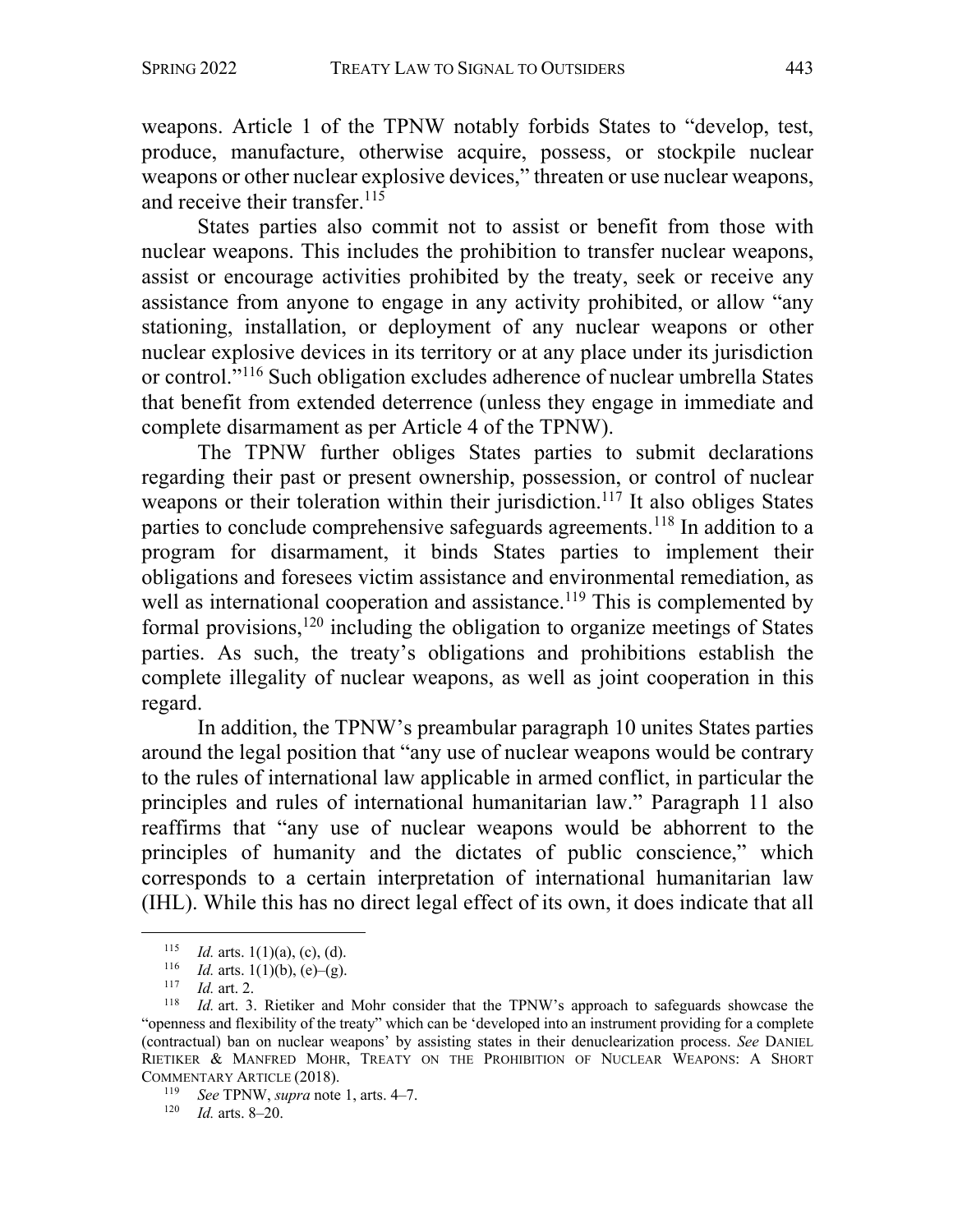States parties perceive these rules and principles of international law in this way. $^{121}$ 

The second message that the TPNW conveys is that nuclear weapons are immoral and illegitimate. The preamble notes in its second paragraph the States parties' concern about the "catastrophic humanitarian consequences that would result from any use of nuclear weapons," which justifies nothing else but these weapons' complete elimination. Cognizant of the "grave implications for human survival" and mindful of "unacceptable suffering and harm,"122 *inter alia*, the preamble acknowledges "the ethical imperatives for nuclear disarmament and the urgency of achieving and maintaining a nuclearweapon-free world."<sup>123</sup> The reference to the principle of humanity and the dictates of public conscience in preambular paragraph 11 further refers to ethical standards against nuclear weapons. In addition, the preamble appeals to moral authority by "stressing the role of public conscience in the furthering of the principles of humanity," which it links to "the call for the total elimination of nuclear weapons."124 It also recognizes related efforts by actors other than States parties, such as the United Nations, the Red Cross Movement, religious leaders, and the "hibakusha."<sup>125</sup> Thus, the treaty projects the moral message but also seeks broader moral authority than would arise only from States parties or the cause itself.

As its third message, the treaty communicates that nuclear weapons are dangerous. According to its third preambular paragraph, States parties are "[m]indful of the risks posed by the continued existence of nuclear weapons, including from any nuclear-weapon detonation by accident, miscalculation or design, and emphasiz[e] that these risks concern the security of all humanity." Besides setting the context of these risks, namely catastrophic consequences and grave implications, the preamble further states that a nuclear-weapon-free world would be "a global public good of the highest order" that serves "both national and collective security interests."126 The danger of nuclear weapons

<sup>&</sup>lt;sup>121</sup> The inclusion of this paragraph was criticized by a few states during the Second Session of the Diplomatic Conference (such as the Netherlands and Sweden) because it did not reflect the actual state of international law on the use or threat of nuclear weapons, as ruled by the ICJ in its 1996 Advisory Opinion. Others have argued that the treaty acts as a clarification of international law, which is indeterminate on the subject of legality of nuclear weapons. It closes the door to the "escape hatch" left by the ICJ. *See* CASEY-MASLEN, *supra* note 32, at 101, discussing comments in plenary on numerous occasions during the Second Session of the Diplomatic Conference (author's notes); *see also* G.A. Res. 71/258, ¶¶ 8–11 (Dec. 23, 2016) (planning to convene a U.N. conference to negotiate a legally binding instrument to prohibit nuclear weapons, leading towards their total elimination); RIETIKER & MOHR, *supra* note 118.

<sup>122</sup> *See* TPNW, *supra* note 1, pmbl. ¶¶ 4, 6.

<sup>&</sup>lt;sup>123</sup> *Id.* pmbl.  $\P$  5.<br><sup>124</sup> *Id.* pmbl.  $\P$  24

 $\frac{124}{125}$  *Id.* pmbl.  $\sqrt{\frac{924}{125}}$ 

<sup>&</sup>lt;sup>125</sup> *Id.* pmbl.  $\P$  24.<br><sup>126</sup> *Id.* pmbl.  $\P$  5.

*Id.* pmbl. ¶ 5.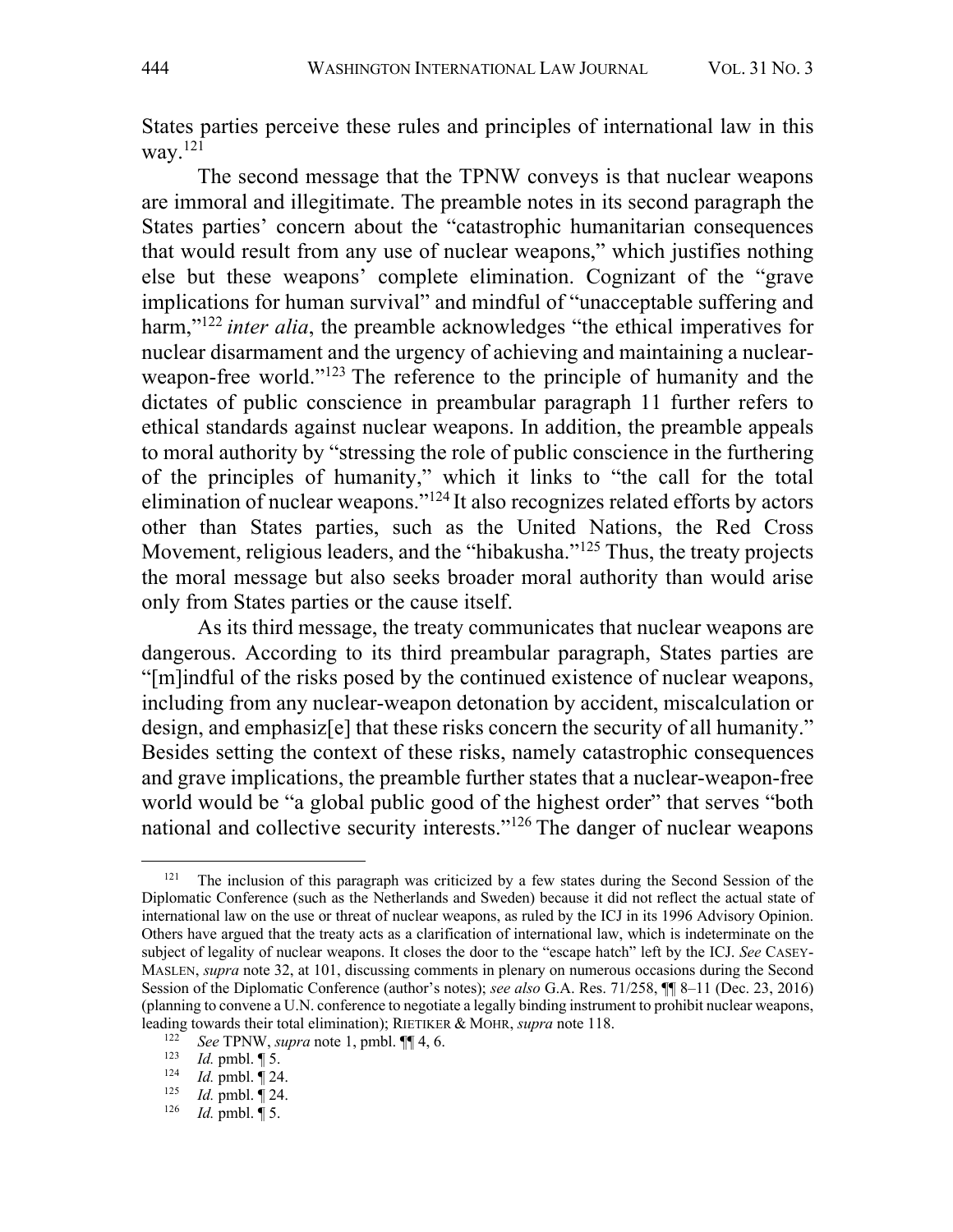is thereby mainly linked to humanitarian considerations, which intend to shift the focus from state-based security, such as international and national security, to human security.<sup>127</sup> Yet, with the reference to national and collective security interests, the message also includes that nuclear weapons pose threats to States. In this context, it is interesting that preambular paragraph three says that "all states share the responsibility to prevent any use of nuclear weapons." By not limiting the responsibility to States parties, this wording projects the given perspective beyond the treaty membership and signals expectations to NWS.

The fourth message is that nuclear disarmament needs to move forward. Preambular paragraph fourteen communicates the States parties' concern of "the slow pace of nuclear disarmament, the continued reliance on nuclear weapons in military and security concepts, doctrines and policies, and the waste of economic and human resources on programmes for the production, maintenance and modernization of nuclear weapons." With this, the treaty communicates that action is urgent and necessary. Furthermore, States parties would be determined to act towards a world free of nuclear weapons and "to achieving effective progress toward general and complete disarmament."<sup>128</sup> The preamble also reaffirms "that there exists an obligation [as per Article VI of the NPT] to pursue in good faith and bring to a conclusion negotiations leading to nuclear disarmament."129 While these statements certainly communicate the States parties' frustration and impatience that NWS do not engage in more serious disarmament efforts, $130$  they also signal their expectations in this regard. The involvement of several small NNWS that were previously barred from discussions on nuclear weapons further indicates that NNWS were not willing to let NWS dominate the discourse, and the TPNW was a way for them to take back some control.<sup>131</sup>

Article four of the TPNW further signals such expectations toward NWS and nuclear umbrella States. The provision, entitled "Towards the total elimination of nuclear weapons," notably obliges a State party that "owns, possesses, or controls nuclear weapons or other nuclear explosive devices" to

<sup>127</sup> Mitsuru Kurosawa, *The Treaty on the Prohibition of Nuclear Weapons: Its Significance and Challenge*, 65 OSAKA UNIV. L. REV. 1, 20 (2018). The language of 'security of humanity' is derived from the Humanitarian Pledge of the Vienna Conference and refers to the dangers posed by nuclear weapons to humankind. *See* CASEY-MASLEN, *supra* note 32, at 74 (commentary on pmbl. ¶ 3).

<sup>128</sup> *See* TPNW, *supra* note 1, pmbl. ¶¶ 15–16.

*Id.* pmbl. ¶ 17.

<sup>130</sup> On the frustration of states regarding disarmament, see Kile, *supra* note 2. Switching from adhering from the NPT to the TPNW could be an even more radical way for states to communicate their discontent with the lack of progress in disarmament. *See* Paul Meyer, *"Permanence with Accountability": An Elusive Goal of the NPT*, 3 J. PEACE & NUCLEAR DISARMAMENT 215, 215–23 (2020).

<sup>131</sup> KMENTT, *supra* note 87, at 190; BLACK-BRANCH, *supra* note 13, at 47–48, 57.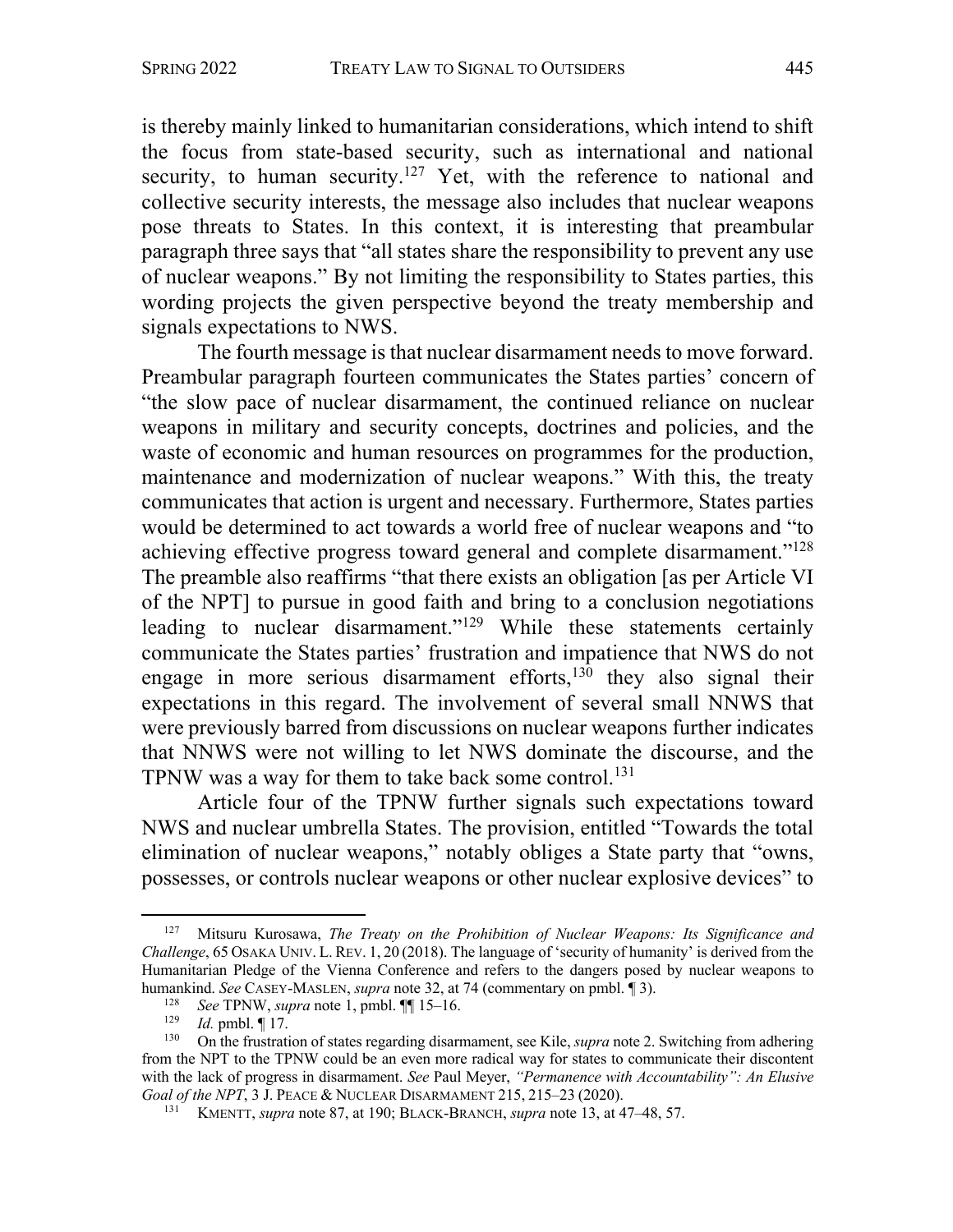"remove them from operational status, and destroy them as soon as possible."132 Umbrella States shall also "ensure the prompt removal of such weapons,"<sup>133</sup> among other obligations contained in Article 4. While this operational provision certainly only applies to States parties, these obligations serve to signal precisely what actions are expected from NWS and umbrella States.

Accordingly, the TPNW's straightforward and clear provisions define the signal's substance, namely that nuclear weapons are illegal, immoral, and dangerous, and that nuclear disarmament should advance. While the treaty unites States parties around this common understanding, its substance is crafted such that messages are also communicated to those States that have not adhered. Interestingly, the treaty's structure—a relatively long preamble and relatively few and short operational provisions—indicates that the signaling of values, perceptions, and expectations are as important, or even more important, than the signaling of States parties' intentions.

Yet, the TPNW's signaling has limits. As a contractual, formal arrangement under international law, the substance it conveys only reflects States parties' views and commitments. There is a coherence between its aspiration to fully eliminate nuclear weapons and related messages in its preamble and its operational provisions. However, the message that nuclear weapons are illegal only reflects the States parties' legal situation—no legal effects can be projected onto outsiders. Similarly, as a formal treaty, the TPNW only signals that its States parties perceive nuclear weapons as immoral and dangerous. Though this view may be shared by many around the world, the treaty only represents the views of those States that have adhered. The expectation regarding the advancement of nuclear disarmament also does not engage NWS and other outsiders. Yet, these are signals that effectively inform outsiders of TPNW States parties' common standing regarding nuclear weapons.

Furthermore, because the TPNW binds States to legal commitments, the focus of the treaty's signaling is on States' actions. Indeed, the States parties' renouncement of any benefits that can arise from possessing nuclear weapons or nuclear deterrence, including benefitting from alliances with NWS, make the signal costly and credible. As such, based on its formal functioning, the TPNW most effectively signals what the States parties commit towards each other, namely their common intentions. The TPNW's signaling of values, perceptions, and expectations towards outsiders is less

<sup>132</sup> *See* TPNW, *supra* note 1, art. 4, ¶ 3.

<sup>133</sup> *Id.* art. 4, ¶ 4. For further discussion, see BLACK-BRANCH, *supra* note 13, at 146, 182–83.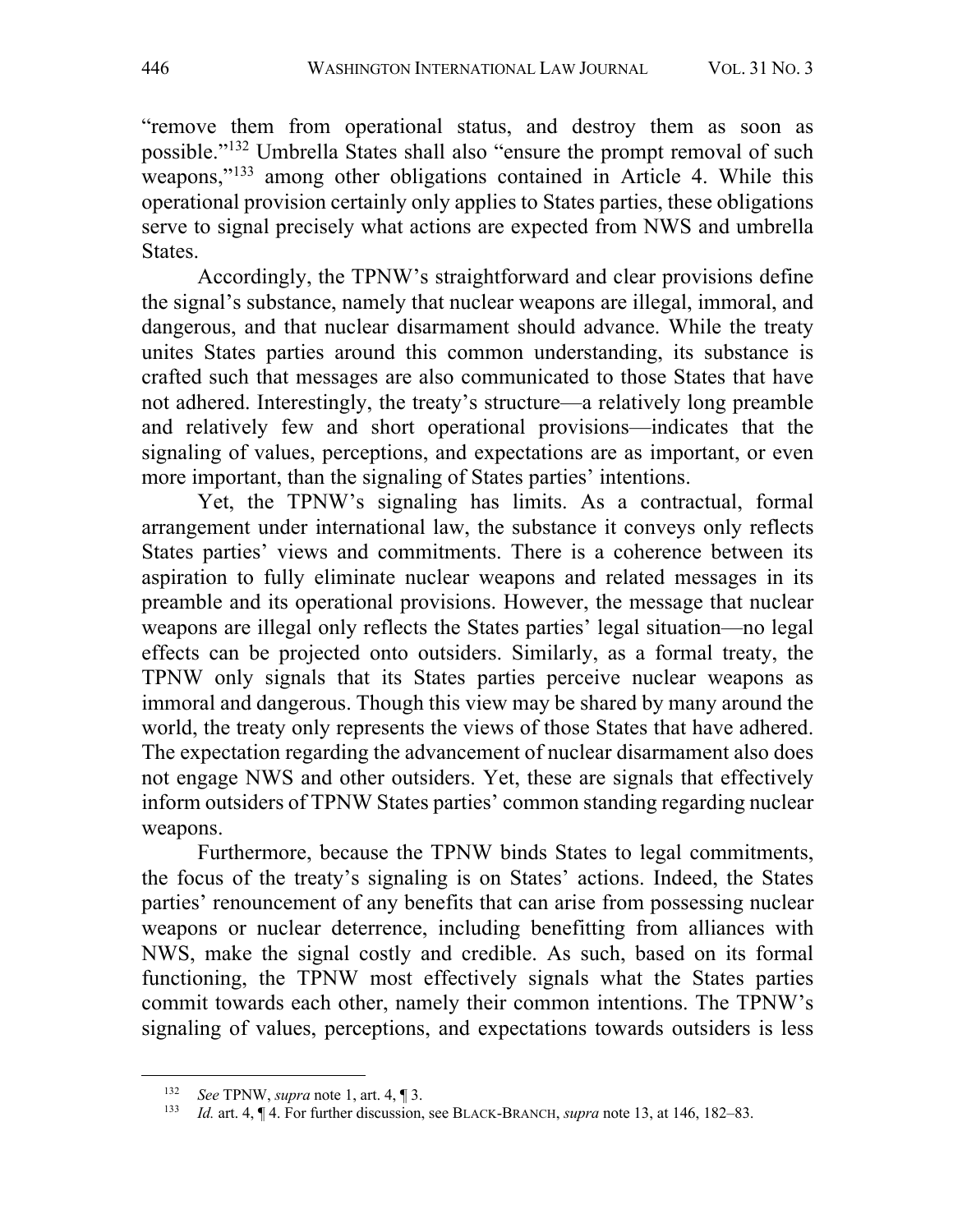strong. In essence, this means that the TPNW States parties signal to outsiders via the treaty that "we (the States parties) want nothing to do with nuclear weapons, nor should you (the outsiders) have anything to do with nuclear weapons." Yet, as a formal contractual arrangement, the TPNW more effectively signals "we (the States parties) want nothing to do with nuclear weapons." This difference in effectiveness is exacerbated by the fact that States remaining outside the treaty communicate their understanding and intentions according to the otherwise applicable international rules.

# *C. The Outsiders' Law*

As the TPNW divides insiders and outsiders and also serves to signal its content to the outsiders, the question remains what implication this division has on those States that remain outside. From a legal perspective, the TPNW leaves outsiders bound by the other applicable international rules. States that do not adhere to the TPNW are therefore indicating that they choose the other applicable international law—even if they have never issued any specific legal position on the issue. As such, these States communicate perceptions, values, and intentions other than those of the TPNW. While the generally applicable law on nuclear weapons remains ambiguous, except regarding certain geographical exclusion zones, States' preference for that law indicates that they do not perceive the threaten of the use or the actual use of nuclear weapons as clearly illegal, immoral, or dangerous to the extent that they cannot even be possessed.

Most analyses regarding the effects of the TPNW on existing international law focus on its relationship to the NPT.134 This is because the NPT forms the current basis for the world's nuclear order. Most importantly, the NPT establishes that the United States, Russia, China, the United Kingdom, and France possess nuclear weapons in all legality, $135$  a norm that

<sup>134</sup> *See, e.g.*, Joint Statement, *supra* note 24; Egeland et al. *supra* note 16, at 74–94; Thomas Hajnoczi, *The Relationship Between the NPT and the TPNW*, 3 J. PEACE & NUCLEAR DISARMAMENT 87, 87–91 (2020); Williams, *supra* note 111; Tytti Erästö, *The NPT and the TPNW: Compatible or Conflicting Nuclear Weapons Treaties?*, STOCKHOLM INT'L PEACE RSCH. INST. (Mar. 6, 2019), https://www.sipri.org/commentary/blog/2019/npt-and-tpnw-compatible-or-conflicting-nuclear-weaponstreaties.

<sup>135</sup> NPT, *supra* note 2, at 9, ¶ 3. Paragraph three defines an NWS as "one which has manufactured and exploded a nuclear weapon or other nuclear explosive device prior to 1 January 1967," a definition which corresponds to the five states mentioned above. Article II prohibits NNW to acquire, manufacture or receive the transfer of nuclear weapons. Article I prohibits NWS to transfer nuclear weapons or assist NNWS in manufacturing or acquiring such weapons but does not prohibit them from possessing nuclear weapons; *see also* the P5 statements regarding the TPNW, *P5 Joint Statement*, *supra* note 27; Joint Statement, *supra* note 24.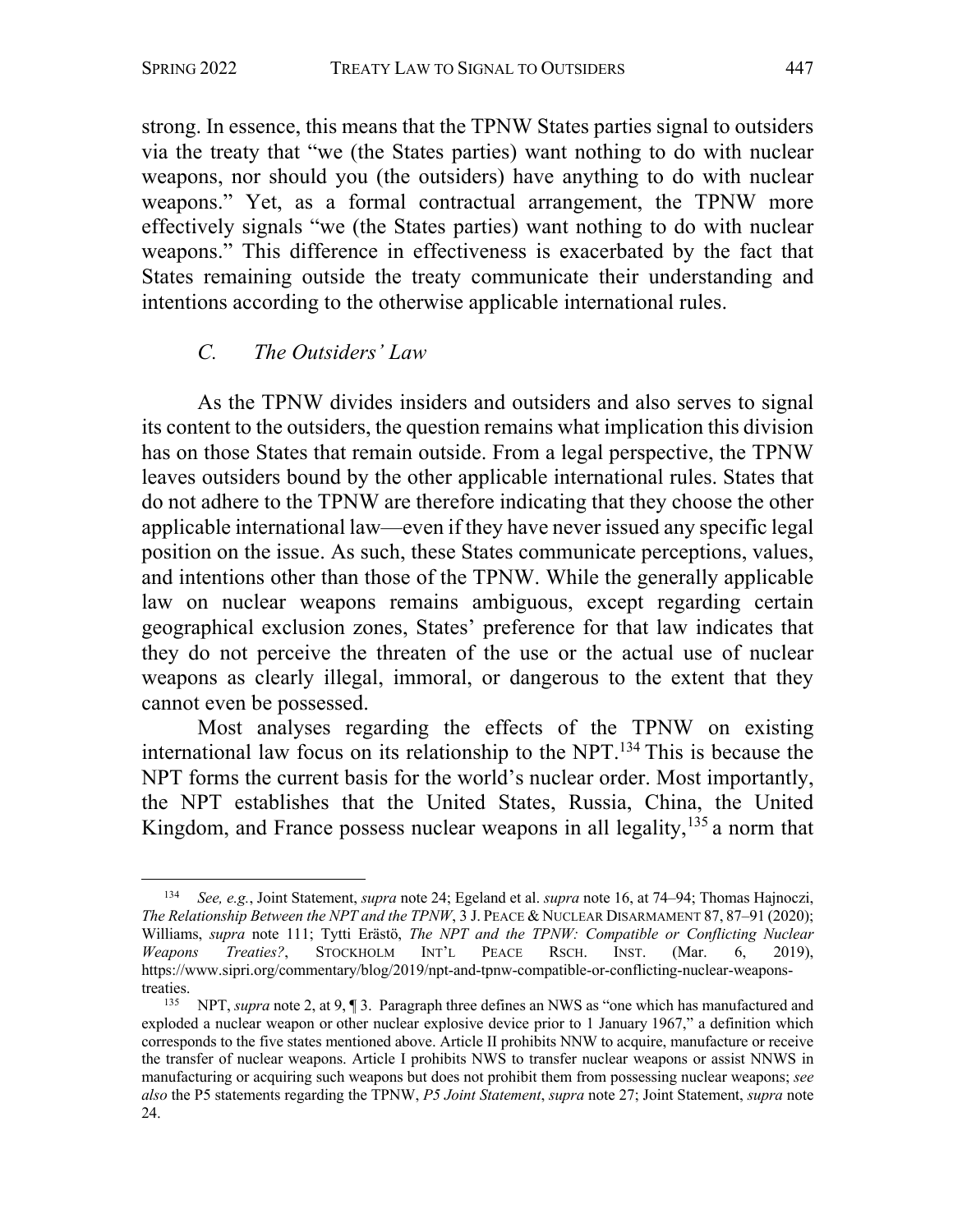TPNW proponents intended to challenge by offering an alternative treaty regime that does not tolerate or legitimize nuclear weapons. The NPT, however, remains in essence a nonproliferation treaty that seeks to curb horizontal nuclear proliferation.<sup>136</sup> It does not explicitly or directly address the legality of a State's own possession and use of nuclear weapons.

Accordingly, the most relevant international rules concerning nuclear weapons are those on their use. These rules and their interpretation have evolved over time. The atomic bombings of Hiroshima and Nagasaki were not generally deemed illegal under existing international law, <sup>137</sup> in particular because in 1945, there was no instrument prohibiting attacks against civilian populations and objects specifically by air warfare.<sup>138</sup> Yet even after the adoption of the United Nations Charter in 1945 and the Geneva Conventions in 1949, it was mostly undisputed that no instrument existed that specifically prohibited the possession or use of nuclear weapons.139 The UNGA adopted Resolution 1653 in 1961, however, which stated that the use of nuclear weapons was contrary to the "spirit, letter and aims of the United Nations and, as such, a direct violation of the United Nations Charter."140

Thereafter, a legal debate between two dominant schools of thought emerged. The first, the minority school of thought, considered that the laws of war did not apply to nuclear weapons as they had become obsolete after States manifestly disregarded them during World War II.<sup>141</sup> In opposition, a majority of scholars argued that IHL principles did apply to nuclear weapons;

<sup>136</sup> *See notably* NPT, *supra* note 2, arts. I–III, VI–VII.

<sup>137</sup> Katherine E. McKinney, Scott D. Sagan & Allen S. Weiner, *Why the Atomic Bombing of Hiroshima Would Be Illegal Today*, 76 BULL. ATOMIC SCIENTISTS, 157, 157–65 (2020); Javier Guisández Gómez, *The Law of Air Warfare*, 38 INT'L REV. OF RED CROSS 347, 347–63 (1998);*see generally* ANTONIO CASSESE, THE HUMAN DIMENSION OF INTERNATIONAL LAW: SELECTED PAPERS OF ANTONIO CASSESE (2008).

<sup>138</sup> McKinney et. al., *supra* note 137, at 157–158; ROBERT P. NEWMAN, TRUMAN AND THE HIROSHIMA CULT 121–25 (2011): CASSESE, *supra* note 137, at 177–78; Gomez, *supra* note 137. For a discussion of the legal framework regulating air warfare during this period, see CHARLES ROUSSEAU, LE DROIT DES CONFLITS ARMÉS 360 (1983), as cited in Gómez, supra note 137, at 351.

<sup>139</sup> *See* Adam Roberts, *Law, Lawyers, and Nuclear Weapons*, REV. INT'L STUD. 75, 75–84 (1990); Elliott L. Meyrowitz, *The Opinions of Legal Scholars on the Legal Status of Nuclear Weapons*, 24 STAN. J. INT'L L. 111, 111–77 (1987); Georg Schwarzenberger, *The Legality of Nuclear Weapons*, 11 CURRENT LEGAL PROBS. 258, 258–92 (1958); Richard Falk, Elliott Meyrowitz & Jack Sanderson, *Nuclear Weapons and International Law*, 20 INDIAN J. INT'L L. (1980), *reprinted in* LASSA FRANCIS LAWRENCE OPPENHEIM, INTERNATIONAL LAW: A TREATISE. VOL. II, DISPUTES, WAR AND NEUTRALITY 347, 347–349 (Hersch Lauterpacht ed., 7th ed., 1952).

 $140$  G.A. Res. 1653 (XVI) A, Declaration on the Prohibition of the Use of Nuclear and Thermonuclear Weapons (Nov. 24, 1961).

<sup>141</sup> CARL BUILDER & MORLIE GRAUBARD, THE INTERNATIONAL LAW OF ARMED CONFLICT: IMPLICATIONS FOR THE CONCEPT OF ASSURED DESTRUCTION (1982); *see* Dean Acheson, *Remarks by the Honourable Dean Acheson*, *in* PROCEEDINGS OF THE AMERICAN SOCIETY OF INTERNATIONAL LAW AT ITS ANNUAL MEETING (1921–1969): VOLUME 57, at 13–14 (2017); Mark Weston Janis, *Do 'Laws' Regulate Nuclear Weapons?*, *in* NUCLEAR WEAPONS AND INTERNATIONAL LAW, xiii, 253 (Istvan Pogany ed., 1987).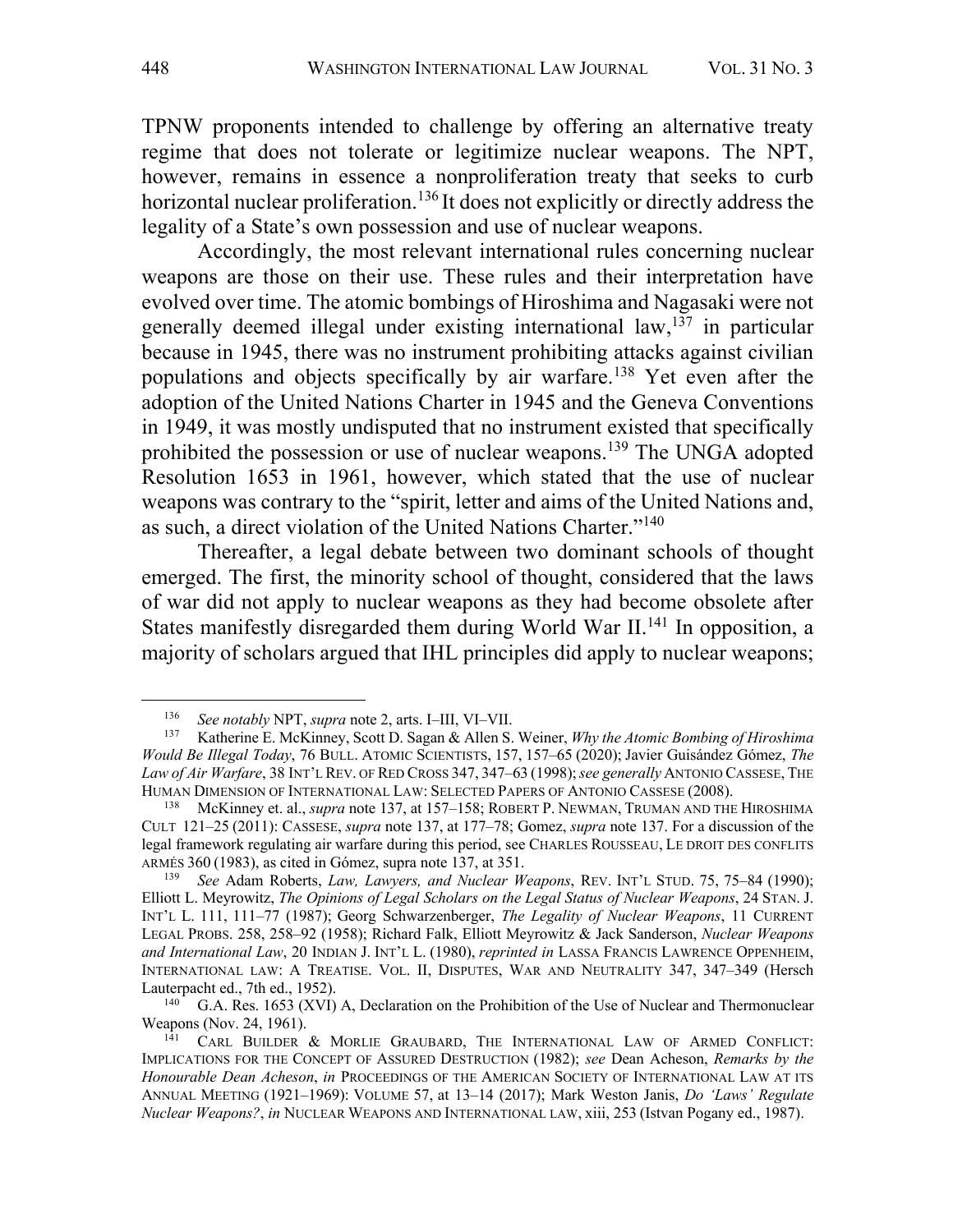thus, debates revolved around their application.<sup>142</sup> In the following years, most legal scholars agreed that the use of nuclear weapons was illegal and rejected exceptions for military necessity<sup>143</sup> or self-defense,  $144$  except in situations of lawful reprisal as a response to an adversary's first use of such weapons.<sup>145</sup> Other scholars warned that the use of nuclear weapons for deterrence purposes, or as a means of "massive retaliation," would be unlawful.<sup>146</sup> Scholars also debated who could benefit from the principle of distinction, $147$ whether nuclear weapons were inherently indiscriminate,<sup>148</sup> caused unnecessary suffering,  $149$  or qualified as poisonous weapons.<sup>150</sup> The adoption of the 1967 NPT, as well as the 1963 Partial Test Ban Treaty (PTBT)<sup>151</sup> and the 1996 Comprehensive Nuclear-Test-Ban Treaty (not in force as of May 1,  $2022$ ),  $152$  did not alter this legal situation, although these treaties limited nuclear transfers and testing.

<sup>142</sup> Hisakazu Fujita, *First Use of Nuclear Weapons: Nuclear Strategy vs. International Law*, 3 KANSAI U. REV. L. & POL. 57 (1982); Meyrowitz, *supra* note 138, at 166.

<sup>143</sup> *See* Falk et. al., *supra* note 139; NAGENDRA SINGH, NUCLEAR WEAPONS AND INTERNATIONAL LAW 243–244 (1969); William T. Mallison, *The Laws of War and the Juridical Control of Weapon of Mass Destruction in General and Limited Wars*, 36 GEO. WASH. L. REV. 308, 343 (1967); ROBERT W. TUCKER, THE LAW OF WAR AND NEUTRALITY AT SEA (1957); Fred Bright Jr., *Nuclear Weapons as a Lawful Means of Warfare*, 30 MIL. L. REV. (1965); MYRES MCDOUGAL & FLORENTINO P. FELICIANO, LAW AND MINIMUM WORLD PUBLIC ORDER: THE LEGAL REGULATION AND INTERNATIONAL COERCION (1961); WILLIAM O'BRIEN, LEGITIMATE MILITARY NECESSITY IN NUCLEAR WAR (1960); J.M. SPAIGHT, AIR POWER AND WAR RIGHTS 274–276 (3d ed. 1947).

<sup>144</sup> For examples, see Falk et. al. *supra* note 138, at 40; For the opposite argument, see MCDOUGAL ET. AL., *supra* note 143, discussed also in ISTVAN POGANY, NUCLEAR WEAPONS AND INTERNATIONAL LAW (1987), supra note 141.

<sup>145</sup> Allan Rosas, *International Law and the Use of Nuclear Weapons*, *in* ESSAYS IN HONOUR OF ERIK CASTREN 73 (1979). For similar views, see John H. E. Fried, *First Use of Nuclear Weapons—Existing Prohibitions in International Law*, 12 BULL. PEACE PROPOSALS 21, 21–29 (1981); Schwarzenberger, *supra*  note 139; Erik Castren, *The Illegality of Nuclear Weapons*, 89 TOLEDO L. REV. (1971); SINGH, *supra* note 143, at 222–23.

<sup>146</sup> Ian Brownlie, *Some Legal Aspects of the Use of Nuclear Weapons*, 14 INT'L & COMP. L. Q. 437, 440, 445–447 (1965).

<sup>147</sup> Schwarzenberger, *supra* note 139, at 22; OPPENHEIM, *supra* note 139.

<sup>148</sup> Bright, *supra* note 143; Burns H. Weston, *Nuclear Weapons Versus International Law: A Contextual Reassessment*, 28 MCGILL L.J. 542, 543 (1983); SINGH, *supra* note 143, at 190–94; Denise Bindschedler-Robert, *A Reconsideration of the Law of Armed Conflict*, *in* REPORT OF THE CONFERENCE ON CONTEMPORARY PROBLEMS OF THE LAW OF ARMED CONFLICTS 40–47 (1971); Falk et. al. *supra* note 138; MORRIS GREENSPAN, THE MODERN LAW OF LAND WARFARE (1959); Schwarzenberger, *supra* note 139, at 441, 446.

<sup>149</sup> Castren, *supra* note 142; Bright, *supra* note 142, at 16–17; Henri Meyrowitz, *Les juristes devant l'arme nucléaire*, 67 REVUE GÉNÉRALE DE DROIT INTERNATIONAL PUBLIC 820, 820–73 (1963); Schwarzenberger, *supra* note 139.

<sup>150</sup> Eric J. G. McFadden, *The Legality of Nuclear Weapons: A Response to Corwin*, 6 DICK.J. INT'L L. 313 (1988); Falk et. al., *supra* note 139; Bindschedler-Robert, *supra* note 148; SINGH *supra* note 143; Brownlie, *supra* note 146, at 442, 445; Bright, *supra* note 142; Schwarzenberger, *supra* note 139, at 33–37.

<sup>151</sup> TPNW, *supra* note 1; Treaty Banning Nuclear Weapon Tests in the Atmosphere, in Outer Space and Under Water, Aug. 5, 1963, 480 U.N.T.S. 45.

<sup>&</sup>lt;sup>152</sup> G.A. Res. 50/245 A, Comprehensive Nuclear Test-Ban Treaty (Sept. 10, 1996).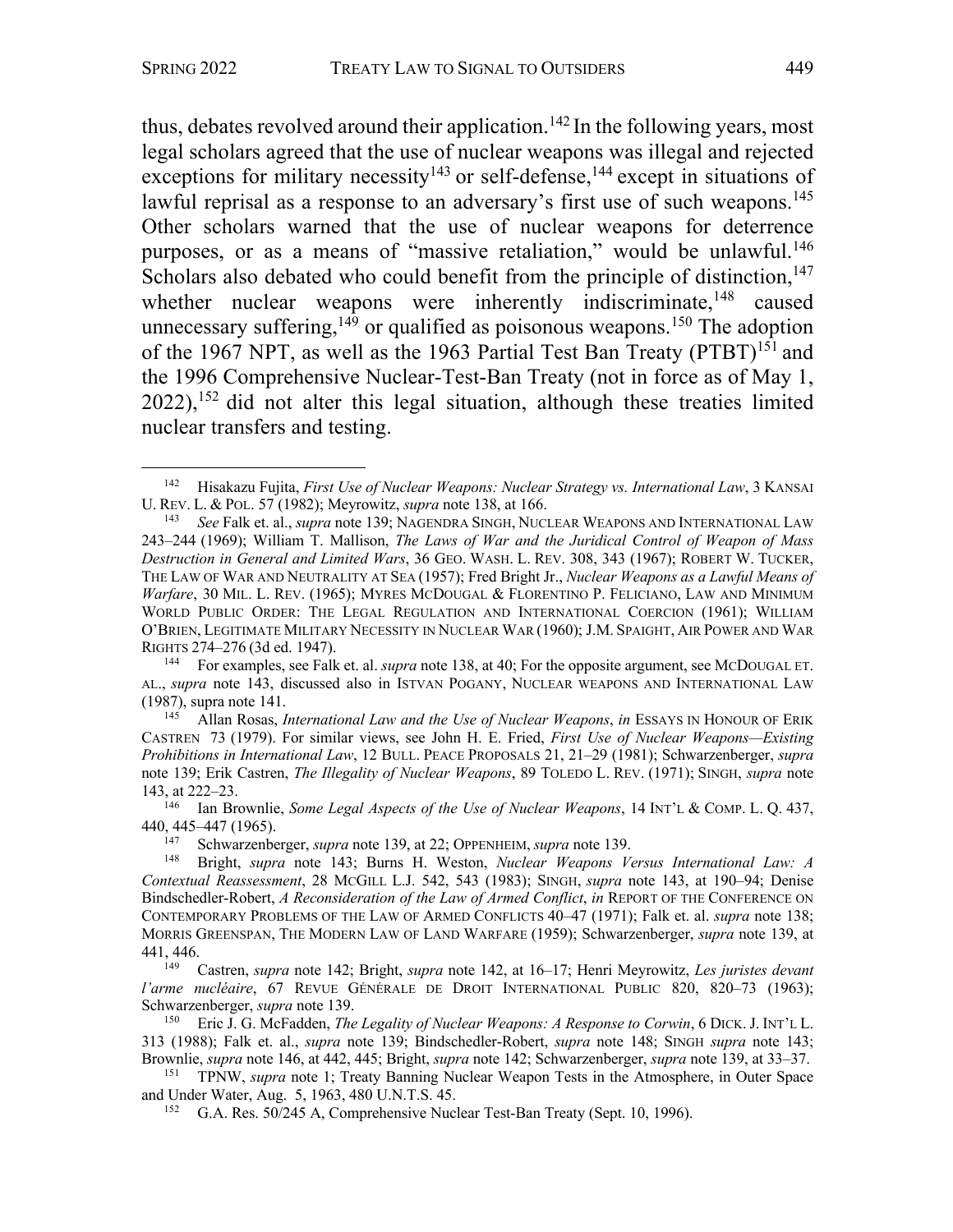In 1994, the international community sought to clarify the existing law. The United Nations General Assembly, as per its Resolution 49/75, asked the International Court of Justice (ICJ) to clarify the legality of the threat of use and use of nuclear weapons.153 The Court rendered its Advisory Opinion in 1996, which failed to determine conclusively the law. The ICJ first held that no customary rule specifically prohibited or authorized the use of nuclear weapons. The Court admitted that the threat or use of nuclear weapons would most likely be contrary to the rules and principles of IHL.<sup>154</sup> Nevertheless, the ICJ presented a caveat stating that it could not "conclude definitively whether the threat or use of nuclear weapons be lawful or unlawful in an extreme circumstance of self-defence, in which the very survival of a State would be at stake."<sup>155</sup>

The Advisory Opinion was controversial. In their dissenting opinions, Judges Weeramantry, Koroma, and Higgins opposed the findings of the Court, criticizing *inter alia* the ICJ's reasoning in its application of the law, the lack of legal basis for the conclusion,<sup>156</sup> as well as the general vagueness of the exception.<sup>157</sup> Others criticized the Court's conclusion by commenting "that in certain cases of self-defence humanitarian law no longer applies is […] dangerously like an application of the discredited doctrine of *Kriegsraison geht vor Kriegsmanier*"158 or by highlighting the absence of a definition for

<sup>153</sup> *Legality of the Threat or Use of Nuclear Weapons: Overview of the Case*, INT'L CT. JUST., https://www.icj-cij.org/en/case/95, (last visited Apr. 15, 2021).

<sup>&</sup>lt;sup>154</sup> Legality of the Threat or Use of Nuclear Weapons, Advisory Opinion, 1996 I.C.J. 226, ¶ 74 (July 8) [hereinafter Advisory Opinion].

<sup>&</sup>lt;sup>155</sup> *Id.*  $\parallel$  105 (2)(E).

<sup>156</sup> *See* Dapo Akande, *Nuclear Weapons, Unclear Law? Deciphering the Nuclear Weapons Advisory Opinion of the International Court*, 68 BRITISH Y.B. INT'L L. 165, 209 (1997).

<sup>157</sup> Advisory Opinion, *supra* note 154, at 429, ¶ 10 (Weeramantry, J., C. G. dissenting); *id.* at 556 (Koroma, J., dissenting); *id.* at 583 (Higgins, J., dissenting); *see also* Prosper Weil, *"The Court Cannot Conclude Definitively . . ."* Non Liquet *Revisited*, 36 COLUM. J. TRANSNAT'L L. 109, 112, 118 (1998); Ole Spiermann, *Lotus and the Double Structure of the Legal Argument*, *in* INTERNATIONAL LAW, THE INTERNATIONAL COURT OF JUSTICE AND NUCLEAR WEAPONS 131 (Laurence Boisson De Chazournes & Philippe Sands, eds., 1999); Daniel Bodansky, Non-Liquet *and the Incompleteness of International Law*, *in* INTERNATIONAL LAW, THE INTERNATIONAL COURT OF JUSTICE AND NUCLEAR WEAPONS 153 (Laurence Boisson De Chazournes & Philippe Sands, eds., 1999).

<sup>158</sup> Jasmine Moussa, *Nuclear Weapons and the Separation of jus ad bellum and jus in bello*, *in*  NUCLEAR WEAPONS UNDER INTERNATIONAL LAW 59, 68 (Gro Nystuen et al. eds., 2014); Louise Doswald-Beck, *International Humanitarian Law and the Advisory Opinion of the International Court of Justice on the*  Legality of the Threat or Use of Nuclear Weapons, 37 INT'L REV. RED CROSS 35, 54 (2010); Robert D. Sloane, *The Cost of Conflation: Preserving the Dualism of Jus ad bellum and Jus in Bello in the Contemporary Law of War*, 34 YALE J. INT'L L. 47, 91–92 (2009). For a discussion on the conflation of both branches and its ramifications, see Alexander Orakhelashvili, *Overlap and Convergence: the Interaction between jus ad bellum and jus in bello*, 12 J. CONFLICT & SEC. L. 157, 164 (2007).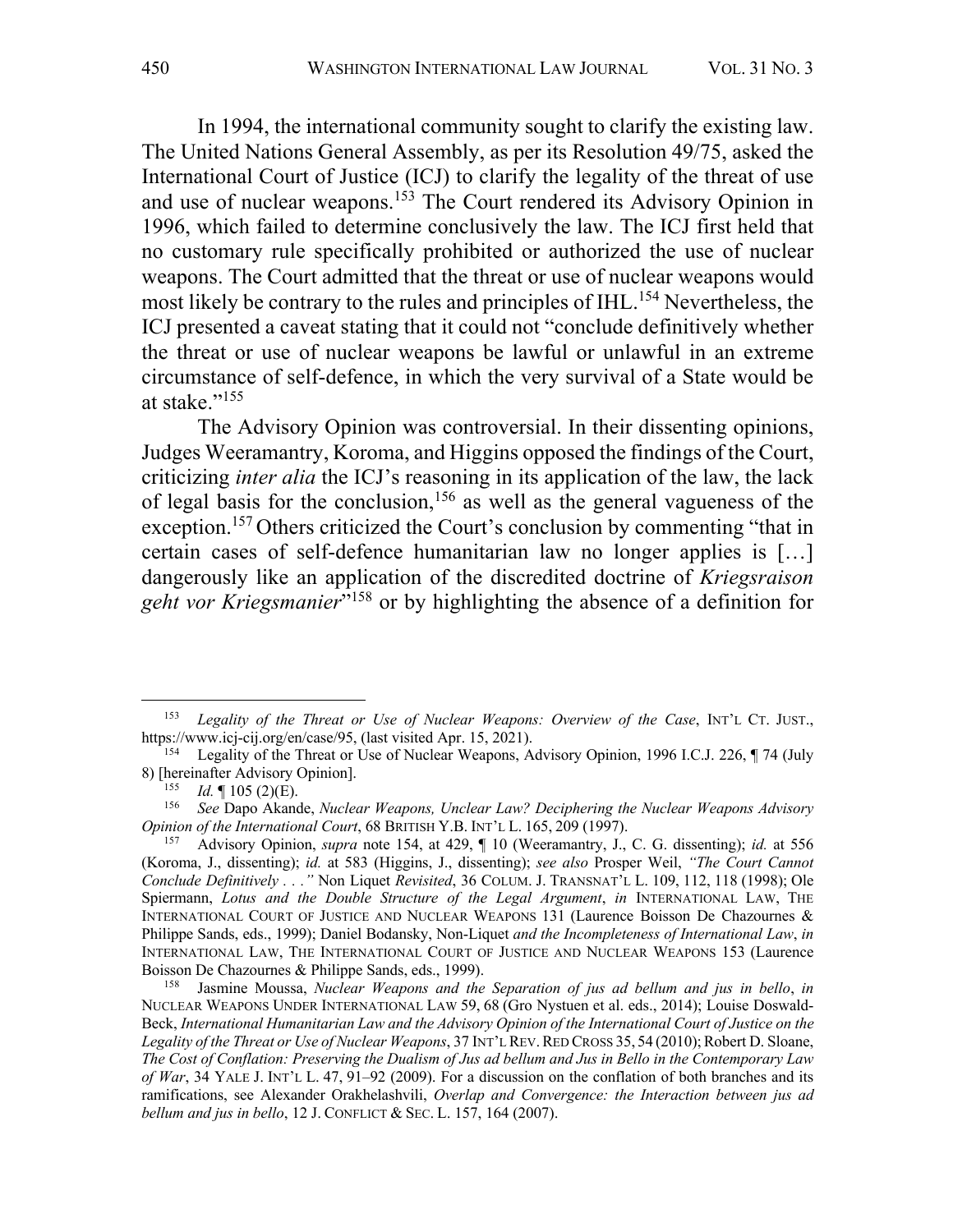the new concept of "extreme circumstances of self-defence."159 The ICJ President's statement asserting that "the Court's inability to go beyond this statement of the situation can in no way be interpreted to mean that it is leaving the door ajar to recognition of the legality of the threat or use of nuclear weapons"160 did not contribute much clarity.

Commentators largely accepted the Court's logic that the legality of a threat of use of nuclear weapons would depend on the legality of the use itself. This is sometimes referred to as the "Brownlie formula."161 It had been noted that while IHL would prohibit certain threats, such as threatening to attack a civilian population in order to spread terror,  $162$  nothing would indicate that the threat of breach of any IHL rule would be illegal.<sup>163</sup> Others clarified that nuclear threats should primarily be assessed under *jus ad bellum*, <sup>164</sup> and it has been argued that threats of force would be illegal in any circumstances under the United Nations Charter.<sup>165</sup>

Subsequent work continued to study the question but did contribute to clarifying the law. As such, there is "no single or unequivocal legal answer" regarding the current status of the legality of nuclear weapons.<sup>166</sup> In most instances, the use of nuclear weapons would be unlawful under international law, although exceptions exist despite being unlikely or, as per the ICRC,

<sup>159</sup> Moussa, *supra* note 158, at 70; NICHOLAS STÜRCHLER, THE THREAT OF FORCE IN INTERNATIONAL LAW (2007); Marcelo Gustavo Kohen, THE NOTION OF STATE SURVIVAL IN INTERNATIONAL LAW (1999); Michael Matheson, *The Opinions of the International Court of Justice on the Threat or Use of Nuclear Weapons*, 91 AM. J. INT'L L. 417, 430 (1997); Peter Weiss, *The World Court Tackles the Fate of the Earth: an Introduction to the ICJ Advisory Opinion on the Legality of the Threat and Use of Nuclear Weapons*, 7 TRANSNAT'L L. & CONTEMP. PROBS. 313, 325–26 (1997). For discussions on the potential meaning of the term, see Akande, *supra* note 154, at 209; Richard Falk, *Nuclear Weapons, International Law and the World Court: A Historic Encounter*, 91 AM.J. INT'L L. 64, 64–75 (1997); Advisory Opinion, *supra* note 154, at 287 (Judge Guillaume, separate opinion) & 305 (Judge Fleischhauer).

<sup>&</sup>lt;sup>160</sup> Advisory Opinion, supra note 154, at 11 (declaration of President Bedjaoui).<br><sup>161</sup> STÜRCHLER, supra note 159: Marco Roscini *Threats of Armed Force* 

<sup>161</sup> STÜRCHLER, *supra* note 159; Marco Roscini, *Threats of Armed Force and Contemporary International Law*, 54 NETH. INT'L L. REV. 229, 229–77 (2007); *see also* Charles J. Moxley Jr., *The Unlawfulness of the Use or Threat of Use of Nuclear Weapons*, 8 ILSA J. INT'L & COMP. L. 447, 447–72 (2002); Romana Sadurska, *Threats of Force*, 82 AM. J. INT'L L. 239, 239–69 (1988); IAN BROWNLIE, INTERNATIONAL LAW AND THE USE OF FORCE BY STATES 364 (1963); BLACK-BRANCH, *supra* note 13, at 206–227.

<sup>&</sup>lt;sup>162</sup> Protocol Additional to the Geneva Conventions of 12 August 1949, and Relating to the Protection of Victims of International Armed Conflicts (Protocol I) art. 40, June 8. 1977, 1125 U.N.T.S. 3.

<sup>163</sup> Doswald-Beck, *International Humanitarian Law*, *supra* note 158, at 50.

<sup>164</sup> Nobuo Hayashi, *Legality Under Jus Ad Bellum of the Threat of Use of Nuclear Weapons*, *in* NUCLEAR WEAPONS UNDER INTERNATIONAL LAW 31, 31–38 (Gro Nystuen, Stuart Casey-Maslen & Annie Bersagel eds., 2014).

<sup>&</sup>lt;sup>165</sup> STÜRCHLER, *supra* note 159.<br><sup>166</sup> Gro Nystuen *Conclusions* on

<sup>166</sup> Gro Nystuen, *Conclusions on the Status of Nuclear Weapons under International Law*, *in* NUCLEAR WEAPONS UNDER INTERNATIONAL LAW 483, 486 (Gro Nystuen et al. eds., 2014).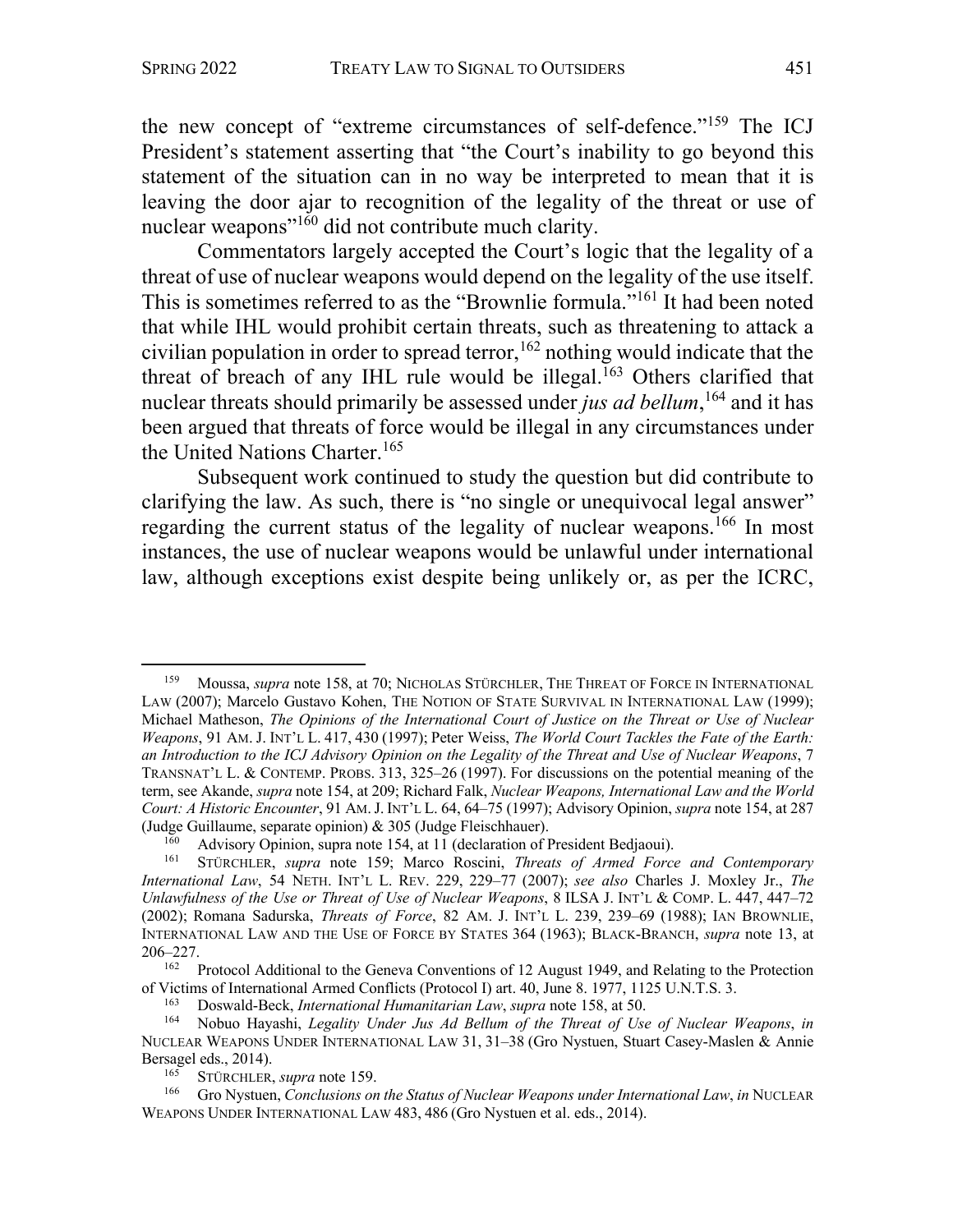difficult to envisage.<sup>167</sup> Concretely, this would mean that "only low-yield tactical nuclear weapons could realistically be used in accordance with the rules of distinction and proportionality and then only in very specific and highly improbable scenarios in an international armed conflict between nuclear powers."168 This example, however, does not take into account environmental law.<sup>169</sup> Nonetheless, nuclear weapons are not illegal per se.<sup>170</sup>

NWS's legal positions suggest that the Advisory Opinion still reflects the generally applicable international law. Indeed, the legal positions refuse restrictive legal conclusions that would limit NWS's ability to use nuclear weapons. In particular, NWS continue to reserve themselves the right to use nuclear weapons in "extreme circumstances of self-defence"<sup>171</sup> The White Papers of the United Kingdom, the United States, and France all use very

<sup>167</sup> Stuart Casey-Maslen, *The Use of Nuclear Weapons Under Rules Governing the Conduct of Hostilities*, *in* NUCLEAR WEAPONS UNDER INTERNATIONAL LAW 91, 126 (Gro Nystuen et al. eds., 2014) [hereinafter Casey-Maslen, *Use of Nuclear Weapons*]; Int'l Comm. of the Red Cross [ICRC], Council of Delegates Res. 1 CD/13/R1, ¶ 2 (Nov. 2011); *ICRC Statement to the United Nations General Assembly on the Advisory Opinion of the International Court of Justice on the Legality of the Threat or Use of Nuclear Weapons*, INT'L REV. RED CROSS, No. 316, at 118–19 (1997); *see also* 31ST INTERNATIONAL CONFERENCE OF THE RED CROSS AND RED CRESCENT MOVEMENT, REPORT OF THE CONFERENCE 11, 112–17 (2011). Christopher Greenwood, *The Advisory Opinion on Nuclear Weapons and the Contribution of the International Court to International Humanitarian Law*, INT'L REV. RED CROSS, No. 316, at 65–75 (1997). Notable opposition to this conclusion includes Daniel Rietiker, who used the humanitarian lens to conclude that nuclear weapons can never be lawful under IHL and that nonproliferation obligations should be interpreted in light of IHL and IHRL. RIETIKER,*supra* note 59, at 166, 287. For further humanitarian-centered discussions, including on the unnecessary suffering rule, see generally Simon O'Connor, *Nuclear Weapons and the Unnecessary Suffering Rule*, NUCLEAR WEAPONS UNDER INT'L L. 128 (Gro Nystuen et al., 2014); 1 JEAN-MARIE HENCKAERTS & LOUISE DOSWALD-BECK, CUSTOMARY INTERNATIONAL HUMANITARIAN LAW 237 (2005); *see* CLAUDE PILLOUD ET AL., COMMENTARY ON THE ADDITIONAL PROTOCOLS OF 8 JUNE 1977 TO THE GENEVA CONVENTIONS OF 12 AUGUST 1949, 409–410 (Yves Sandoz et al. eds., 1987).<br><sup>168</sup> Casey-Maslen *Use of Nuclear Weapons, supra* note 167, at 126: For details on t

<sup>168</sup> Casey-Maslen, *Use of Nuclear Weapons*, *supra* note 167, at 126; For details on the prohibition of indiscriminate weapons, see generally HENCKAERTS & DOSWALD-BECK, *supra* note 167, at 244–50 (2005). Doswald-Beck, *International Humanitarian Law*, *supra* note 158, at 35–55. As outlined by ICJ Judge Schwebel in his dissenting opinion, strikes with a tactical nuclear weapon strike against military forces in the desert could respect core principles of IHL and thwart the risk of mass civilian casualties. Advisory Opinion, *supra* note 154, at 311 (Schwebel M., dissenting); Casey-Maslen, *Use of Nuclear Weapons*, *supra* note 167, at 125.

<sup>169</sup> *See* Timothy J. Heverin, *Legality of the Threat or Use of Nuclear Weapons: Environmental and Humanitarian Limits on Self-Defense*, 72 NOTRE DAME L. REV. 1277, 1304 (1997).

<sup>170</sup> Michael N. Schmitt, *Book Review: Nuclear Weapons and the World Court*, 9 J. LEGAL STUD. 179, 179–80; *see also* YORAM DINSTEIN, THE CONDUCT OF HOSTILITIES UNDER THE LAW OF INTERNATIONAL ARMED CONFLICT ¶ 86 (2016); Dakota Rudesill, *Regulating Tactical Nuclear Weapons*, 102 GEO. L.J. 99 (2013); Martti Koskenniemi, *The Silence of Law/The Voice of Justice*, *in* INTERNATIONAL LAW, INTERNATIONAL COURT OF JUSTICE, AND NUCLEAR WEAPONS 493 (Laurence Boisson de Chazournes & Philippe Sands eds., 1999).

HER MAJESTY'S GOVERNMENT, NATIONAL SECURITY STRATEGY AND STRATEGIC DEFENCE AND SECURITY REVIEW 2015,  $\P$  4.68 (2015); U.S. OFFICE OF THE SECRETARY OF DEFENSE, NUCLEAR POSTURE REVIEW 21, 23 (2018); Press Release, Russian Federation, Military Doctrine of the Russian Federation ¶ 27 (June 29, 2015) [hereinafter Russian Federation]; *see Arms Control and Proliferation Profile: Russia*, ARMS CONTROL ASSOC. (Aug. 2019), https://www.armscontrol.org/factsheets/russiaprofile#nw; THE FRENCH MINISTRY OF DEFENCE, THE 2013 WHITE PAPER ON DEFENCE AND NATIONAL SECURITY (2013).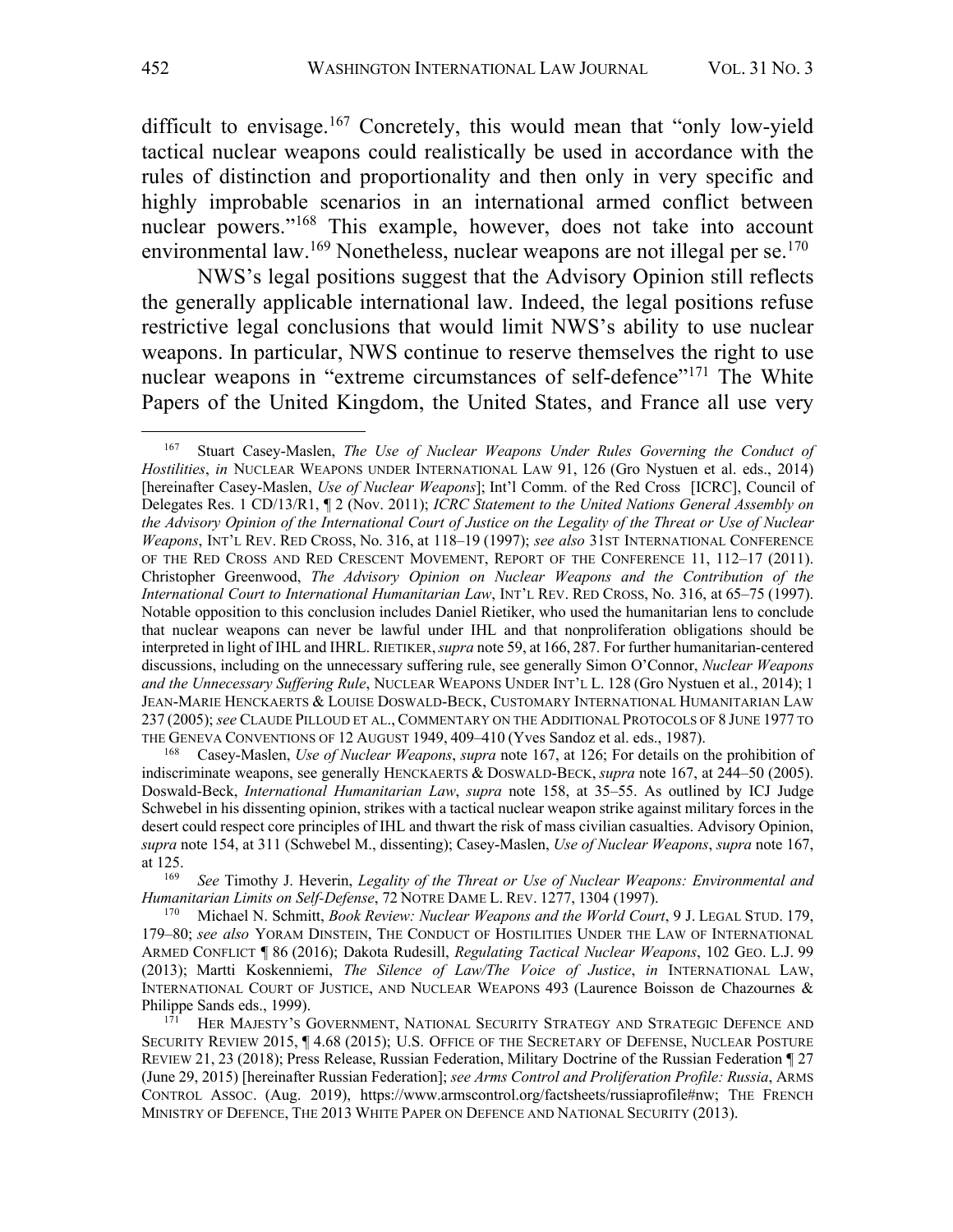similar terms. Russia and Pakistan present a very similar doctrine.<sup>172</sup> China adopted a self-defensive nuclear strategy, which implies that it reserves itself the right to use nuclear weapons in certain situations of self-defense.<sup>173</sup> As the first NWS to do so, China excludes the first use of nuclear weapons. Although the lawfulness of NWS's policies can be disputed,  $174$  these do remain the relevant State practices.

In response to the adoption of the TPNW, the United States, the United Kingdom, and France stated that "there will be no change in the legal obligations on our countries with respect to nuclear weapons."175 The P5 further declared that the "TPNW will not be binding on our countries, and we do not accept any claim that it contributes to the development of customary international law."176 As such, the NWS hinder the emergence of any customary rule based on the TPNW that would unequivocally prohibit the use of nuclear weapons or nuclear threats. Even if such a rule were to emerge, this opposition would make the rule inapplicable to NWS as they would be considered a "persistent objector."177 By their statements, NWS have not only declared that the TPNW has no legal effects on them and actively countered its further legal development into customary international law, but they also explicitly recommitted to the otherwise applicable rules. Furthermore, fortytwo States have also communicated that they would not support the TPNW,<sup>178</sup> thereby also emphasizing that the law generally applicable to nuclear weapons better represents the perceptions, values, and intentions than the law of the TPNW and its signals.

<sup>172</sup> Russian Federation, *supra* note 171; *Arms Control and Proliferation Profile: Pakistan*, ARMS CONTROL ASSOC. (Mar. 2022), https://www.armscontrol.org/factsheets/pakistanprofile; For discussions on the doctrine of India, see *Arms Control and Proliferation Profile: India*, ARMS CONTROL ASSOC. (Jan. 2018), https://www.armscontrol.org/factsheets/indiaprofile#bio; Sameer Lalwani & Hannah Hageland, *The Debate Over Indian Nuclear Strategy Is Heating Up*, WAR ON THE ROCKS (Apr. 5, 2017), https://warontherocks.com/2017/04/the-debate-over-indian-nuclear-strategy-is-heating-up/.

<sup>173</sup> CHINA STATE COUNCIL INFORMATION OFFICE, CHINA'S MILITARY STRATEGY (2015); *Arms Control and Proliferation Profile: China*, ARMS CONTROL ASSOC. (July 2017), https://www.armscontrol.org/fact sheets/china profile#bio.<br><sup>174</sup> Scott D. Sagan

<sup>174</sup> Scott D. Sagan & Allan S. Weiner, *The Rule of Law and the Role of Strategy in U.S. Nuclear Doctrine*, 45 INT'L SECURITY 126, 126–66 (2021).

<sup>&</sup>lt;sup>175</sup> Joint Statement, *supra* note 24.<br><sup>176</sup> *P5* Joint Statement, *supra* note

<sup>176</sup> *P5 Joint Statement*, *supra* note 27. Arguing that the TPNW has legal effects on non-signatories would suppose a hierarchy of treaties which does not exist, as each treaty is free-standing and applicable solely when there is consent to be bound. BLACK-BRANCH, *supra* note 13, at 94, 96–98.

<sup>177</sup> Int'l Law Comm'n, Rep. on the Work of Its Seventieth Session, U.N. Doc A/73/10, at 119–57 (2018); For a discussion on the TPNW and its potential at developing CIL, see BLACK-BRANCH, *supra* note 13, at 116–134.

These states voted against the 2018 UNGA Resolution on the TPNW. Non-supporters are mainly comprised of nuclear weapons states and umbrella states. *See* NUCLEAR WEAPONS BAN MONITOR, NUCLEAR WEAPONS BAN MONITOR 2020, 16–17 (2020).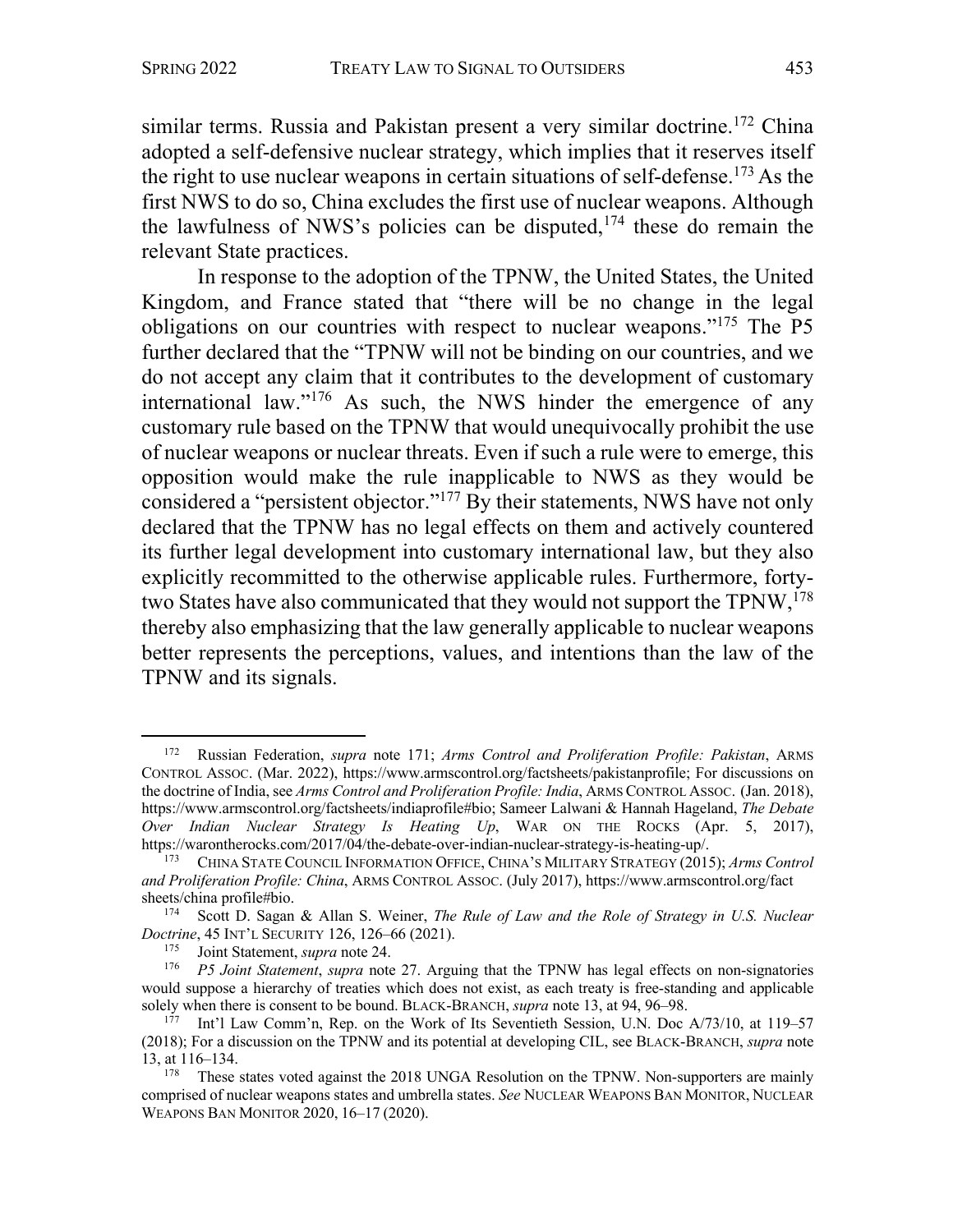With regard to particular geographical zones, several treaties contain clear prohibitions. The 1959 Antarctic Treaty prohibits military activities,  $179$ including nuclear explosions,<sup>180</sup> in Antarctica. The 1967 Outer Space Treaty<sup>181</sup> explicitly prohibits the placement and use of nuclear weapons in orbit around Earth,<sup>182</sup> which is echoed by the 1979 Moon Treaty.<sup>183</sup> Finally, the 1971 Seabed Treaty prohibits States parties from placing weapons of mass destruction or any testing or launching facility on sea-beds and ocean floors.<sup>184</sup> States that are not parties to the TPNW, including many NWS, have joined these prohibitions. In addition, five regional treaties establish nuclearweapon-free zones (NWFZ) that prohibit nuclear weapons.<sup>185</sup> These prohibitions, however, are *lex specialis* rules as opposed to the *lex generalis* rules on the legality of nuclear weapons at the global level.

Accordingly, while the TPNW has brought legal division that enables it to signal to outsiders, this division also leads the outsiders to remain bound by the generally applicable international law. International law other than the TPNW generally remains ambiguous regarding nuclear weapons' legality. In NWS's view, international law authorizes the use of nuclear weapons when their State survival is at stake. NWS and partner States have re-emphasized this authorized use after the TPNW's adoption. The legal divide established by the TPNW leads to the conclusion that States that have not joined the TPNW share this view, even if they have never communicated their legal positions. In addition, the legal divide cannot be overcome due to treaty law's formalism and rigidity. States can only switch from one camp to another through costly adherence to the TPNW—uncostly political statements of intentions or values do not mean much when refusing adherence. While this barrier gives credibility to TPNW's signaling, it also solidifies the legal divide as it makes States' moves from one camp to another unlikely. As much as treaty law's formality and rigidity enables clear and credible signaling, it also impedes change.

<sup>&</sup>lt;sup>179</sup> The Antarctic Treaty art. I(1), Dec. 1, 1959, 12 U.S.T. 794, 402 U.N.T.S. 71.

<sup>&</sup>lt;sup>180</sup> *Id.* at art. V(1); G.A. Res. 71/258 A(Dec. 23, 2016).<br><sup>181</sup> Outer Space Treaty, Jan. 27, 1967, 18 U.S.T. 2410

<sup>181</sup> Outer Space Treaty, Jan. 27, 1967, 18 U.S.T. 2410, 610 U.N.T.S. 205 [hereinafter Outer Space Treaty].

 $\frac{182}{183}$  *Id.* at art. IV.

<sup>&</sup>lt;sup>183</sup> G.A. Res.  $34/68$ , at art.  $3(3)$  (Dec. 5, 1979).

Treaty on the Prohibition of the Emplacement of Nuclear Weapons and Other Weapons of Mass Destruction on the Sea-Bed and the Ocean Floor and in the Subsoil Thereof art. 1, Feb. 11, 1971, 23.1 U.S.T. 701, 955 U.N.T.S. 115.

<sup>&</sup>lt;sup>185</sup> The 1967 Treaty of Tlatelolco establishes such a zone in Latin America and the Caribbean; the 1985 Treaty of Rarotonga in the South Pacific; the 1995 Bangkok Treaty in Southeast Asia; the 1996 Pelindaba Treaty in Africa; and the 2006 Treaty of Semipalatinsk in Central Asia.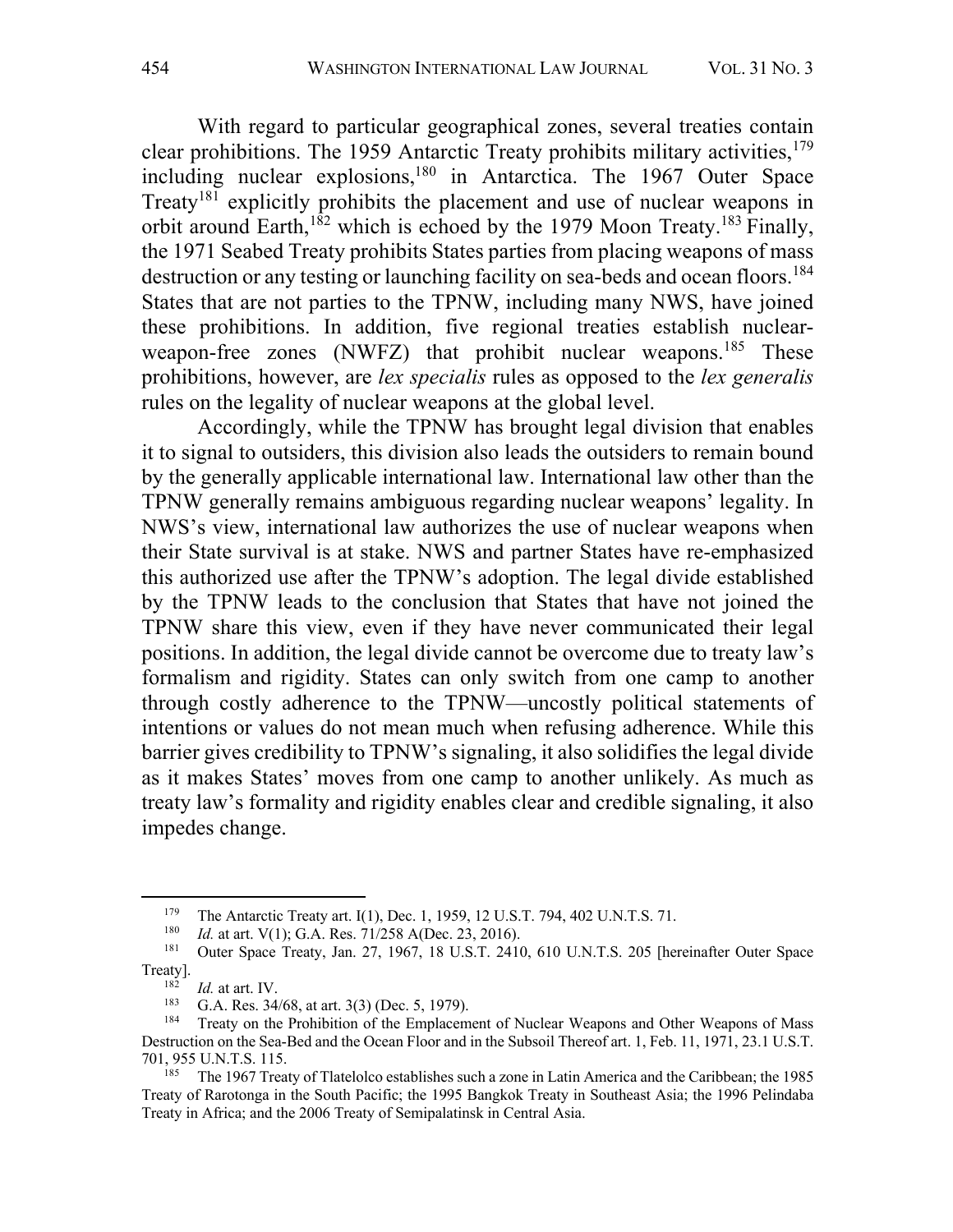### *D. A Global Nuclear-Weapon-Free-Zone*

The TPNW's signaling impacts the treaty's role in nuclear politics as well as the treaty's characterization. Because the legal divide shields States that have not adhered to the treaty from any direct legal effects, the TPNW is not particularly threatening to NWS and its partner States. Rather, the treaty allows better communication between its States parties and the outsiders, ultimately laying a foundation for potential cooperation between the two camps. From a substantive point of view, by most effectively signaling that "we (the States parties) want nothing to do with nuclear weapons," the TPNW's signaling based on its legal effects is analogous to that of NWFZ treaties. This suggests that the TPNW can be characterized as a global NWFZ treaty, <sup>186</sup> which has multiple implications.

NWFZ are geographical areas in which nuclear weapons are not tolerated, established by treaty, characterized by an absence of stockpiling, producing, acquiring, and testing of nuclear weapons, and maintained through a system of verification and control.187 The five treaties establishing NWFZ each contain a provision renouncing nuclear explosion devices that generally comprises prohibitions to develop, manufacture, acquire, possess, station, or test nuclear weapons, to seek assistance to do so, to allow other States to do so on their territory, or to encourage other States to engage in those activities.188 The treaties' protocols also prohibit the States parties from using, or threatening to use, nuclear weapons.<sup>189</sup>

<sup>186</sup> A similar analogy was made by BLACK-BRANCH, *supra* note 13, at 268, 276–77.<br>187 G A Res. 3472 (XXX) B at 24  $\P$  1 (Dec. 11, 1975): For an overview of the

G.A. Res. 3472 (XXX) B, at 24,  $\P$  1 (Dec. 11, 1975); For an overview of the functioning and oversight mechanisms of NWFZ, see Michael Hamel-Green, *Nuclear Deadlock, Stalled Diplomacy: The Northeast Asia Nuclear Weapon Free Zone Alternative—Proposals, Pathways, Prospects*, J. PEACE & NUCLEAR DISARMAMENT 1, 2–3 (2021) [hereinafter Hamel-Green, *Nuclear Deadlock*]; Elizabeth Mendenhall, *Nuclear-Weapon-Free Zones and Contemporary Arms Control*, 14 STRATEGIC STUD. Q. 122, 122–51 (2020); VALERIA PUGA ALVAREZ, FUNCTIONAL PEACE? THE "FIRST WAVE" OF NUCLEAR-WEAPON-FREE ZONES PROPOSALS IN THE COLD WAR (2018); P. MOORTHY, NUCLEAR WEAPON FREE ZONE (2006).

The Treaty for the Prohibition of Nuclear Weapons in Latin America and the Caribbean (Treaty of Tlatelolco) art. 1, Feb. 14, 1967, 22 U.S.T. 754, 634 U.N.T.S. 281 [hereinafter Treaty of Tlatelolco]; African Nuclear-Free-Zone Treaty arts. 3–5, Apr. 11, 1996, 35 I.L.M. 698 (Pelindaba Treaty) [hereinafter Pelindaba Treaty]; South Pacific Nuclear-Free Zone (Treaty of Rarotonga) arts. 3, 5–6, Aug. 6, 1985, 1445 U.N.T.S. 24592 [hereinafter Treaty of Rarotonga]; Southeast Asian Nuclear-Weapon-Free-Zone Treaty (Bangkok Treaty) art. 3, Nov. 27, 1971, 1981 U.N.T.S. 33873 [hereinafter Bangkok Treaty]; Treaty on a Nuclear-Weapon-Free Zone in Central Asia arts. 3 & 5, Sept. 8, 2006, 2970 U.N.T.S. 51633.

Additional Protocol II to the Treaty of Tlatelolco art. 3, Feb. 14, 1967, 22 U.S.T. 754, 634 U.N.T.S. 364; Additional Protocol I to the Pelindaba Treaty art.1, K.A.V. 9116; *Protocol to the Treaty on Southeast Asia Nuclear Weapon-Free Zone*, UNITED NATIONS OFF. FOR DISARMAMENT AFFS., https://treaties.unoda.org/t/bangkok\_protocol (last visited May 25, 2022) [hereinafter Bangkok Treaty Protocol]; Treaty of Rarotonga, *supra* note 188, art 1.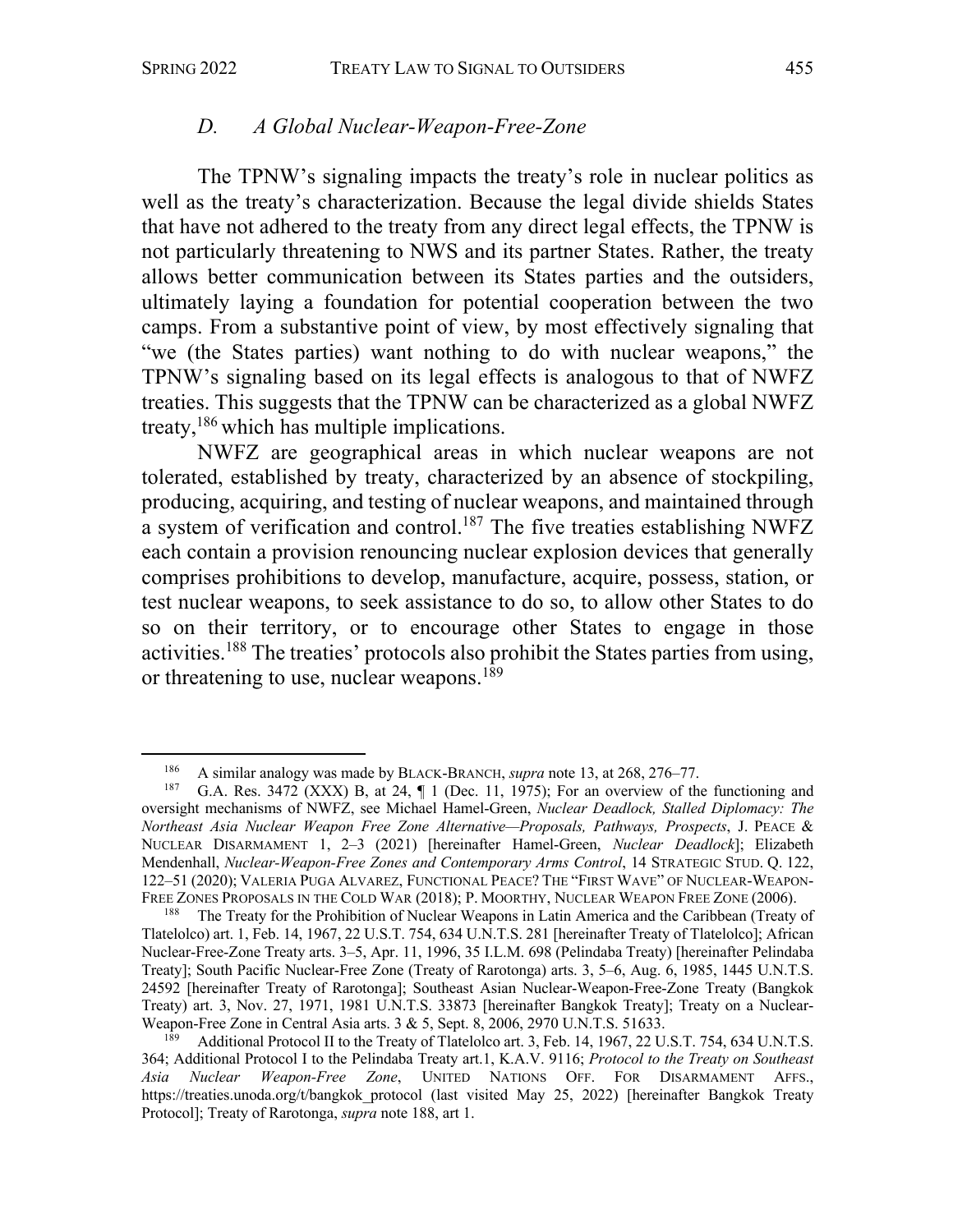NWFZ are disarmament and denuclearization tools to ensure that nuclear weapons and their associated risks are absent in a particular region.<sup>190</sup> NWFZ treaties are based on the premise that nuclear weapons have the potential to cause massive damage. The Cuban missile crisis was at the origin of the Tlatelolco Treaty, for instance.<sup>191</sup> At the time, Mexico explained that the NWS's lack of initiative regarding nuclear disarmament left NNWS with the responsibility to act themselves.<sup>192</sup> In the case of the Rarotonga Treaty, the former Australian Defence Minister Kim Beazley admitted that the treaty was aimed primarily against France's nuclear testing in the Pacific.<sup>193</sup> Despite such specific concerns, the creation of NWFZ generally correlates with low levels of nuclear confrontation and threats in a given region. 194

NWFZ's rationale and long-term goals also concern broader considerations. It has been argued that the Tlatelolco Treaty served to reject neo-colonial power and ensure regional sovereignty.195 This and other NWFZ treaties were also adopted in the hope that other regions of the world would follow, thereby promoting a universalism of their principles as well as relating their efforts with progressive and total abolition of nuclear weapons.<sup>196</sup> It has also been argued that NWFZ treaties enable NNWS to position themselves as proponents of a peaceful, non-nuclear world.<sup>197</sup> Accordingly, the NWFZ treaties' rationale is similar to that of the TPNW. Most importantly, because the NWFZ treaties' substance, particularly their operational provisions, strongly overlaps with that of the TPNW,<sup>198</sup> they send analogous signals.

<sup>190</sup> FRANÇOIS CARREL-BILLIARD & CHRISTINE WING, NUCLEAR WEAPON FREE ZONES, IN NUCLEAR ENERGY, NONPROLIFERATION, AND DISARMAMENT: BRIEFING NOTES FOR THE 2010 NPT REVIEW CONFERENCE 24 (2010); Wakana Mukai, *The Importance of Nuclear Weapons Free Zones*, 1 J. SCI. & WORLD AFFS. 79, 80 (2005).

<sup>191</sup> William Epstein, *The Making of the Treaty of Tlatelolco*, 3 J. HIST. INT'L LAW 153, 153–79 (2001); Hamel-Green, *Nuclear Deadlock*, *supra* note 187, at 1–33; see similar remarks in Robles' speech to the UN General Assembly First Committee, U.N. GAOR, 29th Sess., 2018th mtg. at 32, U.N. Doc. A/C.1/PV.2018 (Nov. 13, 1974).

<sup>&</sup>lt;sup>192</sup> U.N. GAOR, 29th Sess., 2261st plen. mtg. at 559, U.N. Doc. A/PV.2261 (Oct. 8, 1974).<br><sup>193</sup> Bamesh Thakur, *The South Pacific Nuclear Free Zone, M.* INDIA O. 253, 253, 60 (1988).

<sup>&</sup>lt;sup>193</sup> Ramesh Thakur, *The South Pacific Nuclear Free Zone*, 44 INDIA Q. 253, 253–69 (1988).

<sup>&</sup>lt;sup>194</sup> FUHRMANN & LI, *supra* note 56, at 12–14.<br><sup>195</sup> Ryan A Musto A Desire to Close to the

<sup>195</sup> Ryan A. Musto, *A Desire to Close to the Hearts of all Latin Americans: Utopian Ideals and Imperfections Behind Latin America's Nuclear Weapon Free Zone*, 37 BULL. LATIN AM. RSCH. 160, 160–74 (2018).

<sup>196</sup> *Id*. at 165; Hirosumi Tosaki, *Nuclear Weapons-Free-Zone and Nuclear Non-Proliferation*, 1 J. SCI. & WORLD AFFS. 79. 79–86 (2005); Mendenhall, *supra* note 187, at 122–51; Mukai, *supra* note 190, at 80.

<sup>&</sup>lt;sup>197</sup> Mendenhall, *supra* note 187, at 122–151.<br><sup>198</sup> Michael Hamel-Green *The Implications* 

<sup>198</sup> Michael Hamel-Green, *The Implications of the 2017 UN Nuclear Prohibition Treaty for Existing and Proposed Nuclear-Weapon-Free Zones*, 30 GLOB. CHANGE, PEACE & SECURITY 209, 209–32 (2018) [hereinafter Hamel-Green, *Implications*]. The obligations of the TPNW go further than that of NWFZ. For example, the TPNW prohibits any use of nuclear weapons, not solely use of nuclear weapons against on in specific regions, requires the incorporation of the treaties' obligations into member states' domestic legislations, and sets stronger obligations regarding victim assistance. BLACK-BRANCH, *supra* note 13, at 274–75.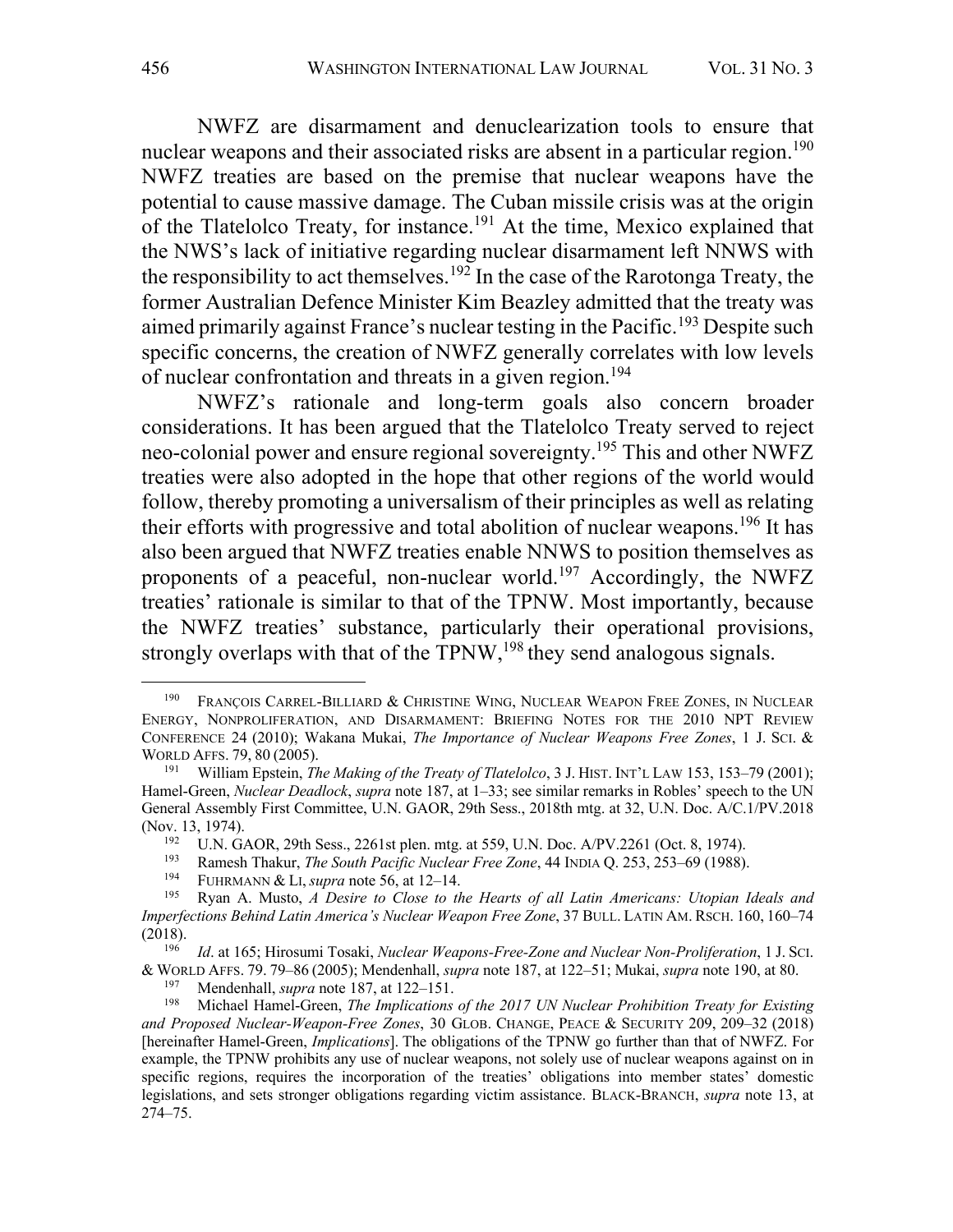If the TPNW signals the same as NWFZ treaties, then by its global scope and adherence, the TPNW establishes a global NWFZ. Importantly, the membership of the TPNW has a strong overlap with the membership of the five treaties on NWFZ. As of May 1, 2022, fifty States of all sixty States parties to the TPNW (eighty-three percent) are also parties to a treaty on NWFZ. Only ten TPNW States parties have not joined a treaty on NWFZ.199 Taking the signatures without ratification of the TPNW, the percentage of overlapping adherence is seventy-nine percent and only eight States have signed the TPNW but not joined a treaty on NWFZ.<sup>200</sup> Thirty States have adhered to a NWFZ but neither signed nor ratified the  $TPNW<sup>201</sup>$  Such strong overlap in adherence to the different treaties confirms the overlapping signal, as States that are party to a NWFZ are more inclined to join the NWFZ than those that are not.

This overlap raises the question of redundancy. In terms of legal obligations, joining the TPNW is indeed mostly redundant for States parties to a NWFZ to the extent that most obligations are nearly identical. Yet, the TPNW does provide its own, independent signal. Moreover, the TPNW has an adherence that is global rather than only regional and a higher number of States parties, which means more mutual legal commitments among States, and higher visibility. It is thus a stronger signal, particularly in terms of credibility, as a high number of mutual legal commitments more effectively binds States than a smaller number, although the NWFZ members' costs for ratification of the TPNW were minimal as they were already in compliance with the TPNW's primary obligations prior to its creation and ratification. Accordingly, States' double adhesion to both a NWFZ treaty and the TPNW does not render the signaling of one or the other redundant but reflects a coherent signaling via more than one legal instrument.

The TPNW's signaling and characterization as global NWFZ pose direct policy relevance. Just like NWFZ treaties, the TPNW provides information on its members' perceptions, values, expectations, and intentions to outsiders, which allows them to make informed decisions and thereby reduce uncertainty. This suggests, however, that the TPNW is less

<sup>199</sup> Austria, Bangladesh, the Holy Sea, Ireland, Maldives, Malta, Mongolia, Palau, San Marino, State of Palestine.

<sup>&</sup>lt;sup>200</sup> Cabo Verde, Central African Republic, the Democratic Republic of the Congo, Liechtenstein, Nepal, Sao Tome and Principe, Sudan, Timor-Leste.

Argentina, Australia, Bahamas, Barbados, Burkina Faso, Burundi, Cameroon, Chad, Equatorial Guinea, Eswatini, Ethiopia, Gabon, Guinea, Haiti, Kenya, Kyrgyzstan, Mali, Mauritania, Mauritius, Papua New Guinea, Rwanda, Senegal, Singapore, Solomon Islands, Suriname, Tajikistan, Tonga, Tunisia, Turkmenistan, Uzbekistan. *Disarmament Treaties Database*, UNITED NATIONS OFF. FOR DISARMAMENT AFFS., http://disarmament.un.org/treaties/ (last visited Apr. 15, 2021).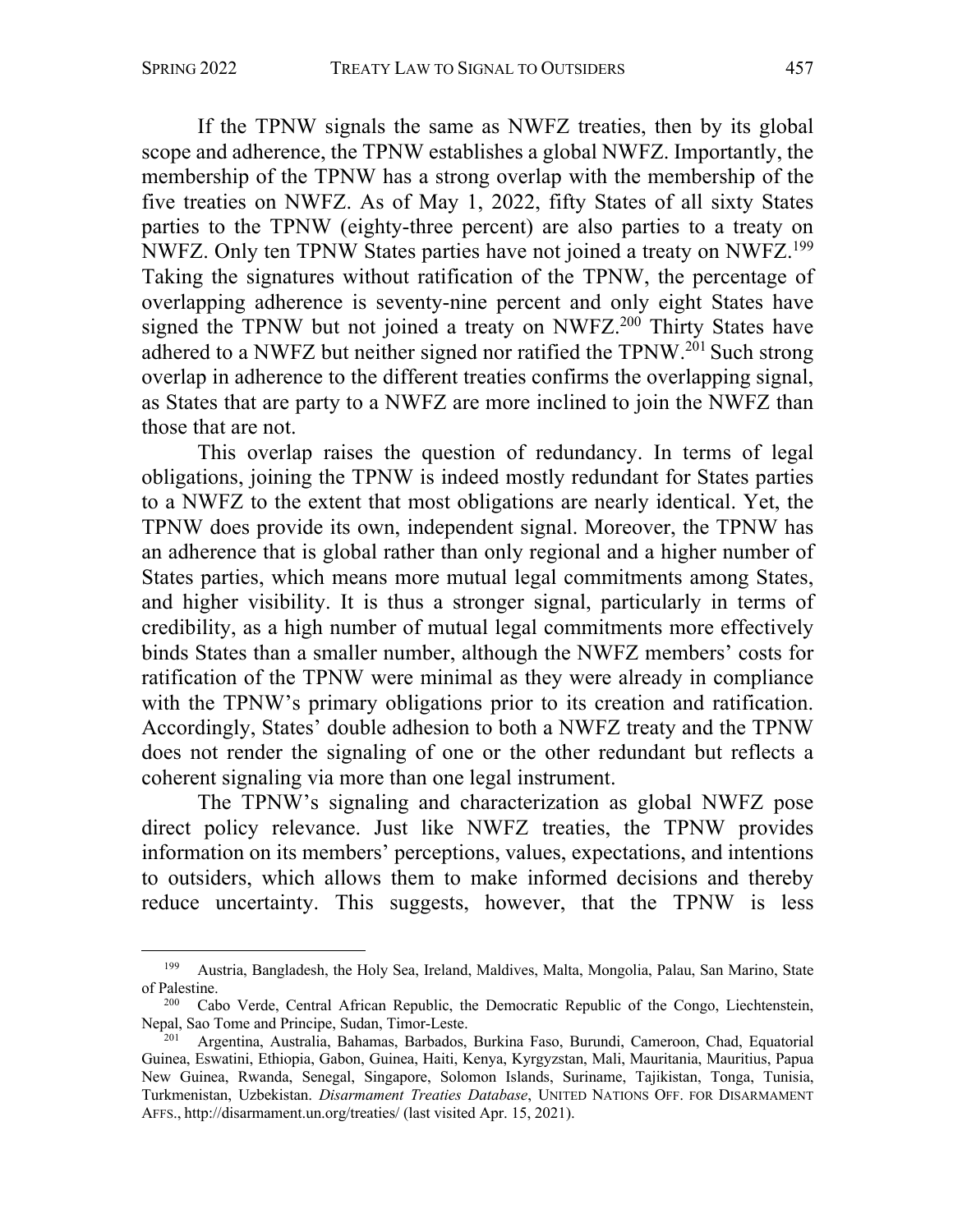confrontational than generally perceived by NWS. Indeed, the legal divide and signaling do not particularly threaten NWS but provide a basis for cooperation, or at least coordination, between NWS and TPNW States parties. As the TPNW signals that its members do not tolerate nuclear weapons in their jurisdiction, this signal allows NWS to worry less about threats and risks from nuclear weapons and related activities that could arise from these States. This narrowing of the field of States of concern serves the interests of NWS, which should incentivize NWS to respect and value the TPNW. At most, it suggests that NWS can use the TPNW for strengthening nuclear disarmament and non-proliferation efforts, and thus acknowledges and strengthens the TPNW States parties' efforts, as well as incentivizes more States to join the TPNW. At the very least, it suggests that NWS have no reason to work against the TPNW.

In line with the fact that signaling allows international cooperation, the TPNW's signaling provides a basis for institutionalized cooperation between its States parties and outsiders. As the TPNW's signal communicates that no nuclear threats arise from its member States, the NWS could reciprocate by eliminating any nuclear threats against TPNW States parties. This can be communicated by negative security assurances (NSA), which aim "to assure non-nuclear-weapon States against the use or the threat of use of nuclear weapons."202 The five declared NWS made unilateral pledges on NSA to the non-nuclear-weapon States parties to the NPT in 1995, which were reflected in United Nations Security Council Resolution 984.203 France, Russia, the United Kingdom, and the United States stated that they would not use nuclear weapons against NNWS that are party to the NPT and in compliance with its obligations unless NNWS attack them in "association or alliance" with a NWS. China went further. It has persistently declared that it will never use or threaten the use of nuclear weapons against a NNWS or a NWFZ.<sup>204</sup>

Most relevant in relation to the TPNW, the Protocols to NWFZ treaties establish NSA by ensuring that NWS refrain from using or threatening to use nuclear weapons against any party or territory within the zones.<sup>205</sup> Some also

<sup>&</sup>lt;sup>202</sup> G.A. Res. S-10/2, ¶ 32 (Jun. 30, 1978).<br><sup>203</sup> S.G. Bes. 084 (Apr. 11, 1005).

<sup>&</sup>lt;sup>203</sup> S.C. Res. 984 (Apr. 11, 1995).<br><sup>204</sup> CUNA's MUJTARY STRATEGY.

<sup>&</sup>lt;sup>204</sup> CHINA'S MILITARY STRATEGY, *supra* note 173.<br><sup>205</sup> See G.A. Pes. S. 10/2 supra pote 202. The Ad

<sup>205</sup> *See* G.A. Res. S-10/2, *supra* note 202. The Additional Protocol to the Bangkok Treaty also bans "the use or threat of use of nuclear weapons from within the zone by an external nuclear state targeting countries outside the zone"—a direct prohibition that is not found in the other treaties, which is a one of the reasons why the Additional Protocol has yet to be ratified by any NWS. Bangkok Treaty Protocol, *supra* note 189, art. 2; Hamel-Green, *Implications*, *supra* note 198, at 231.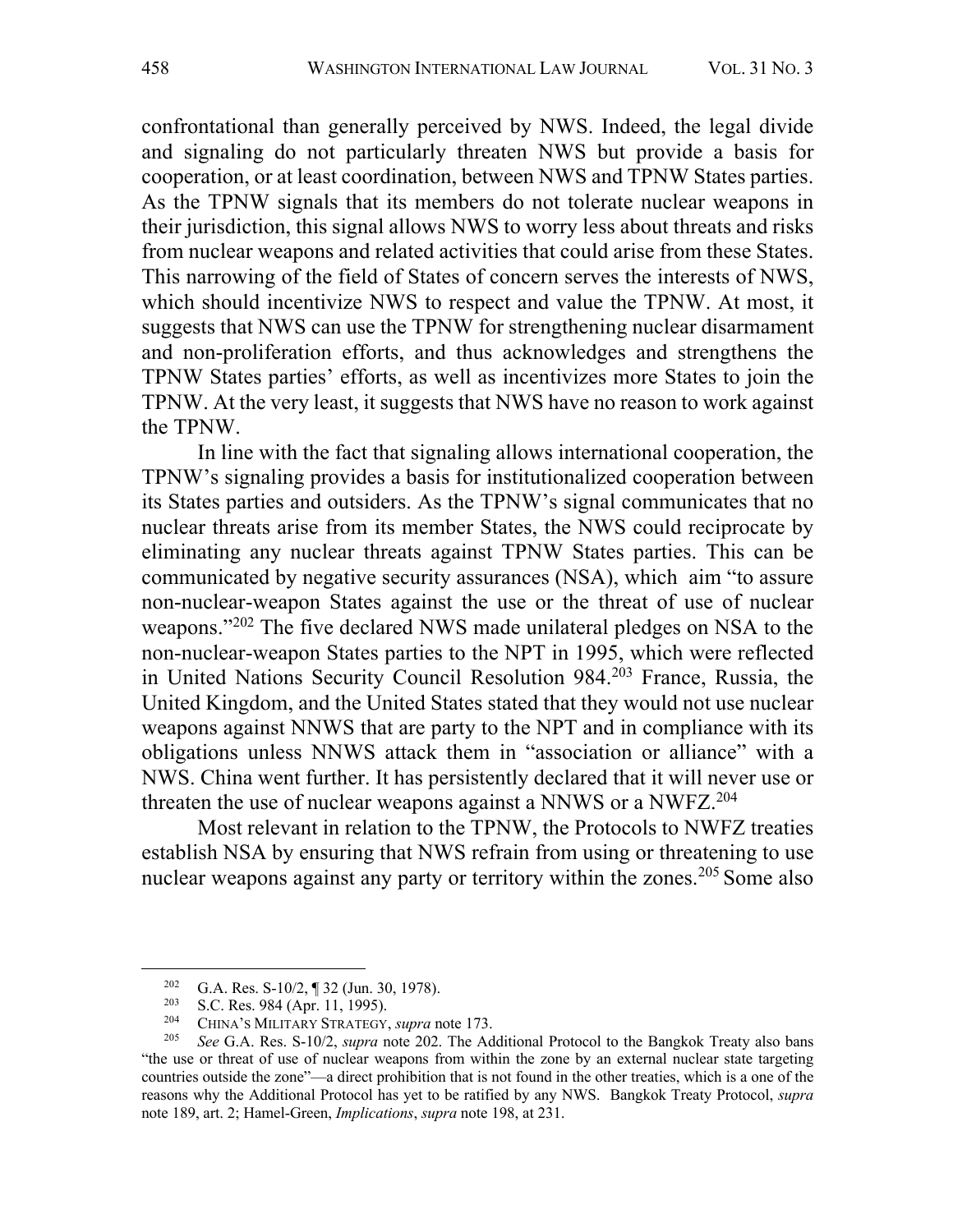prohibit the testing of nuclear weapons in the zone.<sup>206</sup> The Protocol II with respect to denuclearization to Treaty of Tlatelolco was ratified by all declared NWS. The Protocol II on no-use against Treaty members to Treaty of Rarotonga, the Protocol I on no-use against Treaty members to Pelindaba Treaty, and the Additional Protocol to Treaty of Semipalatinsk were ratified by China, Russia, the United Kingdom, and France, whereas the United States only signed them. <sup>207</sup> Only the Additional Protocol to the 1995 Bangkok Treaty has so far not been signed by any NWS.<sup>208</sup> Such broad engagement by NWS suggests that they may offer renewed, unambiguous NSA that eliminate any threats or use of nuclear weapons against or on the territory of TPNW states parties.209

New NSA would recognize and help establish the TPNW as a global NWFZ that protects its populations from the risks of nuclear weapons. NSA could also create incentives for more States to join the TPNW, eventually supporting global nuclear non-proliferation and disarmament. In addition, NSA could transform the current political confrontation between TPNW States parties and NWS into broader cooperation. At a minimum, this would show that NWS and its partners value the TPNW as a serious initiative and support nuclear disarmament.

Accordingly, based on its signaling function, the TPNW can be characterized as a global NWFZ. This implies that rather than for political confrontation, the treaty can be used as a tool for cooperation between NNWS and NWS. NSA would represent a form of contracting between TPNW States parties and NWS, which would respond to the TPNW's signaling and strengthen the treaty regime. Admittedly, the TPNW was not created to seek and establish cooperation with NWS and umbrella States but rather to

<sup>&</sup>lt;sup>206</sup> Additional Protocol III to the South Pacific Nuclear-Free Zone Treaty art. 1, Dec. 1, 1986, UNITED NATIONS OFF. FOR DISARMAMENT AFFS, https://treaties.unoda.org/t/rarotonga\_p3 (last visited May 25, 2022).; Additional Protocol I to the Pelindaba Treaty, *supra* note 189, art.1.

<sup>207</sup> Additional Protocol II to the Treaty of Tlatelolco, *supra* note 189; *Protocol to the Treaty on a Nuclear-Weapon-Free Zone in Central Asia (CANWFZ): Status of the Protocol*, UNITED NATIONS OFF. FOR DISARMAMENT AFFS., http://disarmament.un.org/treaties/t/canwfz\_protocol (last visited Apr. 15, 2021); *Protocol I to the Pelindaba Treaty: Status of the Protocol*, UNITED NATIONS OFF. FOR DISARMAMENT AFFS., http://disarmament.un.org/treaties/t/pelindaba\_1/text (last visited Apr. 15, 2021); *Protocol I to the South Pacific Nuclear Free Zone Treaty: Status of the Protocol*, UNITED NATIONS OFF. FOR DISARMAMENT AFFS., http://disarmament.un.org/treaties/t/rarotonga\_p2/text (last visited Apr. 15, 2021);

<sup>&</sup>lt;sup>208</sup> Bangkok Treaty Protocol, *supra* note 189.<br><sup>209</sup> Marc Finand *Why New Thinking is Needs* 

<sup>209</sup> Marc Finaud, *Why New Thinking is Needed on Negative Security Assurances*, 47 ARMS CONTROL TODAY 12, 12–16 (2017). The work discusses how in recent years, some NWS have modified their policy as to create an NSA exclusion for use of biological and chemical weapons by other states, thus lowering the threshold for use of NW. For a review of NSA see John Simpson, *The Role of Security Assurances*, *in*  SECURITY ASSURANCES AND NUCLEAR NONPROLIFERATION 57, 57–86 (2020). For discussion of NSA in relation to the TPNW and NWFZ, see Hamel-Green, *Implications*, *supra* note 198, at 209–32.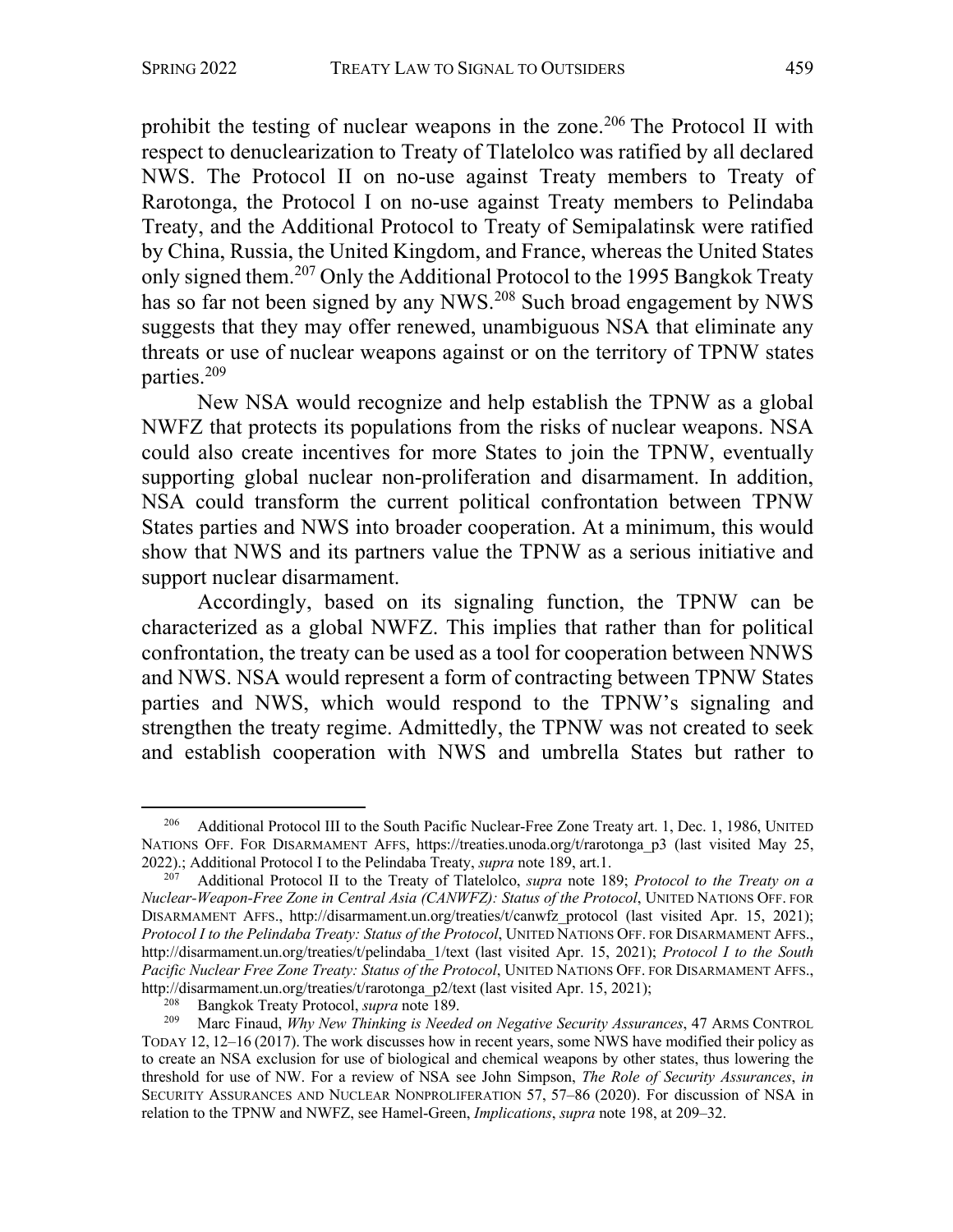confront them.210 It has also been argued that mentioning NSA in the treaty would contradict its rationale to not tolerate nuclear weapons and its goal to contribute to the complete elimination of nuclear arsenals, which would also prevent the TPNW from representing a global NWFZ.<sup>211</sup> Indeed, NSA or collaboration with NWS are not mentioned in the TPNW. <sup>212</sup> However, if policymakers give appropriate attention to the TPNW's signaling, NSA or collaboration with NWS would be a logical consequence that would help bridge the political polarization and turn the TPNW's extra-regime confrontation into cooperation.

### **CONCLUSION**

Treaty law enables signaling to states that have not joined a given treaty regime, namely outsiders. Treaties serve as signaling devices by providing visibility to its messages and by screening between States that adhere to the message and those that do not. Treaties further provide substantial clarity to the signal. As contractual arrangements that legally bind States, treaties also provide a certain level of credibility to the signal. Treaties further establish legal divides which, although rigid and exclusionary, hamper political confrontation because outsiders remain shielded from direct legal effects. Indeed, as signaling by treaty provides information, thereby reducing uncertainty, signaling may serve as basis for cooperation between parties to a treaty and outsiders. Intra-regime cooperation creates a basis for extra-regime collaboration.

The analysis of the TPNW's signaling leads to the conclusion that Christopher Ashley Ford's description of the TPNW as "emptily divisive virtue-signaling"<sup>213</sup> is not completely accurate. The TPNW does effectively signal substance and thereby is not hollow. While it signals values, it also signals perceptions, expectations, and intentions. The latter is most effectively signaled. Overall, while the TPNW's principal message is that "we (the States parties) want nothing to do with nuclear weapons, nor should you (the outsiders) have anything to do with nuclear weapons," as per treaty law's functioning, the TPNW more effectively signals "we (the States parties) want

<sup>&</sup>lt;sup>210</sup> Williams, *supra* note 111.

<sup>211</sup> Artem Churliaev, *Treaty on the Prohibition of Nuclear Weapons: What and Why*, LOSSERVATORIO, https://www.losservatorio.org/en/publications/in-focus/item/937-treaty-on-the-prohibition-of-nuclearweapons-what-and-why (last visited Apr. 15, 2021).

 $^{212}$  At most, preamble paragraph eighteen mentions the NPT as a cornerstone of the disarmament regime, and paragraph twenty commands NWFZ as strengthening steps of disarmament. There is no mention of negative security assurances, nuclear weapons states, or any collaboration with non-state parties.

<sup>213</sup> Ford, *supra* note 5.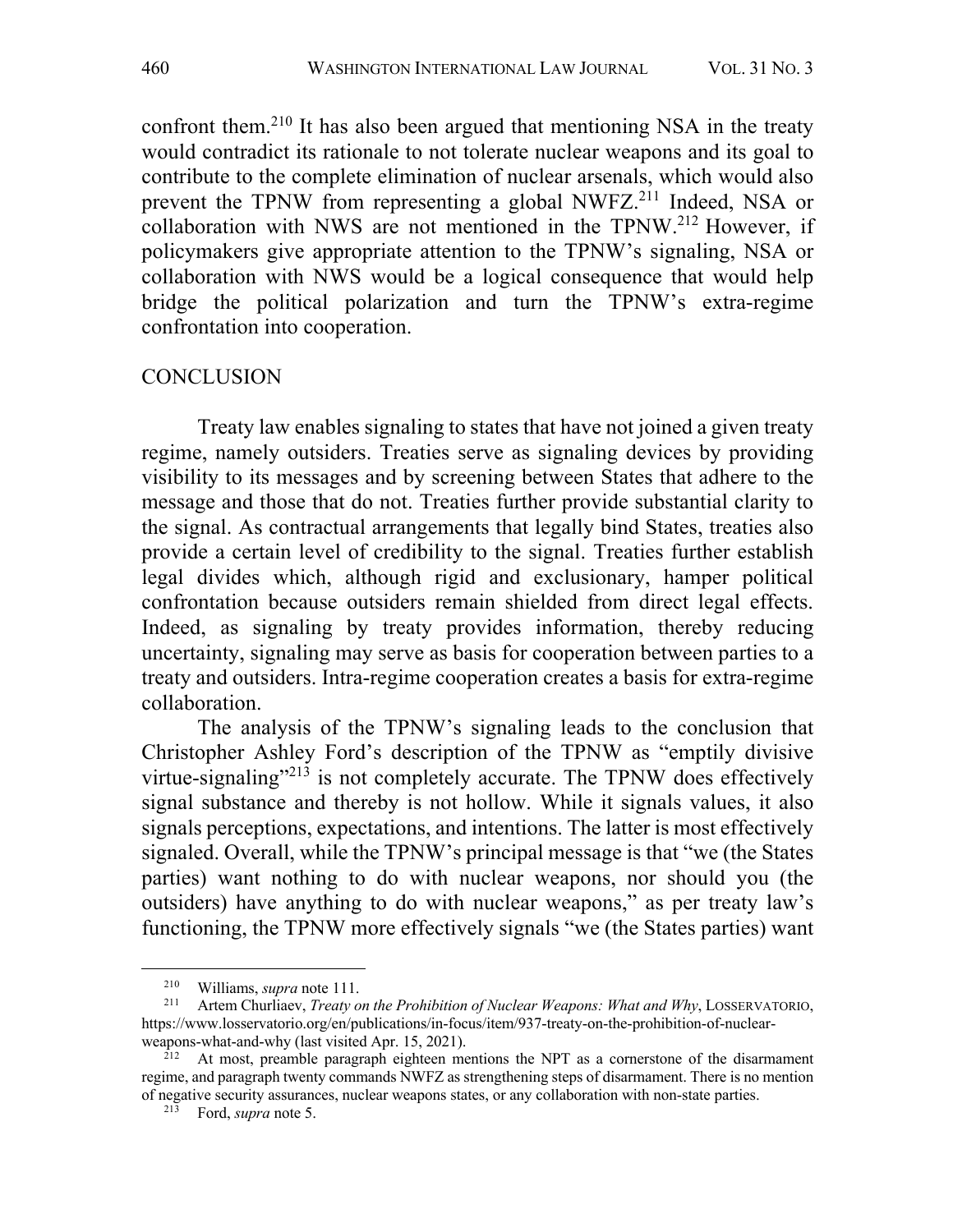nothing to do with nuclear weapons." Lastly, although the TPNW is divisive from a legal perspective, the treaty's signaling lends to extra-regime collaboration rather than confrontation.

This has implications on the characterization of the TPNW and its role in nuclear politics. As per its signaling, the TPNW resembles a treaty establishing a global NWFZ. This is supported by its membership, which mostly comprises States that are party to a NWFZ treaty. As long as no NWS or umbrella States adhere, the treaty may even be considered rather like a nonarmament treaty which prevents NNWS from acquiring or benefiting from nuclear weapons than a veritable disarmament treaty which brings states to renounce nuclear weapons and associated policies. Similar to NWFZ treaties' protocols, NSA would represent a form of contracting between TPNW states parties and outsiders which would value and strengthen the TPNW. Most importantly, it would bridge current political divides and foster cooperation between the TPNW States parties and NWS.

In general, the assessment of political effects of international law needs to duly consider the law's legal effects and formal functioning. In the case of the TPNW, assessing its political effects as a formal contractual arrangement governed by international law cannot be dissociated from its legal effects. The TPNW may well serve as vehicle for diffusing norms at the individual level. Yet at the level of States, which remain the main subjects of international law and take the formality and rigidity of international law seriously, the treaty serves as a signaling device. If norm diffusion is or gets stuck, which is possible, then this may be the primary function of the TPNW. In this case, the TPNW may have failed its initiators' high ambitions, but it would still be valuable and represent a cornerstone that further nuclear disarmament efforts can be built upon.

Regarding the broader generalization of these findings, it is noteworthy that the TPNW is a special case by the fact that its initiators created the treaty specifically to confront NWS and nuclear umbrella States while having no illusion that these States would join the treaty in the short term. Therefore, additional research could further test how treaty law enables signaling to outsiders, in particular regarding other weapons ban treaties which great powers have not joined, such as the Anti-Personnel Mine Ban Convention<sup>214</sup> and the Convention on Cluster Munitions. <sup>215</sup> This could also be applied to more complex, regulatory treaties, such as the Arms Trade Treaty<sup>216</sup> or treaties

<sup>&</sup>lt;sup>214</sup> Convention on the Prohibition of the Use, Stockpiling, Production and Transfer of Anti-Personnel Mines and on their Destruction, Sept. 18, 1997, 2056 U.N.T.S. 35597.

<sup>&</sup>lt;sup>215</sup> Convention on Cluster Munitions, May 30, 2008, 2688 U.N.T.S. 47713.

<sup>216</sup> Arms Trade Treaty, Apr. 2, 2013, 3013 U.N.T.S. 52373.